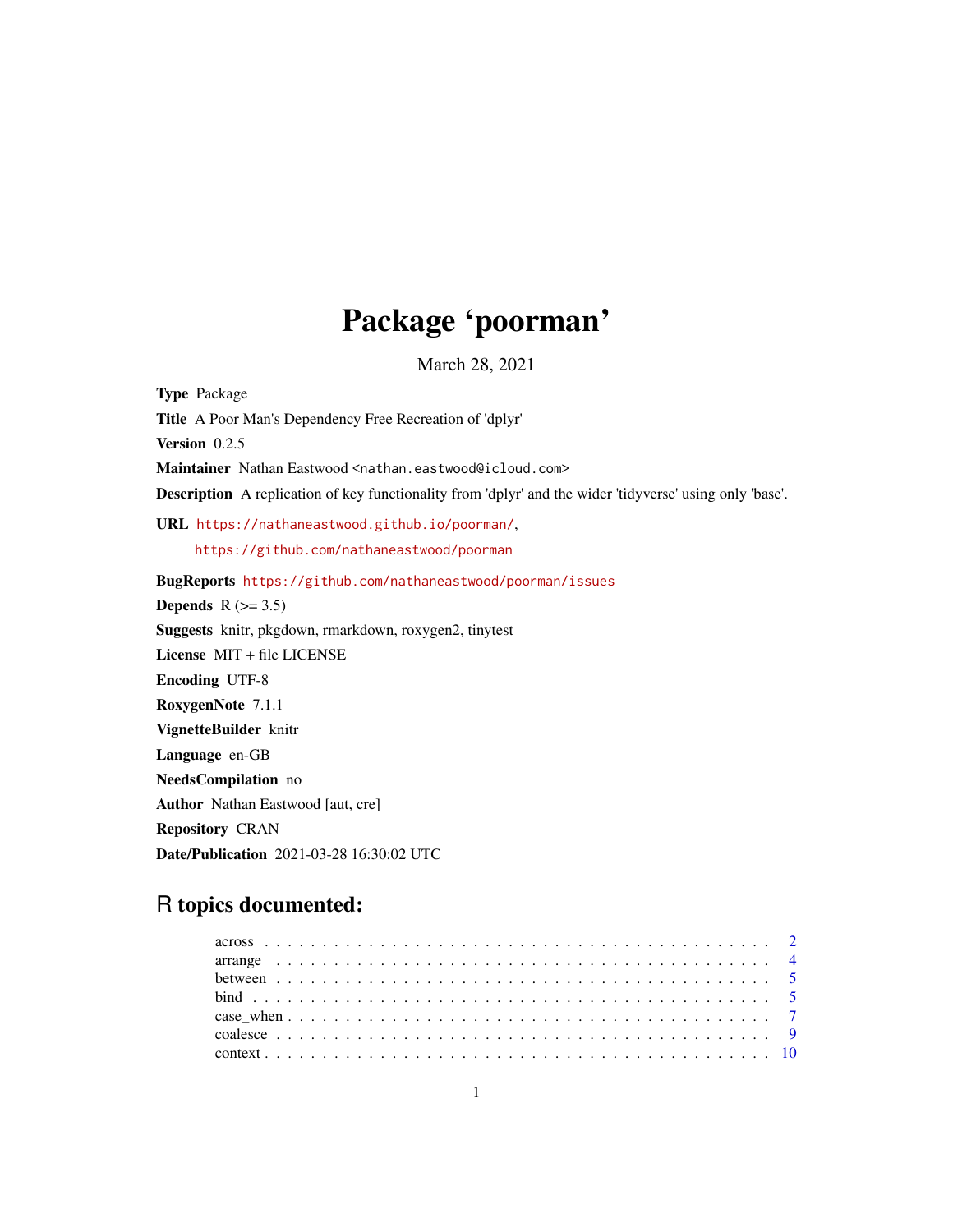53

<span id="page-1-0"></span>

| count                                                                                                             | 11 |
|-------------------------------------------------------------------------------------------------------------------|----|
|                                                                                                                   | 13 |
|                                                                                                                   | 14 |
|                                                                                                                   | 15 |
|                                                                                                                   | 16 |
|                                                                                                                   | 17 |
|                                                                                                                   | 18 |
|                                                                                                                   | 18 |
| $group_by_drop_default                 $                                                                          | 19 |
|                                                                                                                   | 20 |
| $group\_metadata \dots \dots \dots \dots \dots \dots \dots \dots \dots \dots \dots \dots \dots \dots \dots \dots$ | 21 |
|                                                                                                                   | 22 |
|                                                                                                                   | 23 |
|                                                                                                                   | 24 |
|                                                                                                                   | 25 |
|                                                                                                                   | 27 |
|                                                                                                                   | 29 |
|                                                                                                                   | 30 |
|                                                                                                                   | 31 |
|                                                                                                                   | 31 |
|                                                                                                                   | 33 |
|                                                                                                                   | 33 |
|                                                                                                                   | 34 |
|                                                                                                                   | 35 |
|                                                                                                                   | 35 |
|                                                                                                                   | 37 |
|                                                                                                                   | 39 |
|                                                                                                                   | 40 |
|                                                                                                                   | 41 |
|                                                                                                                   | 42 |
|                                                                                                                   | 44 |
|                                                                                                                   | 45 |
|                                                                                                                   | 47 |
|                                                                                                                   | 49 |
|                                                                                                                   | 49 |
|                                                                                                                   | 50 |
|                                                                                                                   | 51 |
|                                                                                                                   |    |

### **Index**

<span id="page-1-1"></span>across

Apply a function (or functions) across multiple columns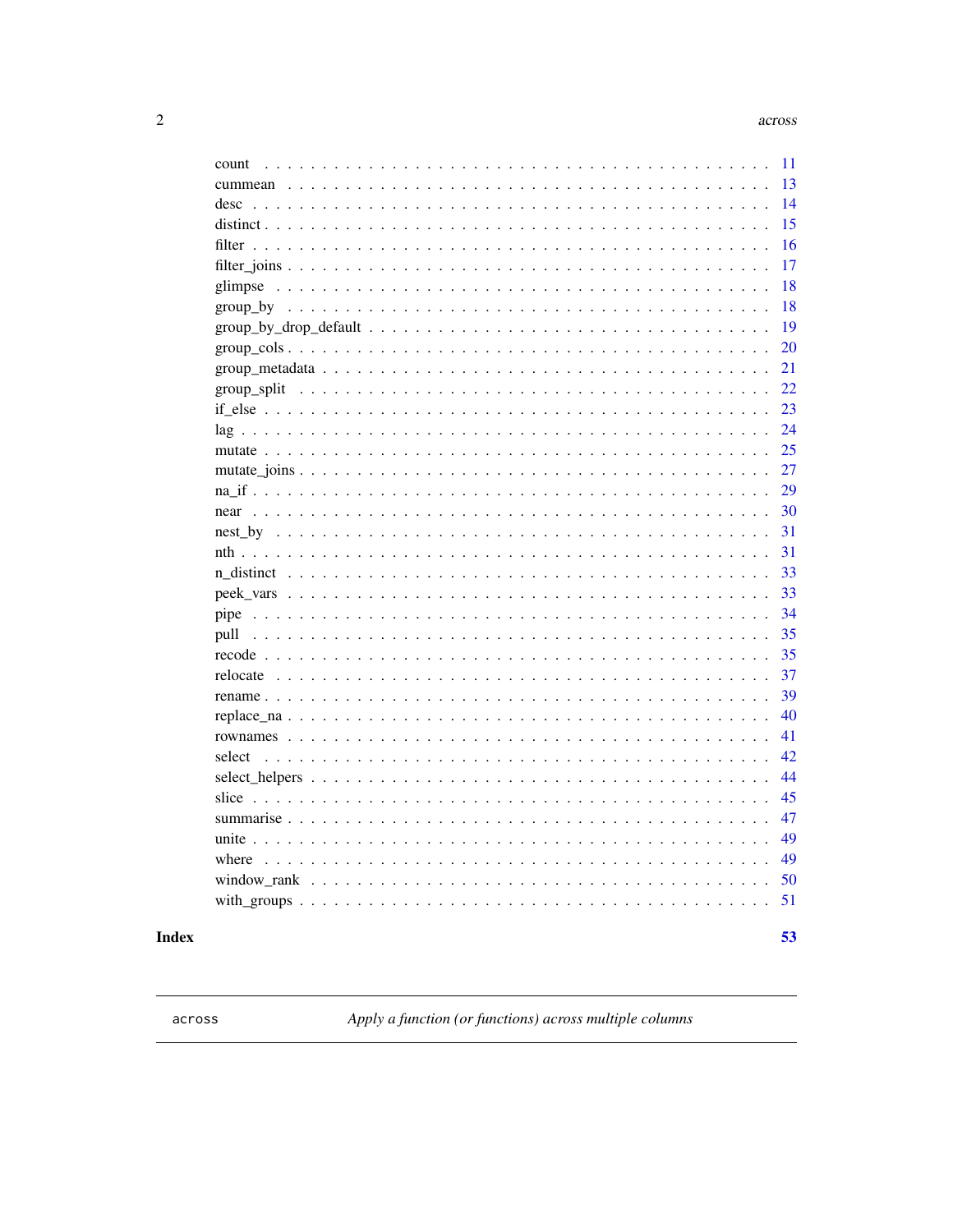#### <span id="page-2-0"></span>across 3

#### Description

across() makes it easy to apply the same transformation to multiple columns, allowing you to use [select\(\)](#page-41-1) semantics inside in "data-masking" functions like [summarise\(\)](#page-46-1) and [mutate\(\)](#page-24-1).

if\_any() and if\_all() are used to apply the same predicate function to a selection of columns and combine the results into a single logical vector.

across() supersedes the family of dplyr "scoped variants" like summarise\_at(), summarise\_if(), and summarise\_all() and therefore these functions will not be implemented in poorman.

### Usage

```
across(.cols = everything(), .fns = NULL, ..., .names = NULL)if<sub>-any</sub>(.cols, .fns = NULL, ..., .names = NULL)
if\_all(.cols, .fns = NULL, . . . , .names = NULL)
```
### Arguments

| .fns        | Functions to apply to each of the selected columns. Possible values are:                                                                                                                    |  |  |
|-------------|---------------------------------------------------------------------------------------------------------------------------------------------------------------------------------------------|--|--|
|             | • NULL, to returns the columns untransformed.                                                                                                                                               |  |  |
|             | • A function, e.g. mean.                                                                                                                                                                    |  |  |
|             | • A lambda, e.g. $\sim$ mean(.x, na. rm = TRUE)                                                                                                                                             |  |  |
|             | • A list of functions/lambdas, e.g. list(mean = mean, n_miss = $\sim$ sum(is.na(.x))                                                                                                        |  |  |
|             | Within these functions you can use $cur_{\text{colum}}()$ and $cur_{\text{group}}()$ to access<br>the current column and grouping keys respectively.                                        |  |  |
| $\ddots$ .  | Additional arguments for the function calls in . fns.                                                                                                                                       |  |  |
| .names      | $character(n)$ . Currently limited to specifying a vector of names to use for the<br>outputs.                                                                                               |  |  |
| cols, .cols | <poor-select> Columns to transform. Because across() is used within func-<br/>tions like summarise() and mutate(), you can't select or compute upon group-<br/>ing variables.</poor-select> |  |  |

#### Value

across() returns a data.frame with one column for each column in .cols and each function in .fns.

if\_any() and if\_all() return a logical vector.

```
# across() -----------------------------------------------------------------
iris %>%
  group_by(Species) %>%
  summarise(across(starts_with("Sepal"), mean))
iris %>%
  mutate(across(where(is.factor), as.character))
```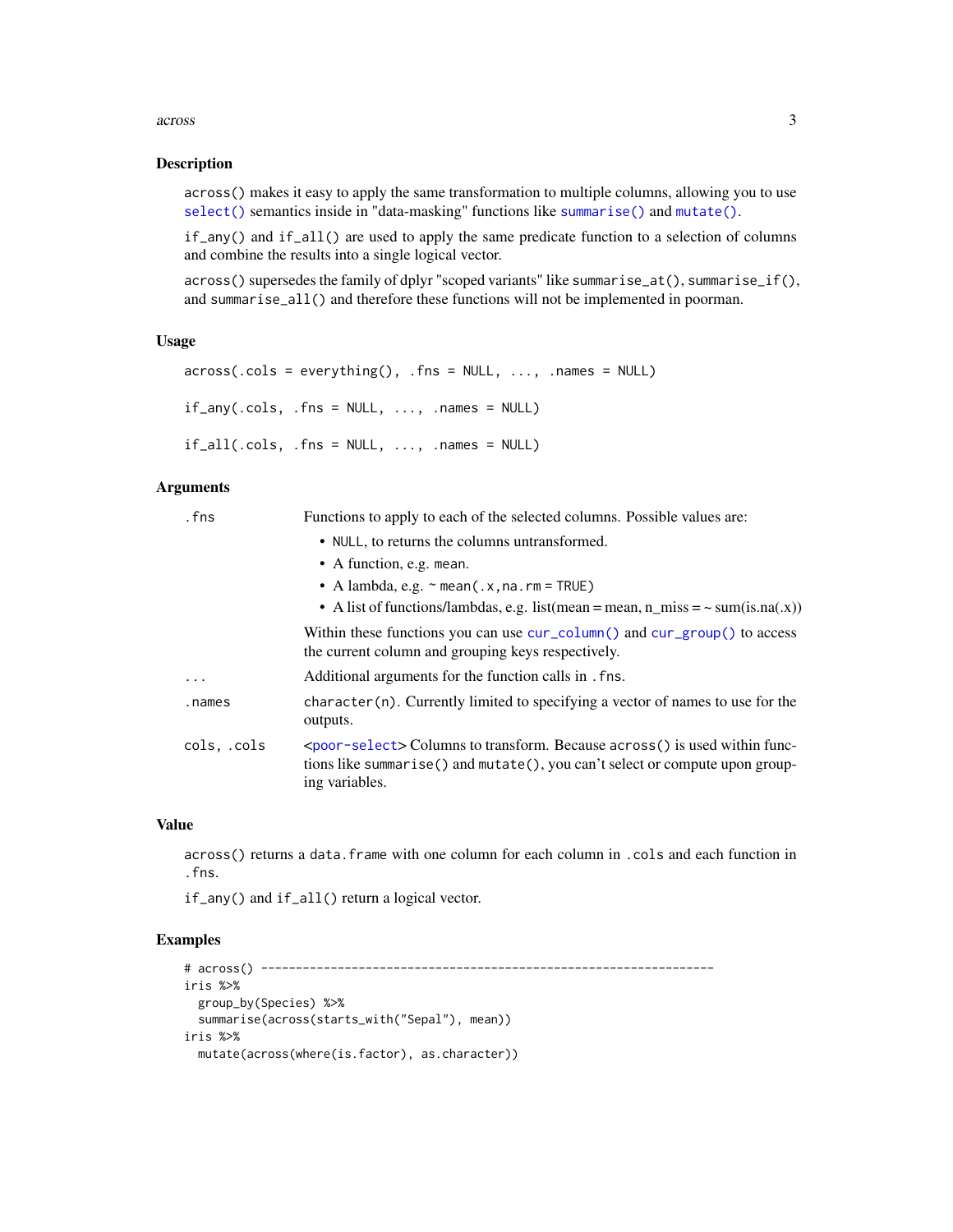```
# Additional parameters can be passed to functions
iris %>%
 group_by(Species) %>%
 summarise(across(starts_with("Sepal"), mean, na.rm = TRUE))
# A named list of functions
iris %>%
 group_by(Species) %>%
 summarise(across(starts_with("Sepal"), list(mean = mean, sd = sd)))
# Use the .names argument to control the output names
iris %>%
 group_by(Species) %>%
 summarise(
   across(starts_with("Sepal"),
   mean,
    .names = c("mean_sepal_length", "mean_sepal_width"))
 )
# if_any() and if_all() ----------------------------------------------------
iris %>%
 filter(if_any(ends_with("Width"), ~ . > 4))
iris %>%
 filter(if_all(ends_with("Width"), ~ . > 2))
```
<span id="page-3-1"></span>

arrange *Arrange rows by variables*

### Description

Order rows of a data. frame by an expression involving its variables.

#### Usage

```
arrange(.data, ...)
```
### Arguments

| .data    | A data.frame.                                                      |
|----------|--------------------------------------------------------------------|
| $\cdots$ | A comma separated vector of unquoted name(s) to order the data by. |

#### Value

A data.frame.

<span id="page-3-0"></span>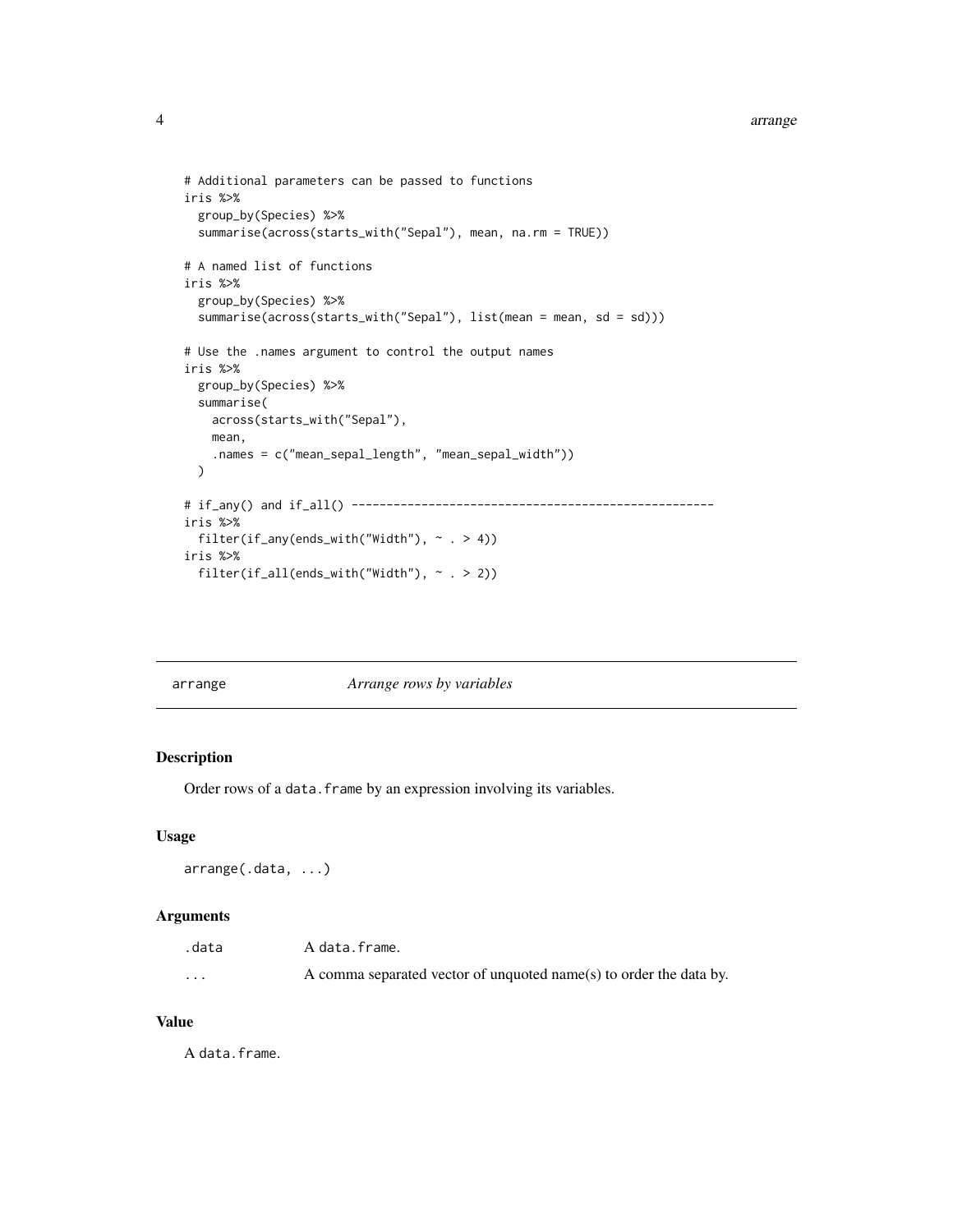#### <span id="page-4-0"></span>between 5

### Examples

```
arrange(mtcars, mpg)
mtcars %>% arrange(mpg)
mtcars %>% arrange(cyl, mpg)
```
between *Do values in a numeric vector fall in specified range?*

### Description

This is a shortcut for  $x \geq 1$ eft &  $x \leq 1$ right.

### Usage

between(x, left, right)

### Arguments

| X           | A numeric vector of values. |
|-------------|-----------------------------|
| left, right | Boundary values.            |

#### Value

A logical vector the same length as x.

### Examples

```
between(1:12, 7, 9)
x < - rnorm(1e2)
```
 $x[between(x, -1, 1)]$ 

bind *Efficiently bind multiple* data.frame*s by row and column*

### Description

Efficiently bind multiple data.frames by row and column

#### Usage

```
bind_cols(...)
bind_{rows} ..., .id = NULL)
```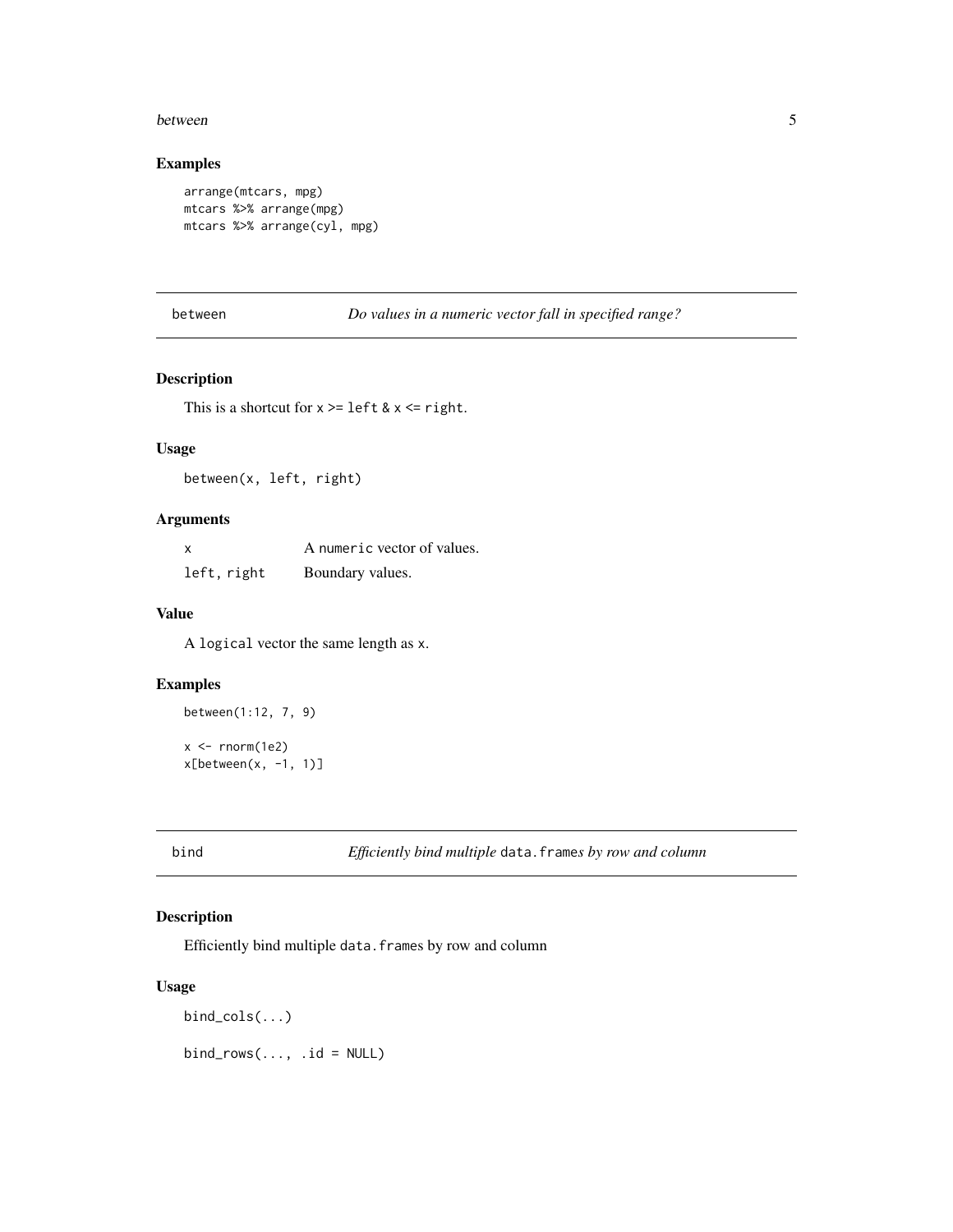#### <span id="page-5-0"></span>Arguments

|     | data. frames to combine.                                                                                                                                                                                                                                                                                                                  |
|-----|-------------------------------------------------------------------------------------------------------------------------------------------------------------------------------------------------------------------------------------------------------------------------------------------------------------------------------------------|
|     | Each argument can either be a data. frame, a list that could be a data. frame,<br>or a list of data. frames.                                                                                                                                                                                                                              |
|     | When row-binding, columns are matched by name, and any missing columns<br>will be filled with NA.                                                                                                                                                                                                                                         |
|     | When column-binding, rows are matched by position, so all data. frames must<br>have the same number of rows. To match by value, not position, see mu-<br>tate joins.                                                                                                                                                                      |
| .id | character(1). data. frame identifier.                                                                                                                                                                                                                                                                                                     |
|     | When . id is supplied, a new column of identifiers is created to link each row<br>to its original data. frame. The labels are taken from the named arguments to<br>bind_rows(). When a list of data. frames is supplied, the labels are taken<br>from the names of the list. If no names are found a numeric sequence is used<br>instead. |

```
one <- mtcars[1:4, ]
two <- mtcars[9:12, ]
# You can supply data frames as arguments:
bind_rows(one, two)
# The contents of lists are spliced automatically:
bind_rows(list(one, two))
bind_rows(split(mtcars, mtcars$cyl))
bind_rows(list(one, two), list(two, one))
# In addition to data frames, you can supply vectors. In the rows
# direction, the vectors represent rows and should have inner
# names:
bind_rows(
  c(a = 1, b = 2),
  c(a = 3, b = 4))
# You can mix vectors and data frames:
bind_rows(
  c(a = 1, b = 2),
  data.frame(a = 3:4, b = 5:6),
  c(a = 7, b = 8)\lambda# When you supply a column name with the `.id` argument, a new
# column is created to link each row to its original data frame
bind_rows(list(one, two), .id = "id")
bind_rows(list(a = one, b = two), .id = "id")
bind_rows("group 1" = one, "group 2" = two, .id = "groups")
```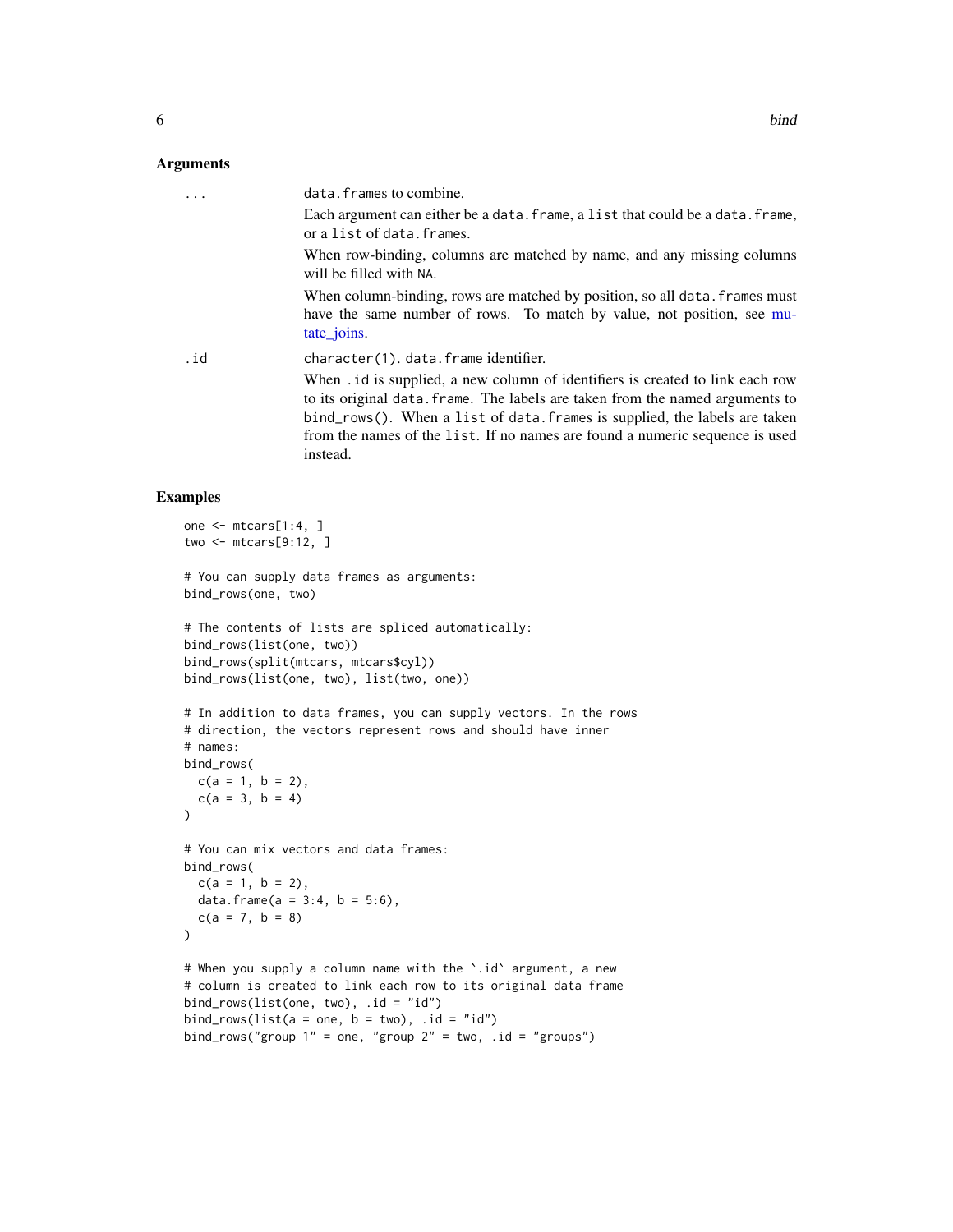### <span id="page-6-0"></span>case\_when 7

```
## Not run:
# Rows need to match when column-binding
bind_cols(data.frame(x = 1:3), data.frame(y = 1:2))
# even with 0 columns
bind_cols(data.frame(x = 1:3), data.frame())
## End(Not run)
bind_cols(one, two)
bind_cols(list(one, two))
```
<span id="page-6-1"></span>case\_when *A General Vetorised* if()

#### Description

This function allows you to vectorise multiple [if\\_else\(\)](#page-22-1) statements. It is an R equivalent of the SQL CASE WHEN statement. If no cases match, NA is returned.

#### Usage

case\_when(...)

### Arguments

| . | A sequence of two-sided formulas. The left hand side (LHS) determines which<br>values match this case. The right hand side (RHS) provides the replacement<br>value.              |
|---|----------------------------------------------------------------------------------------------------------------------------------------------------------------------------------|
|   | The LHS must evaluate to a logical vector. The RHS does not need to be logical,<br>but all RHSs must evaluate to the same type of vector.                                        |
|   | Both LHS and RHS may have the same length of either 1 or n. The value of n<br>must be consistent across all cases. The case of $n == 0$ is treated as a variant of<br>$n := 1$ . |
|   | NULL inputs are ignored.                                                                                                                                                         |

#### Value

A vector of length 1 or n, matching the length of the logical input or output vectors, with the type (and attributes) of the first RHS. Inconsistent lengths or types will generate an error.

```
x < -1:50case_when(
  x \, %\, 35 == 0 \sim "fixbuzz",x \, %\, 5 = 0 \, \sim \, "fizz",
```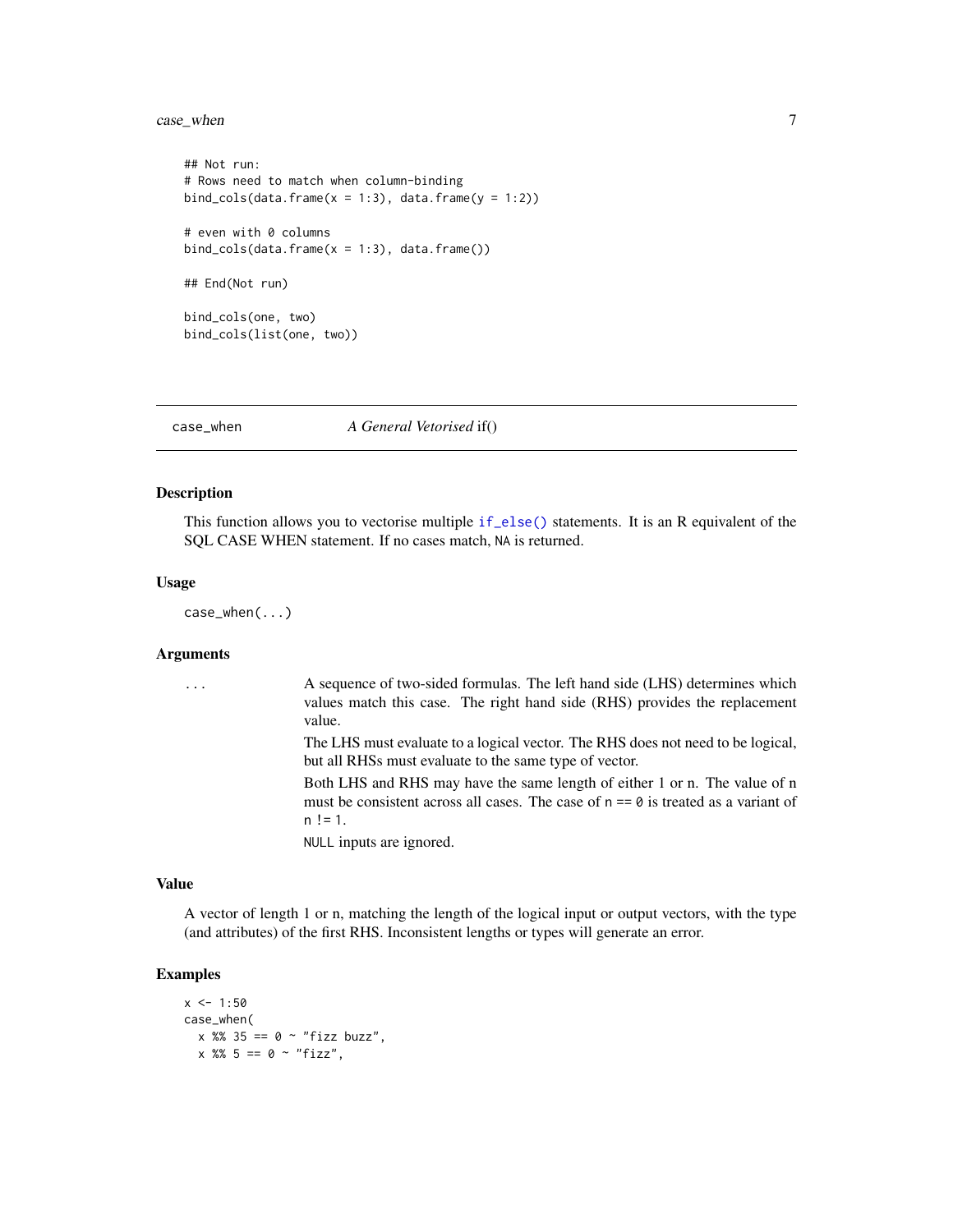```
x \, 8\, 7 = 0 \sim "buzz",
  TRUE \sim as. character(x)
)
# Like an if statement, the arguments are evaluated in order, so you must
# proceed from the most specific to the most general. This won't work:
case_when(
 TRUE \sim as.character(x),
 x \, 8\% = 5 == 0 \sim "fizz",x \, 8\% 7 == 0 ~ "buzz",
  x %% 35 == 0 ~ "fizz buzz"
\lambda# If none of the cases match, NA is used:
case_when(
  x \, %\, 5 = 0 \sim "fizz",x \, 8\% 7 == 0 ~ "buzz",
 x %% 35 == 0 ~ "fizz buzz"
)
# Note that NA values in the vector x do not get special treatment. If you want
# to explicitly handle NA values you can use the `is.na` function:
x[2:4] <- NA\_realcase_when(
  x %% 35 == 0 ~ "fizz buzz",
  x \frac{8}{3} = 0 \sim "fizz",x \, 8\, 7 = 0 \sim "buzz",
  is.na(x) \sim "nope",
  TRUE \sim as.character(x)
)
# All RHS values need to be of the same type. Inconsistent types will throw an error.
# This applies also to NA values used in RHS: NA is logical, use
# typed values like NA_real_, NA_complex, NA_character_, NA_integer_ as appropriate.
case_when(
  x %% 35 == 0 ~ NA_character_,
  x \, %\, 5 = 0 \sim "fizz",x \, 8\, 7 = 0 \sim "buzz",
  TRUE \sim as.character(x)
\lambdacase_when(
  x %% 35 == 0 \sim 35,
  x % 5 == 0 ~ 5,x % 7 == 0 ~ 7,TRUE ~ NA_real_
\lambda# case_when() evaluates all RHS expressions, and then constructs its
# result by extracting the selected (via the LHS expressions) parts.
# In particular NaN are produced in this case:
y \le - seq(-2, 2, by = .5)
case_when(
  y \ge 0 ~ sqrt(y),
```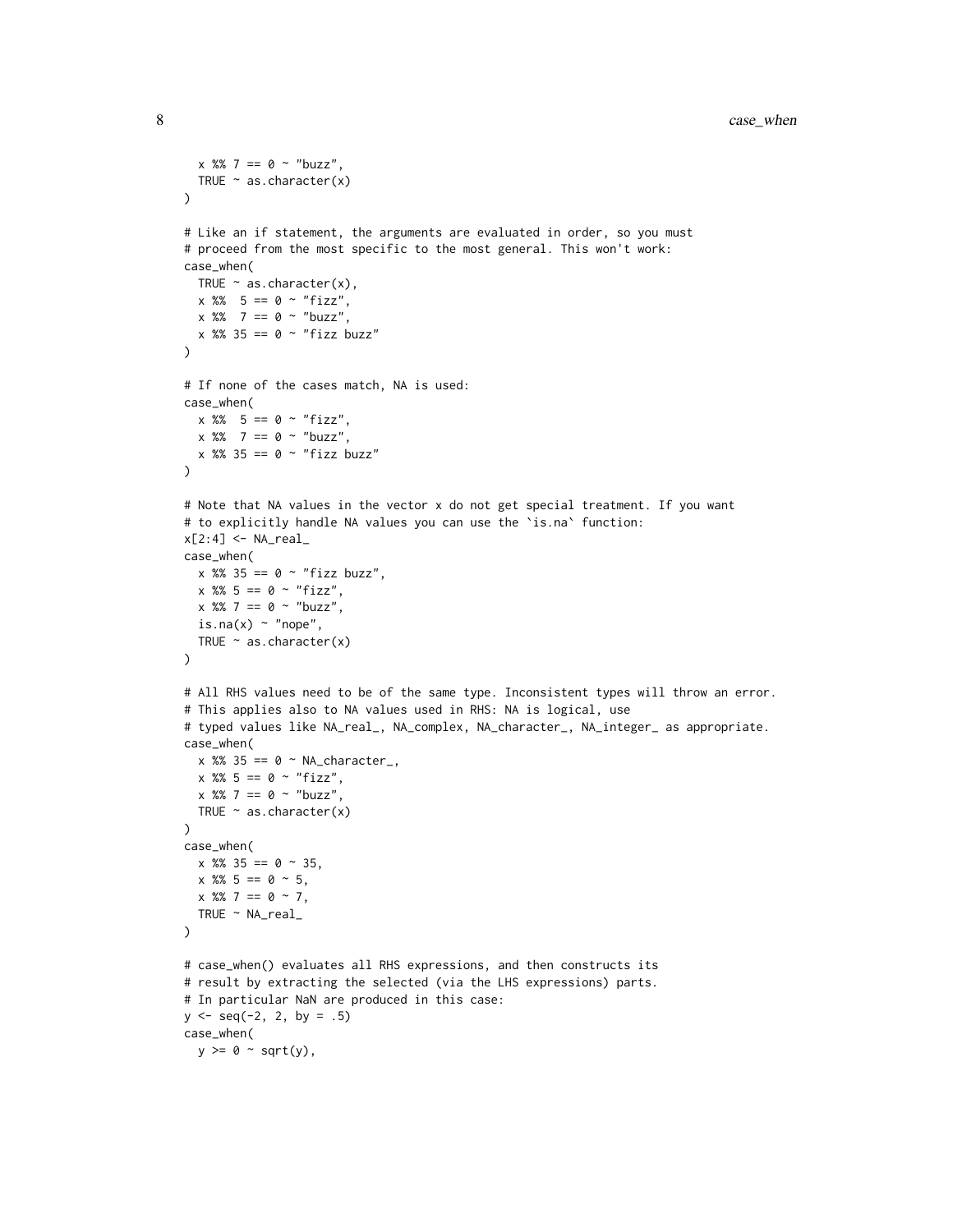<span id="page-8-0"></span>coalesce 99

```
TRUE \sim y)
## Not run:
case_when(
  x % 35 == 0 ~ 35,x \, 8\, 5 = 0 \sim 5,
  x % 7 == 0 ~ 7,TRUE ~ NA
\mathcal{L}## End(Not run)
# case_when is particularly useful inside mutate when you want to
# create a new variable that relies on a complex combination of existing
# variables
mtcars %>%
  mutate(
    efficient = case_when(
      mpg > 25 ~ TRUE,
      TRUE ~ FALSE
    \lambda)
```
<span id="page-8-1"></span>coalesce *Find first non-missing element*

### Description

Given a set of vectors, coalesce() finds the first non-missing value at each position. This is inspired by the SQL COALESCE function which does the same thing for NULLs.

#### Usage

```
coalesce(...)
```
#### Arguments

... Vectors. Inputs should be recyclable (either be length 1L or n) and coercible to a common type.

### Details

Currently, coalesce() type checking does not take place.

### See Also

[na\\_if\(\)](#page-28-1) to replace specified values to a NA. [replace\\_na\(\)](#page-39-1) to replace a NA with a value.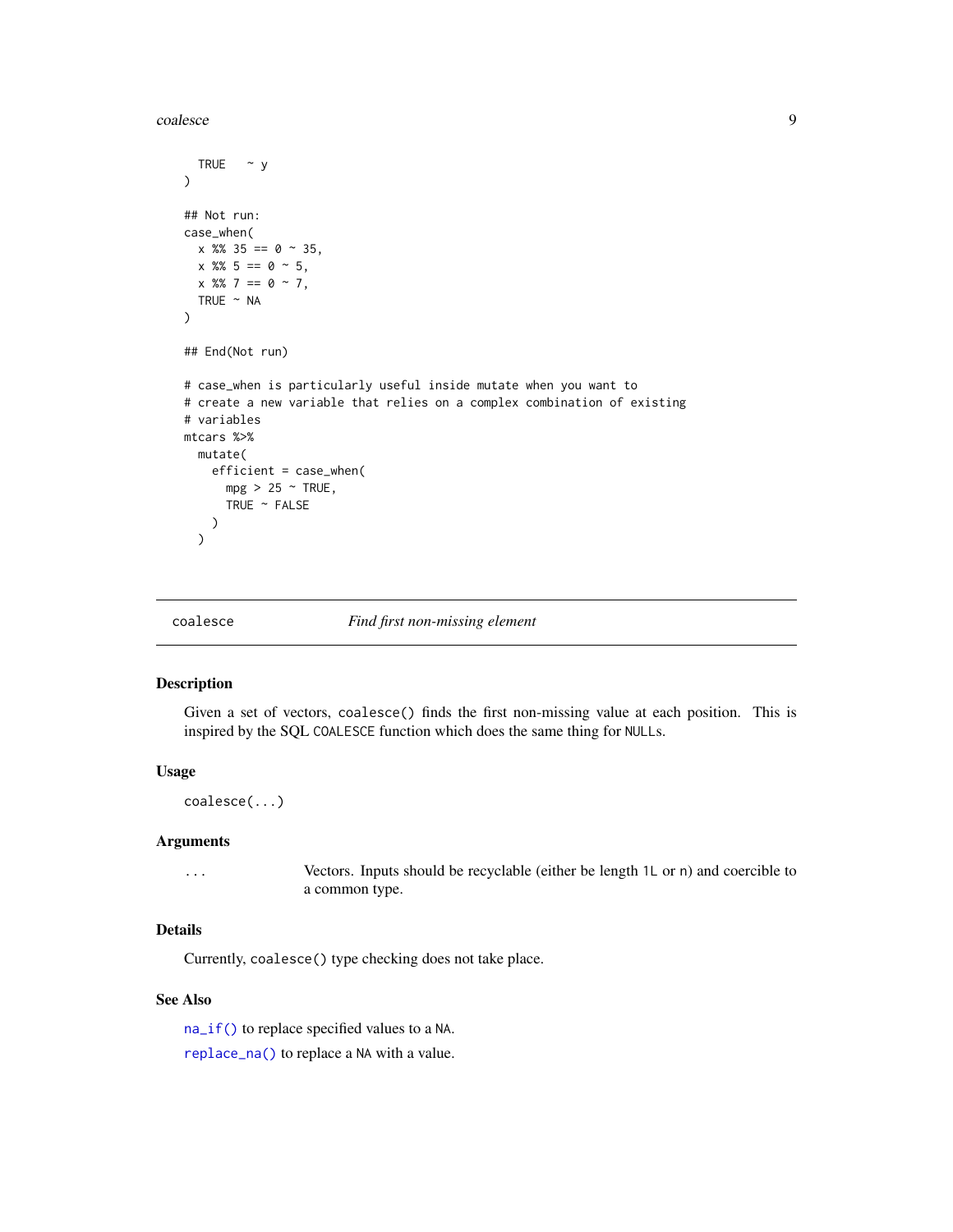#### <span id="page-9-0"></span>10 context

#### Examples

```
# Use a single value to replace all missing vectors
x \leftarrow sample(c(1:5, NA, NA))
coalesce(x, 0L)
# Or match together a complete vector from missing pieces
y \leq -c(1, 2, NA, NA, 5)z \leq c(NA, NA, 3, 4, 5)coalesce(y, z)
```
<span id="page-9-2"></span>

### context *Context dependent expressions*

#### <span id="page-9-1"></span>**Description**

These functions return information about the "current" group or "current" variable, so only work inside specific contexts like [summarise\(\)](#page-46-1) and [mutate\(\)](#page-24-1).

- n() gives the number of observations in the current group.
- cur\_data() gives the current data for the current group (excluding grouping variables).
- cur\_data\_all() gives the current data for the current group (including grouping variables).
- cur\_group() gives the group keys, a single row data.frame containing a column for each grouping variable and its value.
- cur\_group\_id() gives a unique numeric identifier for the current group.
- cur\_group\_rows() gives the rows the groups appear in the data.
- cur\_column() gives the name of the current column (in [across\(\)](#page-1-1) only).

#### Usage

n()

```
cur_data()
```

```
cur_data_all()
```

```
cur_group()
```

```
cur_group_id()
```

```
cur_group_rows()
```

```
cur_column()
```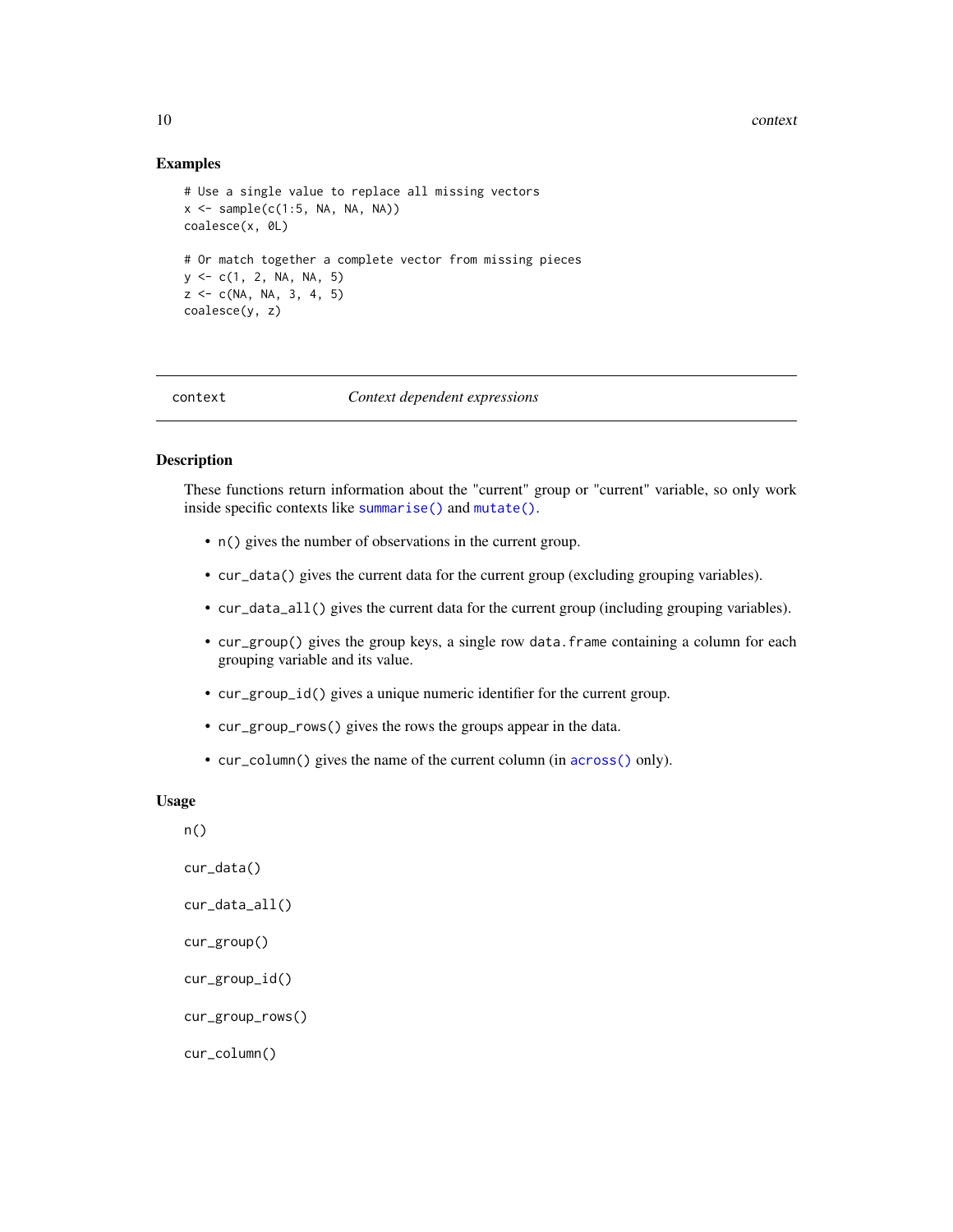<span id="page-10-0"></span>count 11

#### data.table

If you're familiar with data.table:

- $cur\_data() \leq > .SD$
- cur\_group\_id() <-> .GRP
- $cur\_group() \leq > .BY$
- cur\_group\_rows() <-> .I

#### See Also

See [group\\_data\(\)](#page-20-1) for equivalent functions that return values for all groups.

#### Examples

```
df <- data.frame(
  g = sample(rep(leftters[1:3], 1:3)),x = runif(6),
  y = runif(6),
  stringsAsFactors = FALSE
\lambdagf <- df %>% group_by(g)
gf %>% summarise(n = n())
gf %>% mutate(id = cur_group_id())
gf %>% summarise(row = cur_group_rows())
gf %>% summarise(data = list(cur_group()))
gf %>% summarise(data = list(cur_data()))
gf %>% summarise(data = list(cur_data_all()))
gf %>% mutate(across(everything(), ~ paste(cur_column(), round(.x, 2))))
```
count *Count observations by group*

#### **Description**

count() lets you quickly count the unique values of one or more variables:  $df \gg \mathcal{E}$  count(a,b) is roughly equivalent to df  $\frac{2}{8}$  group\_by(a,b)  $\frac{2}{8}$  summarise(n = n()). count() is paired with tally(), a lower-level helper that is equivalent to df  $\gg$  summarise(n = n()). Supply wt to perform weighted counts, switching the summary from from  $n = n()$  to  $n = sum(wt)$ . add\_count() and add\_tally() are equivalent to count() and tally() but use mutate() instead of summarise() so that they add a new column with group-wise counts.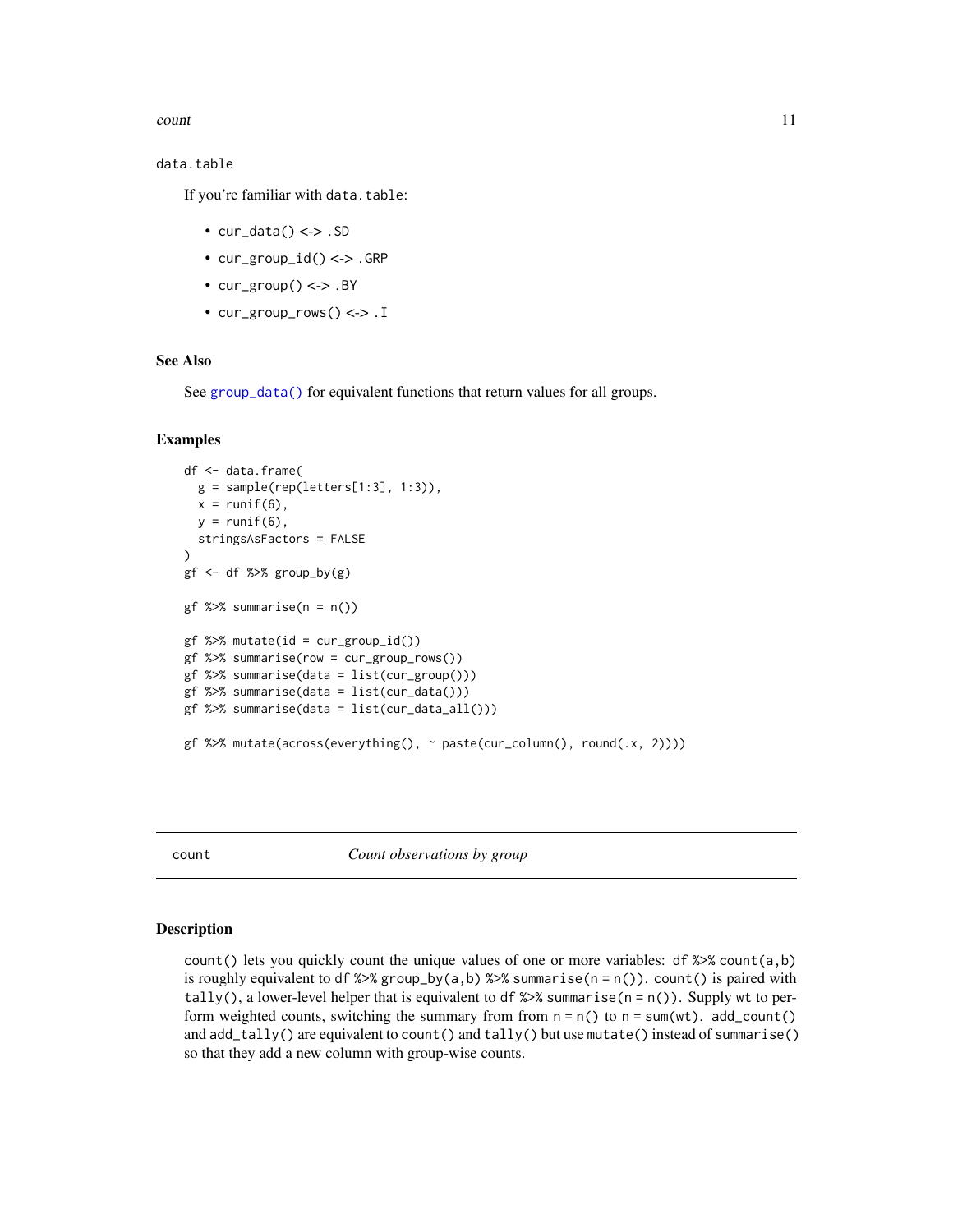12 count

#### Usage

```
count(x, ..., wt = NULL, sort = FALSE, name = NULL)tally(x, wt = NULL, sort = FALSE, name = NULL)add\_count(x, ..., wt = NULL, sort = FALSE, name = NULL)add\_tally(x, wt = NULL, sort = FALSE, name = NULL)
```
#### Arguments

| $\boldsymbol{\mathsf{x}}$ | A data.frame.                                                                                                                                                                                                                                                                                                                |
|---------------------------|------------------------------------------------------------------------------------------------------------------------------------------------------------------------------------------------------------------------------------------------------------------------------------------------------------------------------|
| $\ddotsc$                 | Variables to group by.                                                                                                                                                                                                                                                                                                       |
| wt                        | If omitted, will count the number of rows. If specified, will perform a "weighted"<br>count by summing the (non-missing) values of variable wt. If omitted, and col-<br>umn n exists, it will automatically be used as a weighting variable, although you<br>will have to specify name to provide a new name for the output. |
| sort                      | logical (1). If TRUE, will show the largest groups at the top.                                                                                                                                                                                                                                                               |
| name                      | $character(1)$ . The name of the new column in the output. If omitted, it will<br>default to n. If there's already a column called n, it will error, and require you to<br>specify the name.                                                                                                                                 |

### Value

A data.frame. count() and add\_count() have the same groups as the input.

```
# count() is a convenient way to get a sense of the distribution of
# values in a dataset
mtcars %>% count(cyl)
mtcars %>% count(cyl, sort = TRUE)
mtcars %>% count(cyl, am, sort = TRUE)
# Note that if the data are already grouped, count() adds an additional grouping variable
# which is removed afterwards
mtcars %>% group_by(gear) %>% count(cyl)
# tally() is a lower-level function that assumes you've done the grouping
mtcars %>% tally()
mtcars %>% group_by(cyl) %>% tally()
# both count() and tally() have add_ variants that work like mutate() instead of summarise
mtcars %>% add_count(cyl, wt = am)
```

```
mtcars %>% add_tally(wt = am)
```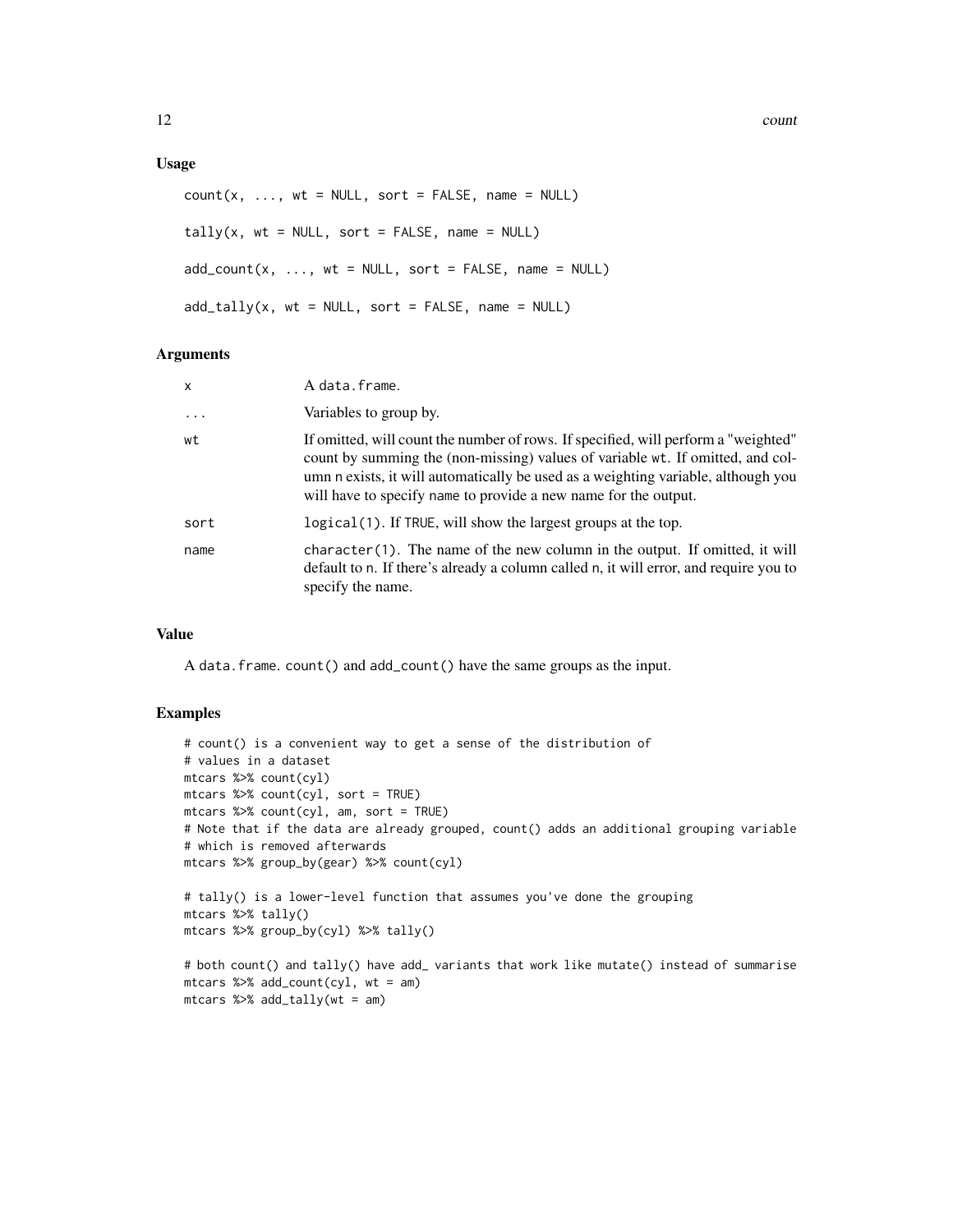<span id="page-12-0"></span>

#### Description

poorman provides cumall(), cumany(), and cummean() to complete R's set of cumulative functions.

#### Usage

cummean(x)

cumany(x)

cumall(x)

#### Arguments

x For cumall() and cumany(), a logical vector; for cummean() an integer or numeric vector.

#### Value

A vector the same length as x.

#### Cumulative logical functions

These are particularly useful in conjunction with filter():

- cumall(x): all cases until the first FALSE.
- cumall(!x): all cases until the first TRUE.
- cumany $(x)$ : all cases after the first TRUE.
- cumany(!x): all cases after the first FALSE.

```
# `cummean()` returns a numeric/integer vector of the same length
# as the input vector.
x \leftarrow c(1, 3, 5, 2, 2)cummean(x)
cumsum(x) / seq_along(x)
# 'cumall()' and 'cumany()' return logicals
cumall(x < 5)cumany(x == 3)# `cumall()` vs. `cumany()`
df <- data.frame(
```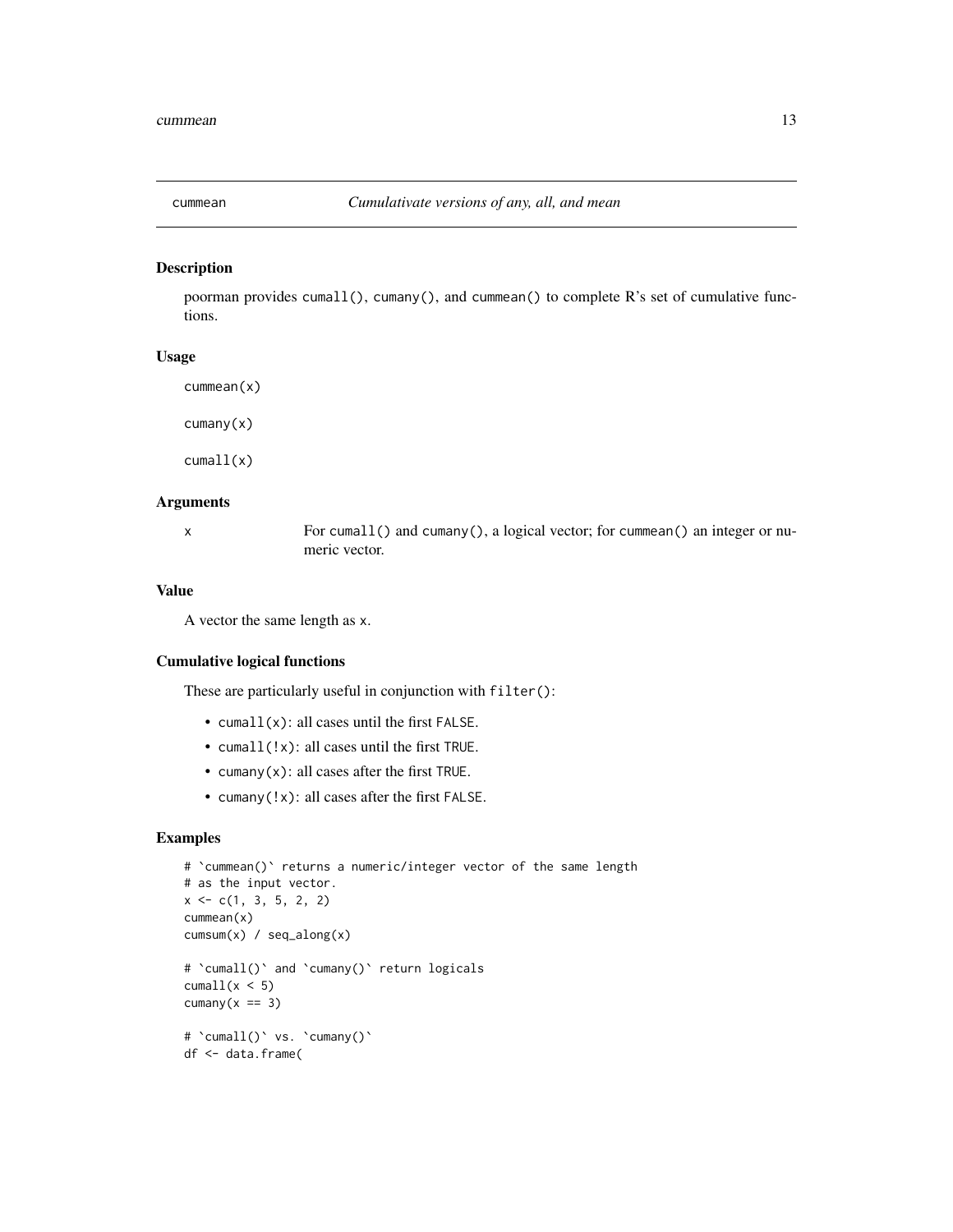```
14 desc
```

```
date = as.Date("2020-01-01") + 0:6,
  balance = c(100, 50, 25, -25, -50, 30, 120))
# all rows after first overdraft
df %>% filter(cumany(balance < 0))
# all rows until first overdraft
df %>% filter(cumall(!(balance < 0)))
```
#### desc *Descending order*

### Description

Transform a vector into a format that will be sorted in descending order. This is useful within [arrange\(\)](#page-3-1).

#### Usage

desc(x)

### Arguments

x A vector to transform.

### Value

A vector of the same length as x.

### Examples

```
desc(1:10)
desc(factor(letters))
```
first\_day <- seq(as.Date("1910/1/1"), as.Date("1920/1/1"), "years") desc(first\_day)

mtcars %>% arrange(desc(mpg))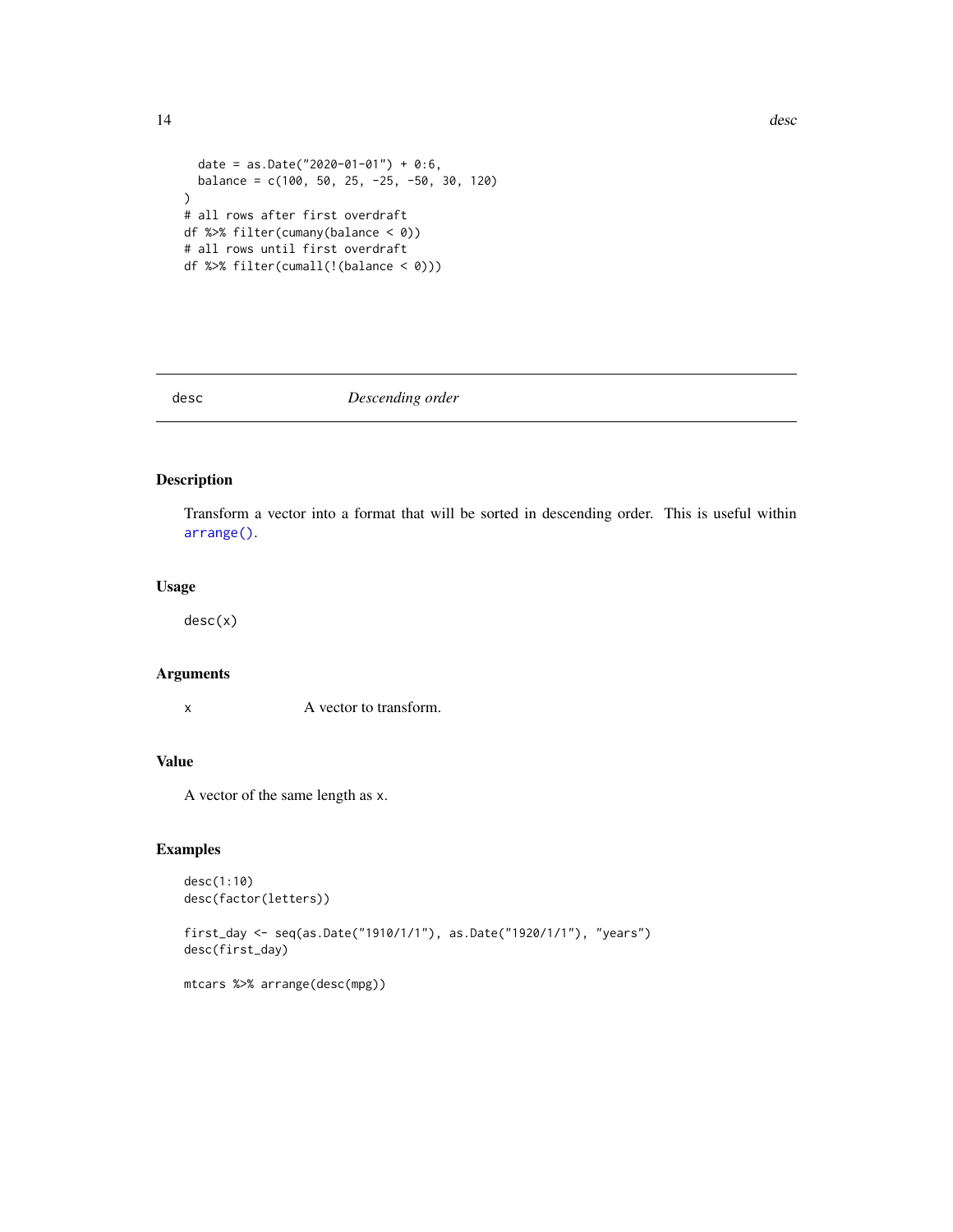<span id="page-14-0"></span>

#### Description

Select only distinct/unique rows from a data.frame.

#### Usage

```
distinct(.data, ..., .keep_all = FALSE)
```
### Arguments

| .data     | A data.frame.                                                                                                                                                                                        |
|-----------|------------------------------------------------------------------------------------------------------------------------------------------------------------------------------------------------------|
| $\ddots$  | Optional variables to use when determining uniqueness. If there are multiple<br>rows for a given combination of inputs, only the first row will be preserved. If<br>omitted, will use all variables. |
| .keep_all | logical(1). If TRUE, keep all variables in .data. If a combination of $\dots$ is<br>not distinct, this keeps the first row of values.                                                                |

### Value

A data.frame with the following properties:

- Rows are a subset of the input but appear in the same order.
- Columns are not modified if ... is empty or .keep\_all is TRUE. Otherwise, distinct() first calls mutate() to create new columns.
- Groups are not modified.
- data.frame attributes are preserved.

```
df <- data.frame(
  x = sample(10, 100, rep = TRUE),y = sample(10, 100, rep = TRUE))
nrow(df)
nrow(distinct(df))
nrow(distinct(df, x, y))
distinct(df, x)
distinct(df, y)
# You can choose to keep all other variables as well
distinct(df, x, .keep_all = TRUE)
distinct(df, y, .keep_all = TRUE)
```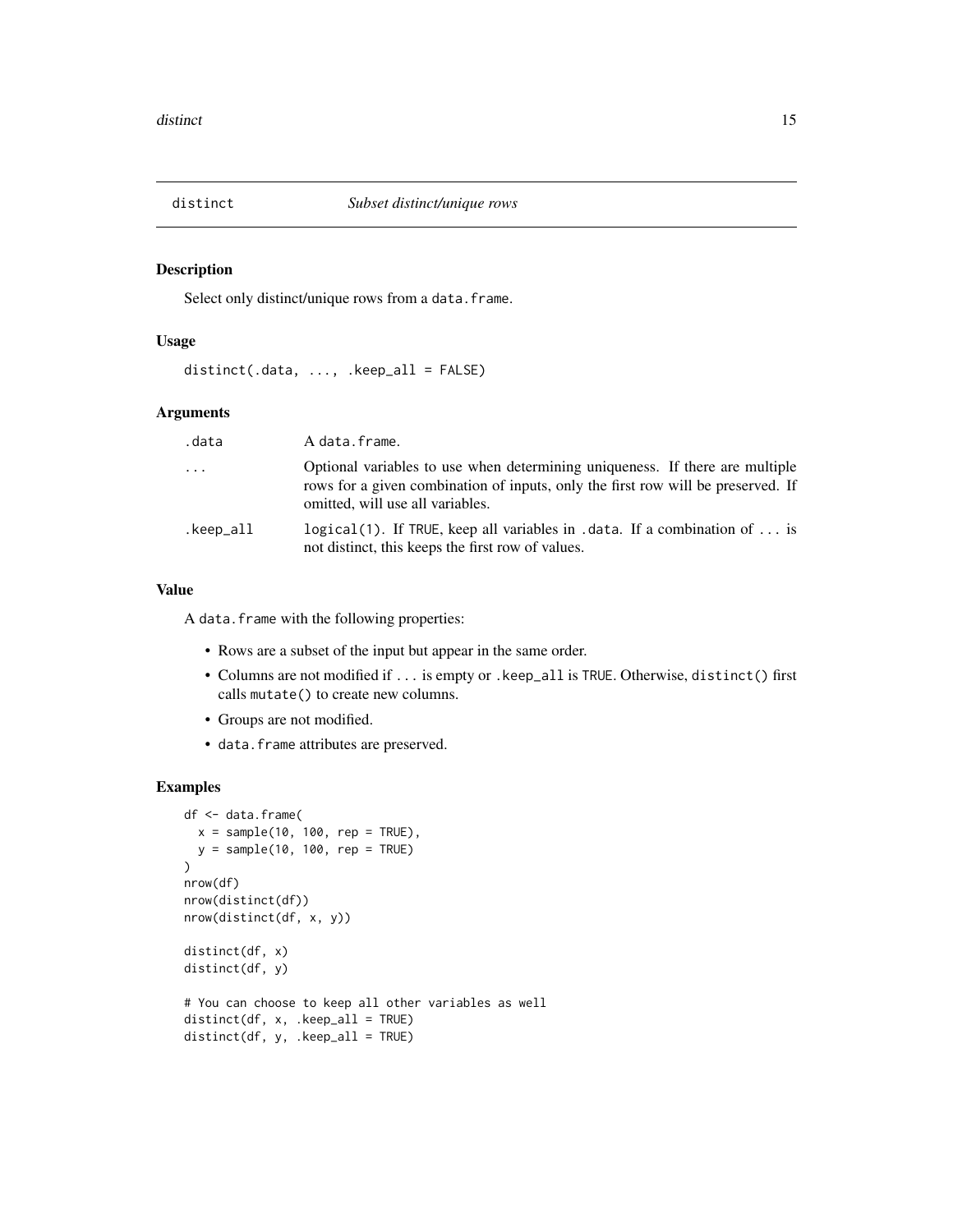```
# You can also use distinct on computed variables
distinct(df, diff = abs(x - y))
# The same behaviour applies for grouped data frames,
# except that the grouping variables are always included
```

```
g = c(1, 1, 2, 2),x = c(1, 1, 2, 1)) %>% group_by(g)
df %>% distinct(x)
```
df <- data.frame(

### filter *Return rows with matching conditions*

### Description

Use filter() to choose rows/cases where conditions are TRUE.

#### Usage

```
filter(.data, ..., .preserve = FALSE)
```
### Arguments

| .data     | A data.frame.                                                                                                                                                                                                   |
|-----------|-----------------------------------------------------------------------------------------------------------------------------------------------------------------------------------------------------------------|
| $\cdots$  | Logical predicated defined in terms of the variables in . data. Multiple condi-<br>tions are combined with &. Arguments within are automatically quoted and<br>evaluated within the context of the data. frame. |
| .preserve | logical(1). Relevant when the .data input is grouped. If .preserve = FALSE<br>(the default), the grouping structure is recalculated based on the resulting data,<br>otherwise the grouping is kept as is.       |

### Value

A data.frame.

#### Useful filter functions

- ==, >, >=, etc.
- &,  $|, !, x$ or $()$
- is.na()

<span id="page-15-0"></span>16 filter and the state of the state of the state of the state of the state of the state of the state of the state of the state of the state of the state of the state of the state of the state of the state of the state of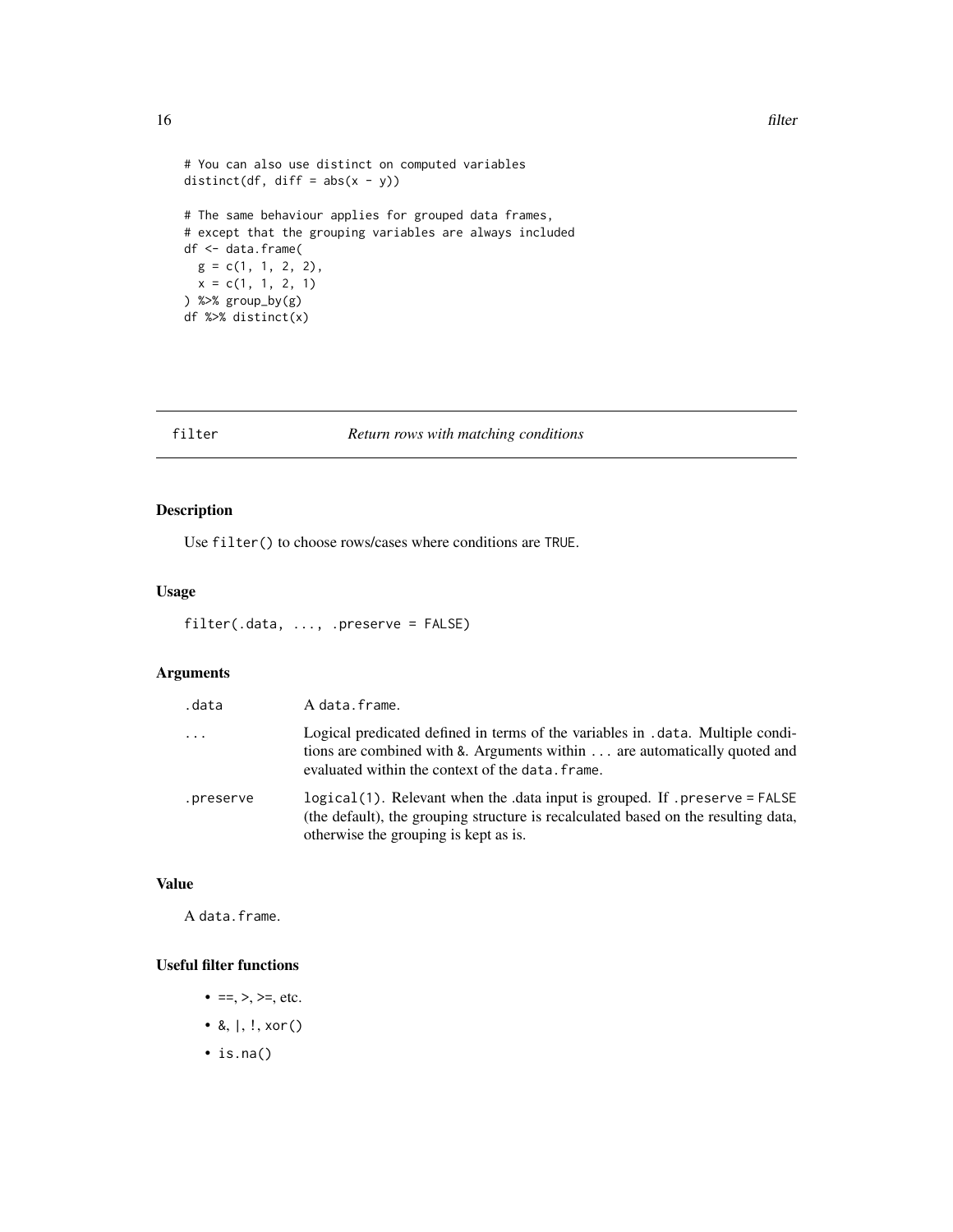### <span id="page-16-0"></span>filter\_joins 17

#### Examples

```
filter(mtcars, am == 1)
mtcars %>% filter(cyl == 4)
mtcars %>% filter(cyl \leq 5 & am > 0)
mtcars %>% filter(cyl == 4 | cyl == 8)
mtcars %>% filter(!(cyl %in% c(4, 6)), am != 0)
```

| filter_joins |  |
|--------------|--|

filter\_joins *Filtering joins filter rows from* x *based on the presence or absence of matches in* y*:*

#### Description

- semi\_join() return all rows from x with a match in y.
- anti\_join() return all rows from x with*out* a match in y.

#### Usage

 $anti\_join(x, y, by = NULL)$ 

 $semi\_join(x, y, by = NULL)$ 

### Arguments

x, y The data.frames to join. by A character vector of variables to join by. If NULL, the default,  $*_j$ oin() will do a natural join, using all variables with common names across the two tables. A message lists the variables so that you can check they're right (to suppress the message, simply explicitly list the variables that you want to join).

```
table1 <- data.frame(
  pupil = rep(1:3, each = 2),test = rep(c("A", "B"), 3),score = c(60, 70, 65, 80, 85, 70),
  stringsAsFactors = FALSE
)
table2 < - table1[c(1, 3, 4), ]table1 %>% anti_join(table2, by = c("pupil", "test"))
table1 %>% semi_join(table2, by = c("pupil", "test"))
```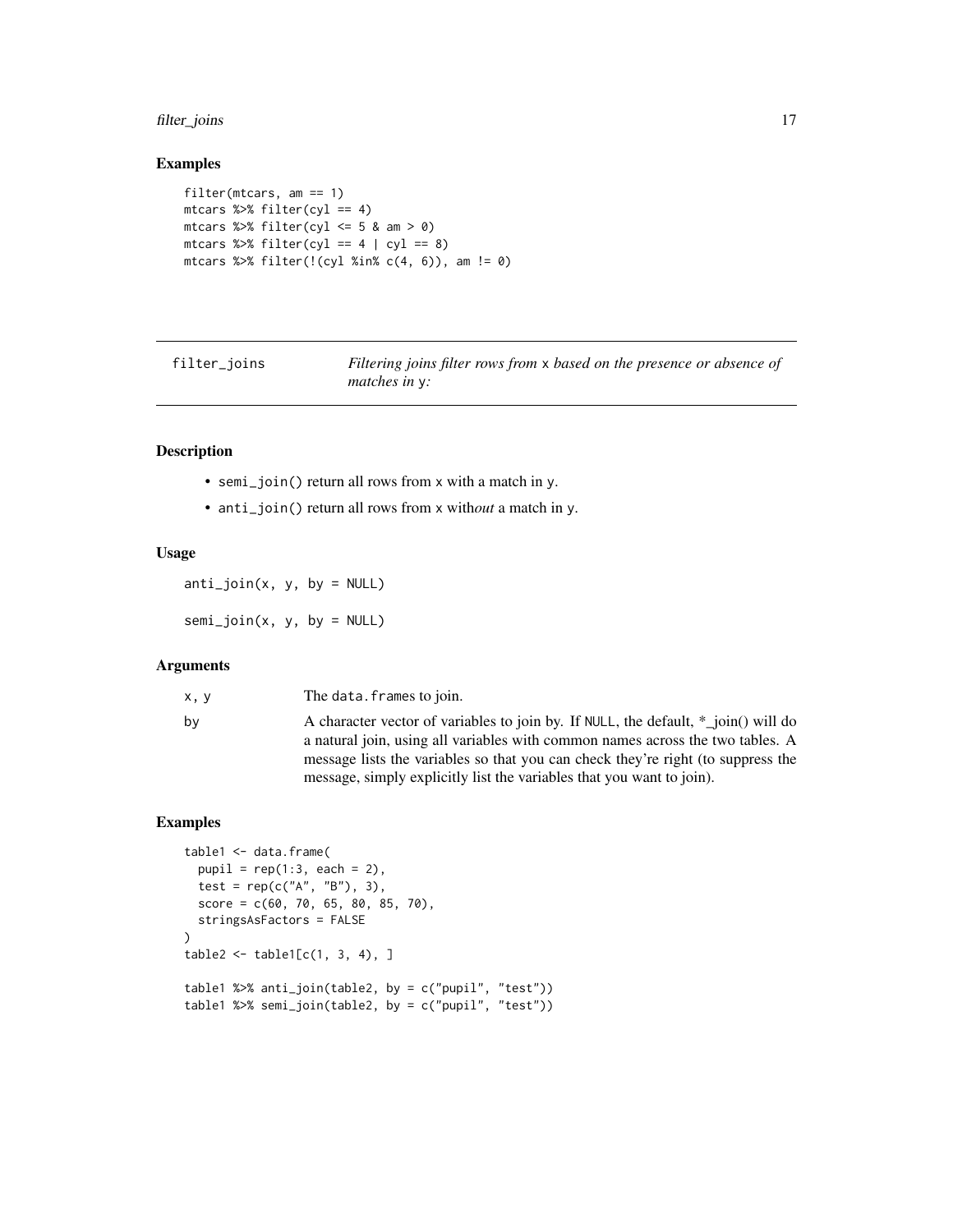<span id="page-17-0"></span>

#### Description

glimpse() is like a transposed version of print(): columns run down the page, and data runs across. This makes it possible to see every column in a data. frame. It is no more than a wrapper around [utils::str\(\)](#page-0-0) only it returns the input (invisibly) meaning it can be used within a data pipeline.

### Usage

 $glimpse(x, width = getOption("width"), ...)$ 

### Arguments

| X     | An object to glimpse at.                          |
|-------|---------------------------------------------------|
| width | $integer(1)$ . Width of the output.               |
| .     | Additional parameters to pass to $utils::str()$ . |

### Value

x, invisibly.

### Examples

glimpse(mtcars)

<span id="page-17-2"></span>group\_by *Group by one or more variables*

### <span id="page-17-1"></span>**Description**

Determine the groups within a data.frame to perform operations on. [ungroup\(\)](#page-17-1) removes the grouping levels.

#### Usage

group\_by(.data, ..., .add = FALSE, .drop = group\_by\_drop\_default(.data))

 $ungroup(x, ...)$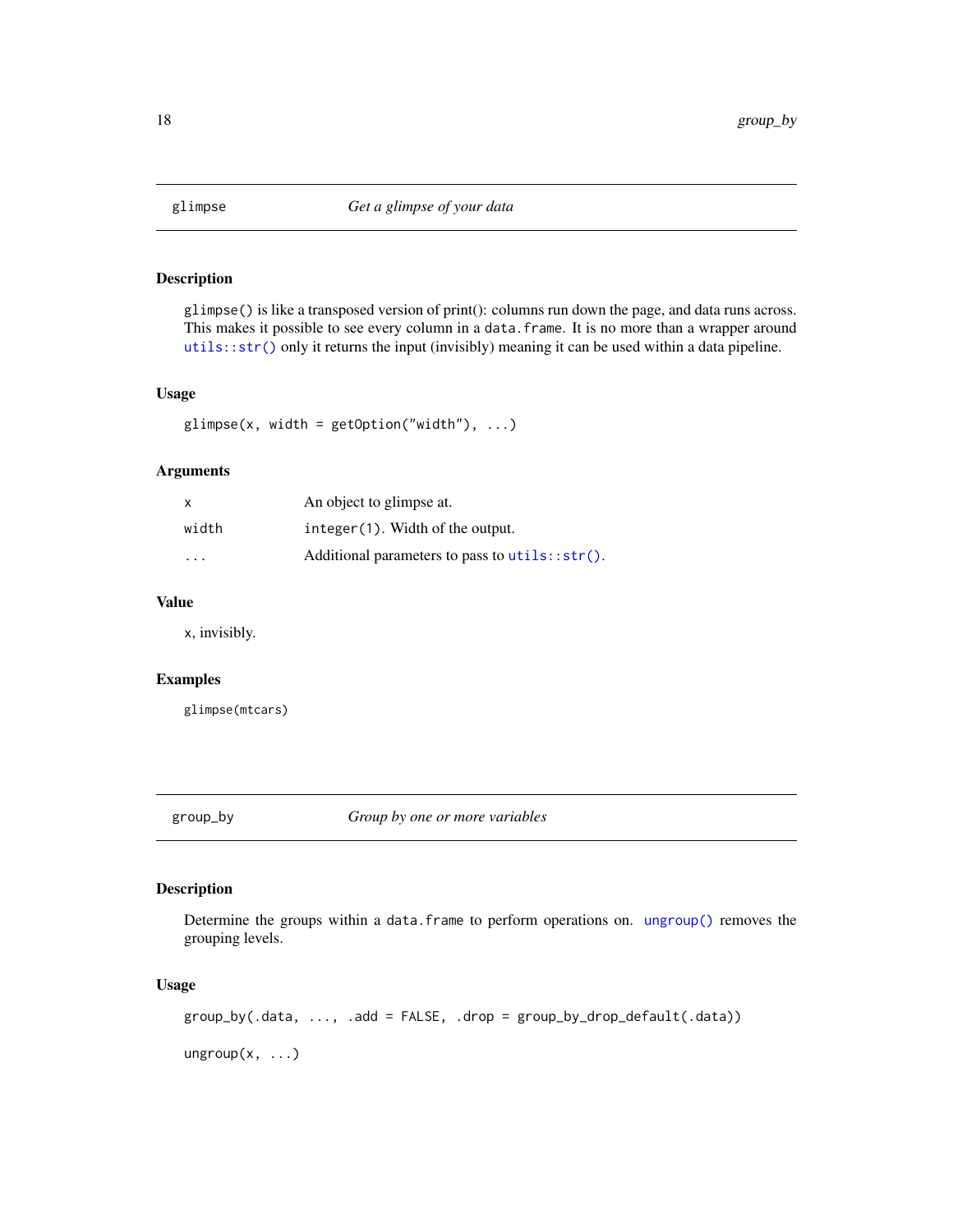### <span id="page-18-0"></span>Arguments

| .data     | data. frame. The data to group.                                                                                                                                                                                         |
|-----------|-------------------------------------------------------------------------------------------------------------------------------------------------------------------------------------------------------------------------|
| $\ddotsc$ | One or more unquoted column names to group/ungroup the data by.                                                                                                                                                         |
| . add     | logical (1). When FALSE (the default) group_by() will override existing groups.<br>To add to existing groups, use $.add = TRUE$ .                                                                                       |
| .drop     | logical(1). Drop groups formed by factor levels that don't appear in the data?<br>The default is TRUE except when . data has been previously grouped with . drop<br>$=$ FALSE. See group_by_drop_default() for details. |
| X         | A data.frame.                                                                                                                                                                                                           |

### Value

When using [group\\_by\(\)](#page-17-2), a data.frame, grouped by the grouping variables.

When using [ungroup\(\)](#page-17-1), a data.frame.

### Examples

```
group_by(mtcars, am, cyl)
ungroup(mutate(group_by(mtcars, am, cyl), sumMpg = sum(mpg)))
mtcars %>%
  group_by(am, cyl) %>%
 mutate(sumMpg = sum(mpg)) %>%
  ungroup()
mtcars %>%
  group_by(carb) %>%
  filter(any(gear == 5))
# You can group by expressions: this is just short-hand for
# a mutate() followed by a group_by()
mtcars %>% group_by(vsam = vs + am)
```
<span id="page-18-1"></span>group\_by\_drop\_default *Default value for .drop argument of group\_by*

### Description

Default value for .drop argument of group\_by

### Usage

group\_by\_drop\_default(.tbl)

### Arguments

.tbl A data.frame.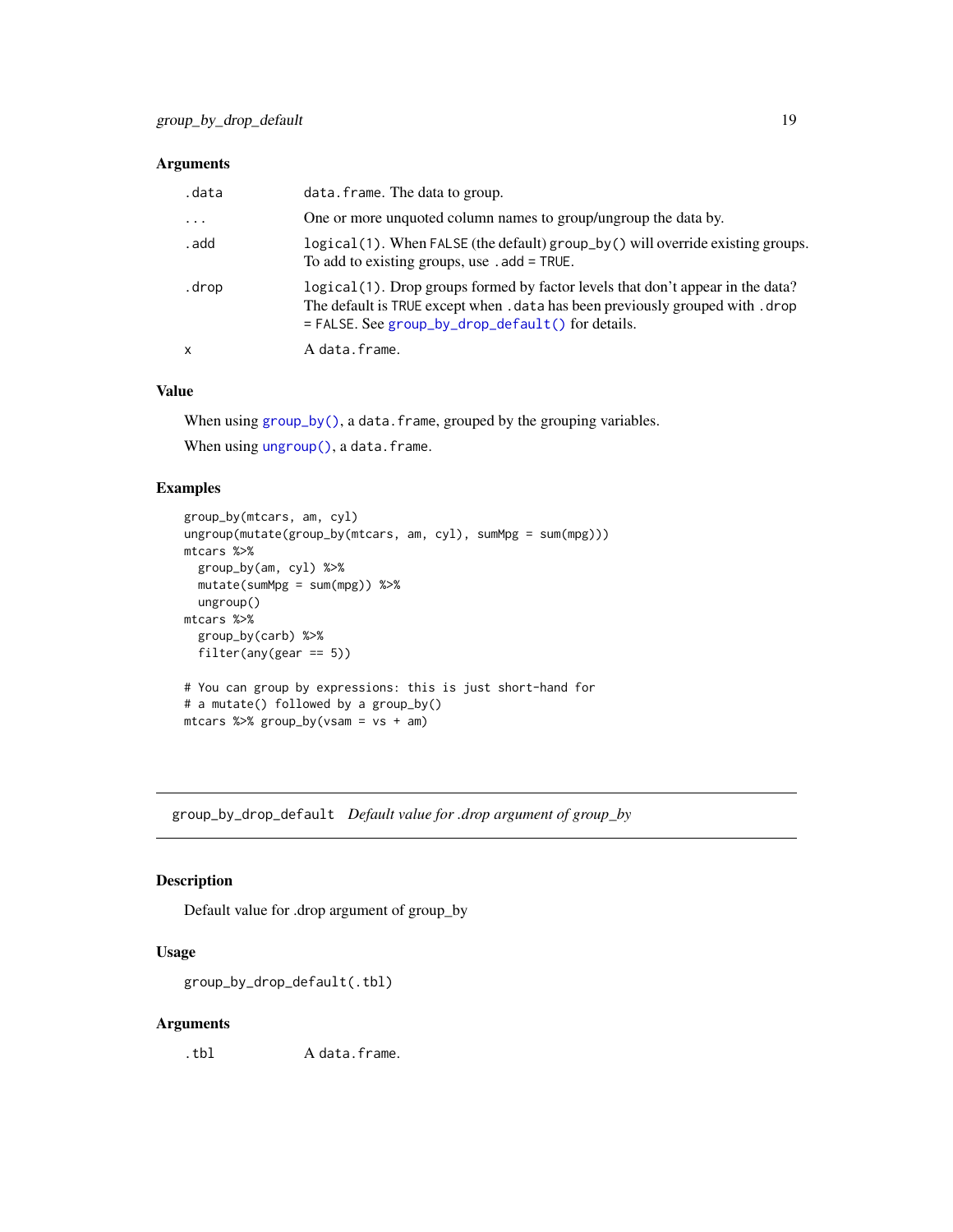### Value

TRUE unless .tbl is a grouped data.frame that was previously obtained by  $group_by$  .drop = FALSE)

#### Examples

group\_by\_drop\_default(iris) iris %>% group\_by(Species) %>% group\_by\_drop\_default() iris %>% group\_by(Species, .drop = FALSE) %>%

group\_by\_drop\_default()

#### <span id="page-19-1"></span>group\_cols *Select Grouping Variables*

### Description

This selection helper matches grouping variables. It can be used within [select\(\)](#page-41-1) and [relocate\(\)](#page-36-1) selections.

### Usage

```
group_cols()
```
### See Also

[groups\(\)](#page-20-1) and [group\\_vars\(\)](#page-20-1) for retrieving the grouping variables outside selection contexts.

```
mtcars %>% group_by(am, cyl) %>% select(group_cols())
```
<span id="page-19-0"></span>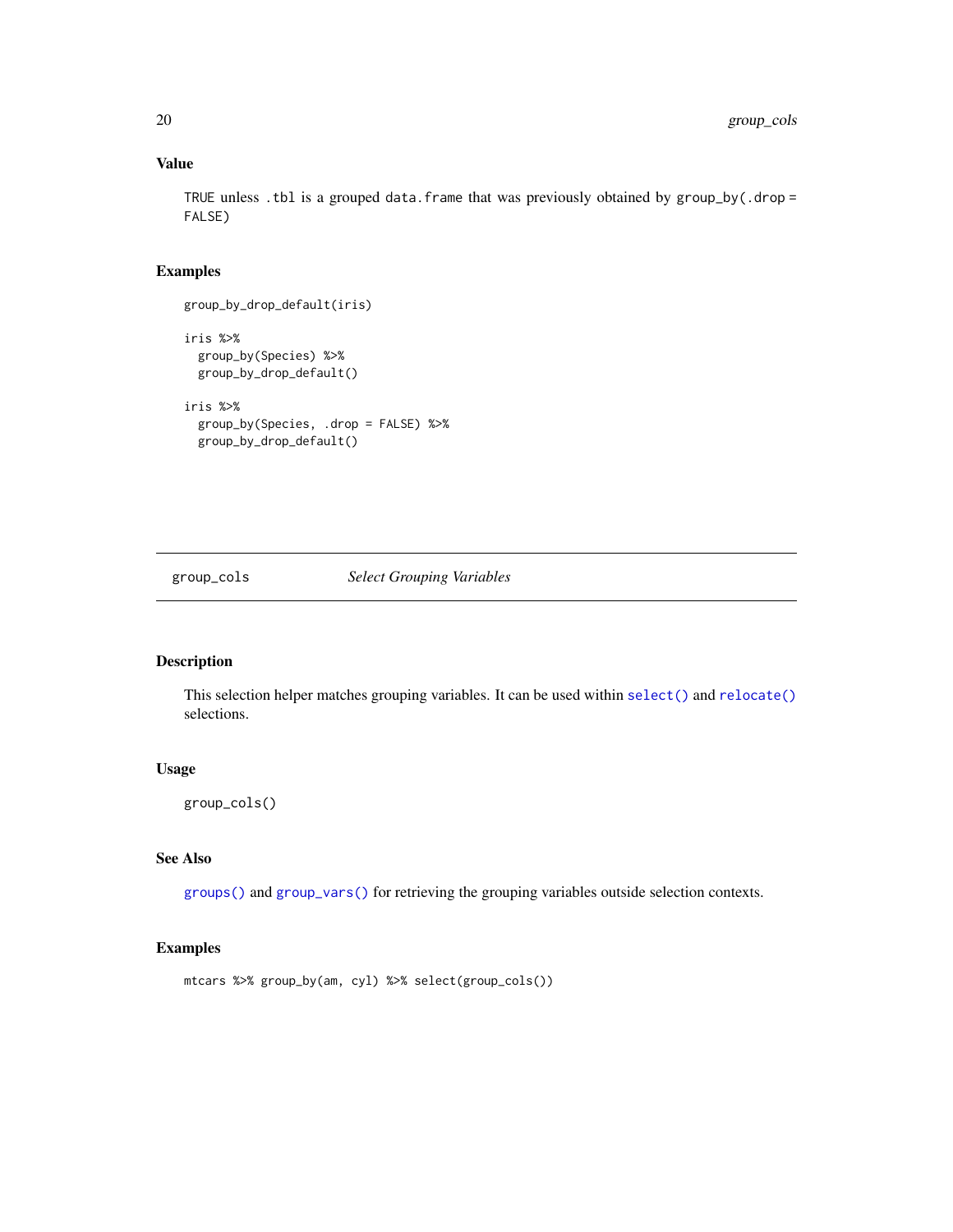#### <span id="page-20-1"></span><span id="page-20-0"></span>Description

- group\_data() returns a data frame that defines the grouping structure. The columns give the values of the grouping variables. The last column, always called .rows, is a list of integer vectors that gives the location of the rows in each group.
- group\_rows() returns the rows which each group contains.
- group\_indices() returns an integer vector the same length as .data that gives the group that each row belongs to.
- group\_vars() gives names of grouping variables as character vector.
- groups() gives the names as a list of symbols.
- group\_size() gives the size of each group.
- n\_groups() gives the total number of groups.

#### Usage

```
group_data(.data)
group_rows(.data)
group_indices(.data)
group_vars(x)
groups(x)
group_size(x)
```
## n\_groups(x)

#### **Arguments**

.data, x A data.frame.

#### See Also

See [context](#page-9-2) for equivalent functions that return values for the current group.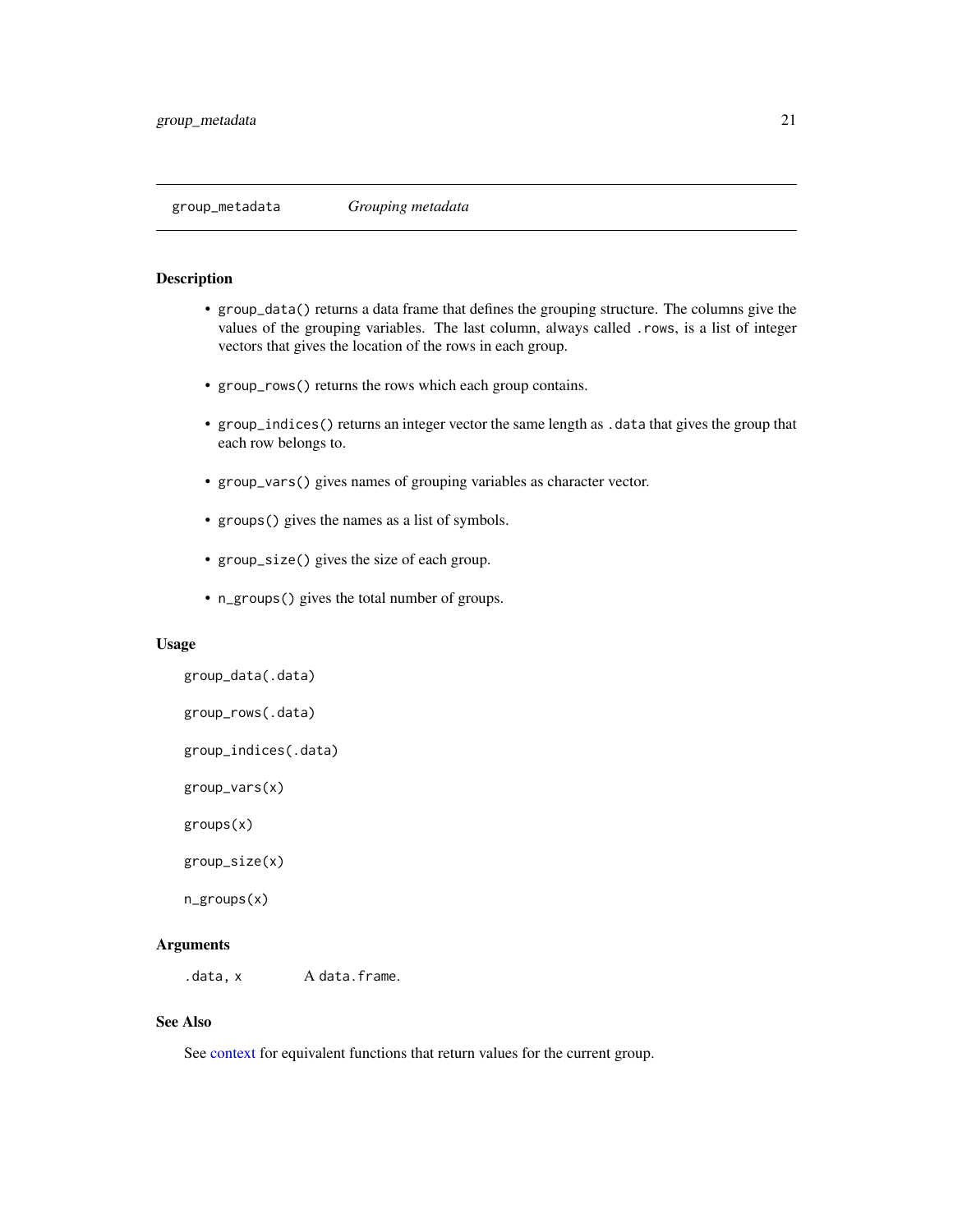#### <span id="page-21-0"></span>Examples

```
df <- data.frame(x = c(1, 1, 2, 2))
group_vars(df)
group_rows(df)
group_data(df)
gf \leftarrow group_by(df, x)group_vars(gf)
group_rows(gf)
group_data(gf)
```
group\_split *Split data.frame by groups*

### Description

group\_split() works like [base::split\(\)](#page-0-0) but

- it uses the grouping structure from [group\\_by\(\)](#page-17-2) and is therefore subject to the data mask
- it does not name the elements of the list based on the grouping as this typically loses information and is confusing

#### Usage

group\_split(.data, ..., .keep = TRUE)

group\_keys(.data)

#### Arguments

| .data                   | A data.frame.                                                    |
|-------------------------|------------------------------------------------------------------|
| $\cdot$ $\cdot$ $\cdot$ | Grouping specification, forwarded to $group_by()$ .              |
| .keep                   | logical(1). Should the grouping columns be kept (default: TRUE)? |

### **Details**

#### Grouped data.frames:

The primary use case for group\_split() is with already groups data.frames, typically a result of [group\\_by\(\)](#page-17-2). In this case, group\_split() only uses the first argument, the grouped data.frame, and warns when ... is used.

Because some of these groups may be empty, it is best paired with group\_keys() which identifies the representatives of each grouping variable for the group.

#### Ungrouped data.frames:

When used on ungrouped data.frames, group\_split() forwards the ... to group\_by() before the split, therefore the ... are subject to the data mask.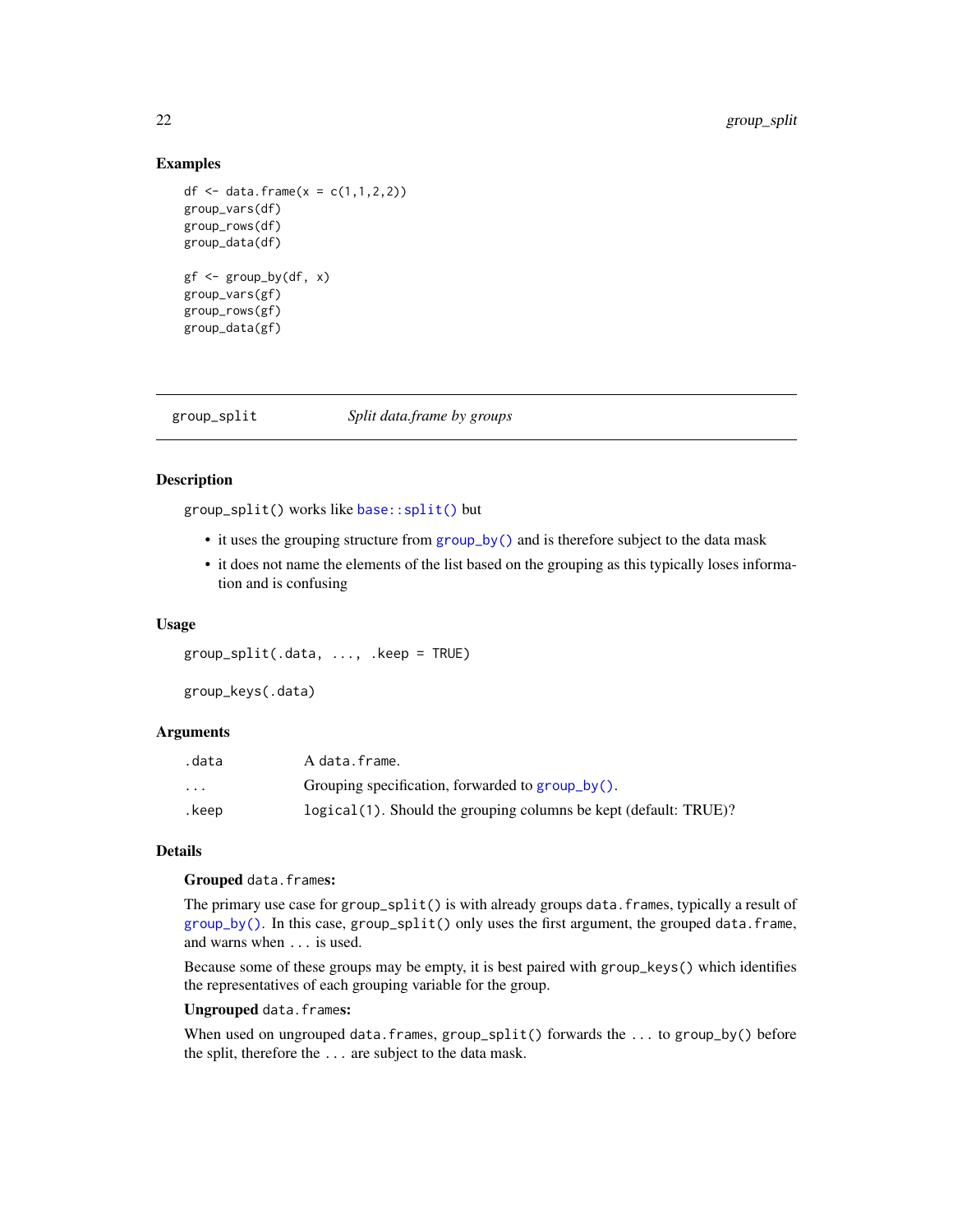#### <span id="page-22-0"></span> $if\_else$  23

### Value

- group\_split() returns a list of data.frames. Each data.frame contains the rows of .data with the associated group and all the columns, including the grouping variables.
- group\_keys() returns a data.frame with one row per group, and one column per grouping variable

### See Also

[group\\_by\(\)](#page-17-2)

### Examples

```
# Grouped data.frames:
mtcars %>% group_by(cyl, am) %>% group_split()
mtcars %>% group_by(cyl, am) %>% group_split(.keep = FALSE)
mtcars %>% group_by(cyl, am) %>% group_keys()
# Ungrouped data.frames:
mtcars %>% group_split(am, cyl)
```
<span id="page-22-1"></span>if\_else *Vectorised if*

#### Description

This is a wrapper around ifelse() which checks that true and false are of the same type, making the output more predictable.

#### Usage

if\_else(condition, true, false, missing = NULL)

#### Arguments

| condition   | A logical(n) vector.                                                                                                                                |
|-------------|-----------------------------------------------------------------------------------------------------------------------------------------------------|
| true, false | Values to use for TRUE and FALSE in condition. They must either be the same<br>length as condition or be length 1. They must also be the same type. |
| missing     | If not NULL (the default), this will replace any missing values.                                                                                    |

#### Value

A vector the same length as condition with values for TRUE and FALSE replaced by those specified in true and false, respectively.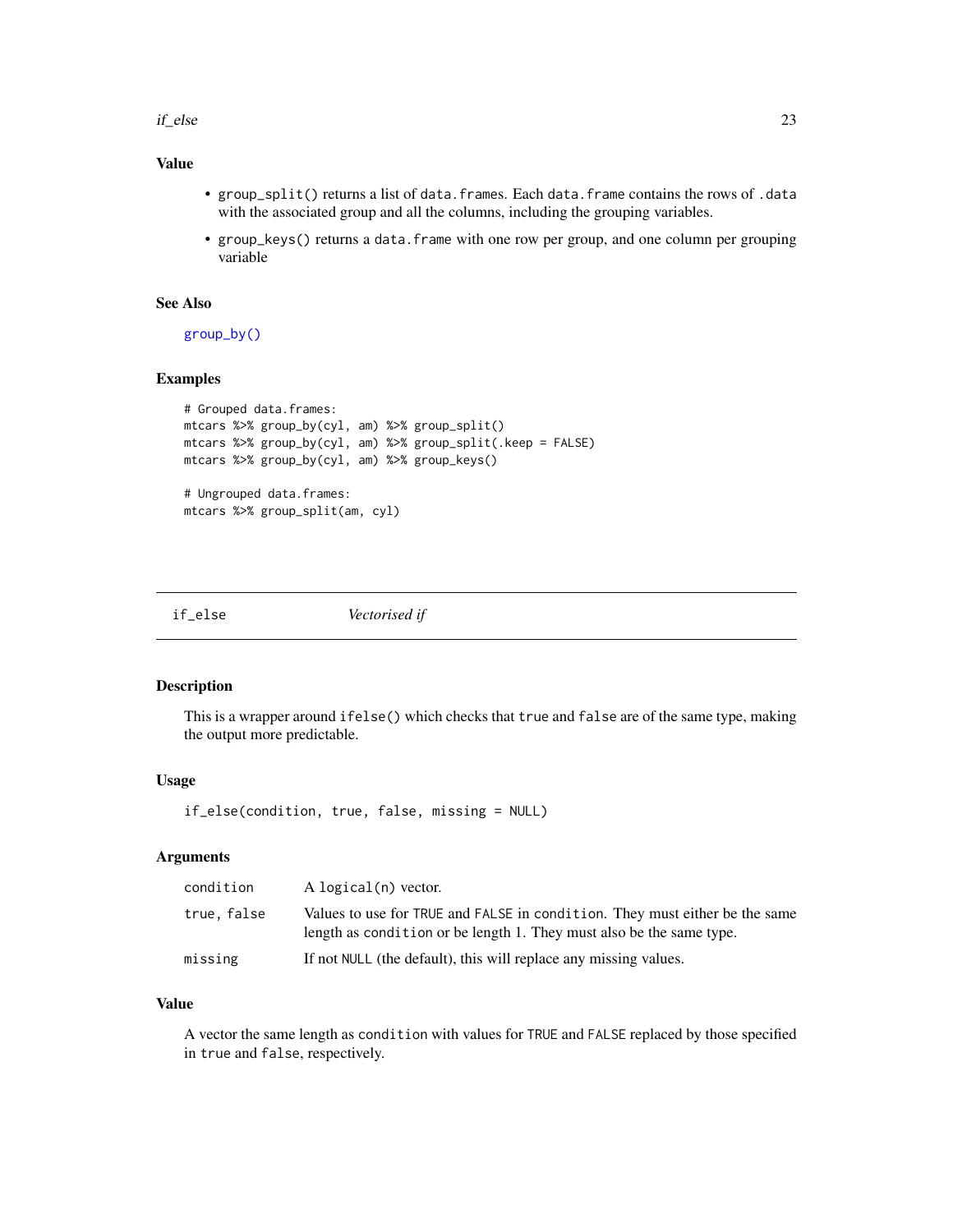#### Examples

```
x \leq -c(-5:5, NA)if\_else(x < 0, NA\_integer_, x)if_else(x < 0, "negative", "positive", "missing")
# Unlike ifelse, if_else preserves types
x \le factor(sample(letters[1:5], 10, replace = TRUE))
ifelse(x %in% c("a", "b", "c"), x, factor(NA))
# Attributes are taken from the `true` vector
if_else(x %in% c("a", "b", "c"), x, factor(NA))
```
#### <span id="page-23-2"></span>lag *Compute lagged or leading values*

#### <span id="page-23-1"></span>Description

Find the "previous" (lag()) or "next" (lead()) values in a vector. Useful for comparing values behind of or ahead of the current values.

### Usage

 $lag(x, n = 1L, default = NA)$ 

 $lead(x, n = 1L, default = NA)$ 

### Arguments

|         | A vector of values                                                        |
|---------|---------------------------------------------------------------------------|
| n       | A positive integer (1), giving the number of positions to lead or lag by. |
| default | The value used for non-existent rows (default: NA).                       |

### Examples

```
lag(1:5)
lead(1:5)x \le -1:5data.frame(behind = \text{lag}(x), x, ahead = \text{lead}(x))
# If you want to look more rows behind or ahead, use `n`
lag(1:5, n = 1)lag(1:5, n = 2)lead(1:5, n = 1)lead(1:5, n = 2)
```
# If you want to define a value for non-existing rows, use 'default'

<span id="page-23-0"></span>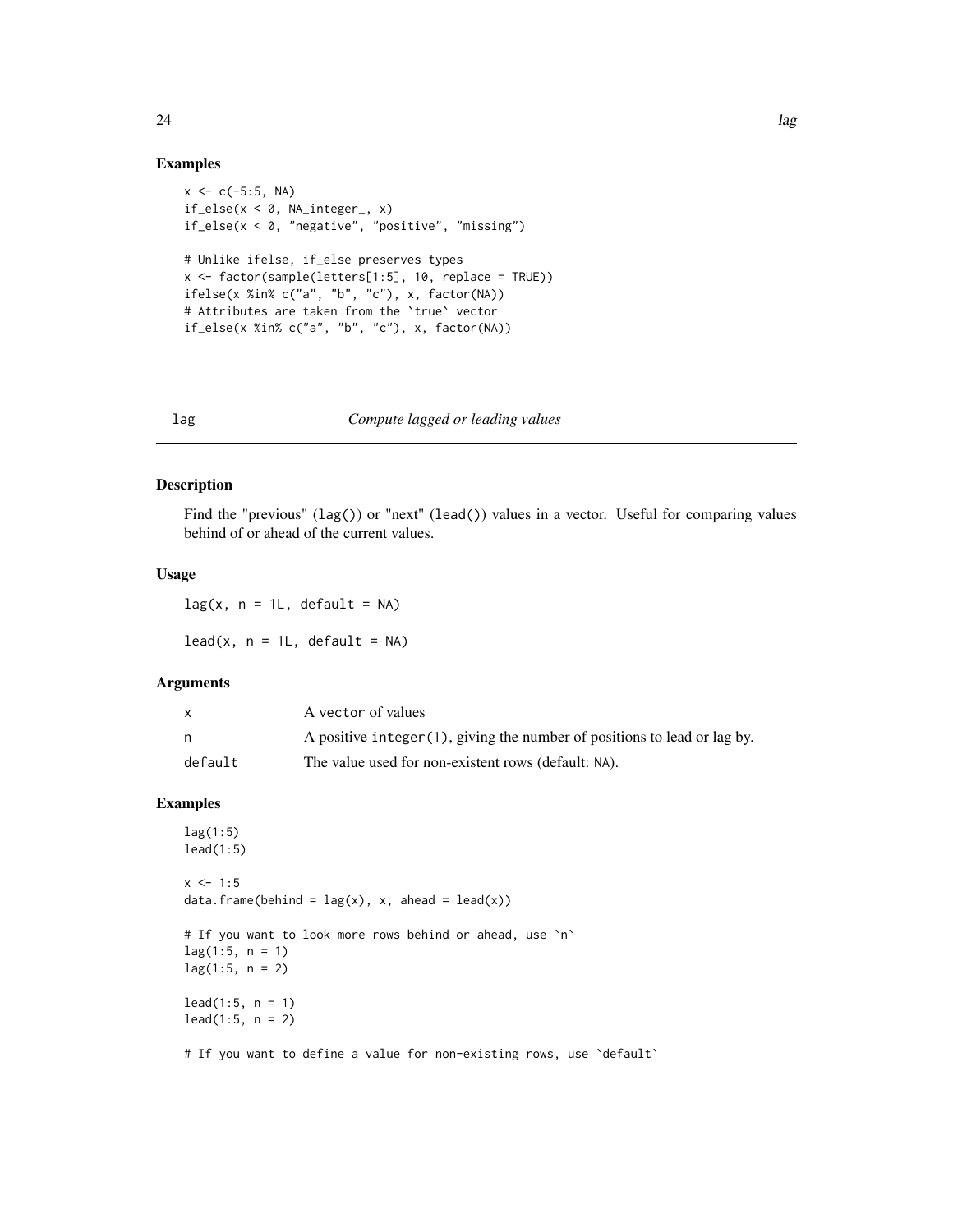<span id="page-24-0"></span>mutate 25

```
lag(1:5)
lag(1:5, default = 0)lead(1:5)lead(1:5, default = 6)
```
<span id="page-24-1"></span>

#### mutate *Create or transform variables*

#### <span id="page-24-2"></span>Description

mutate() adds new variables and preserves existing ones; transmute() adds new variables and drops existing ones. Both functions preserve the number of rows of the input. New variables overwrite existing variables of the same name. Variables can be removed by setting their value to NULL.

### Usage

```
mutate(.data, ...)
## S3 method for class 'data.frame'
mutate(
  .data,
  ...,
  .keep = c("all", "used", "unused", "none"),
  .before = NULL,
  .after = NULL
\mathcal{L}
```
transmute(.data, ...)

#### Arguments

| .data    | A data.frame.                                                                                                                                                                                                                                                                          |
|----------|----------------------------------------------------------------------------------------------------------------------------------------------------------------------------------------------------------------------------------------------------------------------------------------|
| $\cdots$ | Name-value pairs of expressions, each with length 1L. The name of each argu-<br>ment will be the name of a new column and the value will be its corresponding<br>value. Use a NULL value in mutate to drop a variable. New variables overwrite<br>existing variables of the same name. |
| .keep    | This argument allows you to control which columns from . data are retained in<br>the output:                                                                                                                                                                                           |
|          | • "all", the default, retains all variables.                                                                                                                                                                                                                                           |
|          | • "used" keeps any variables used to make new variables; it's useful for<br>checking your work as it displays inputs and outputs side-by-side.                                                                                                                                         |
|          | • "unused" keeps only existing variables <b>not</b> used to make new variables.                                                                                                                                                                                                        |
|          | • "none", only keeps grouping keys (like transmute()).                                                                                                                                                                                                                                 |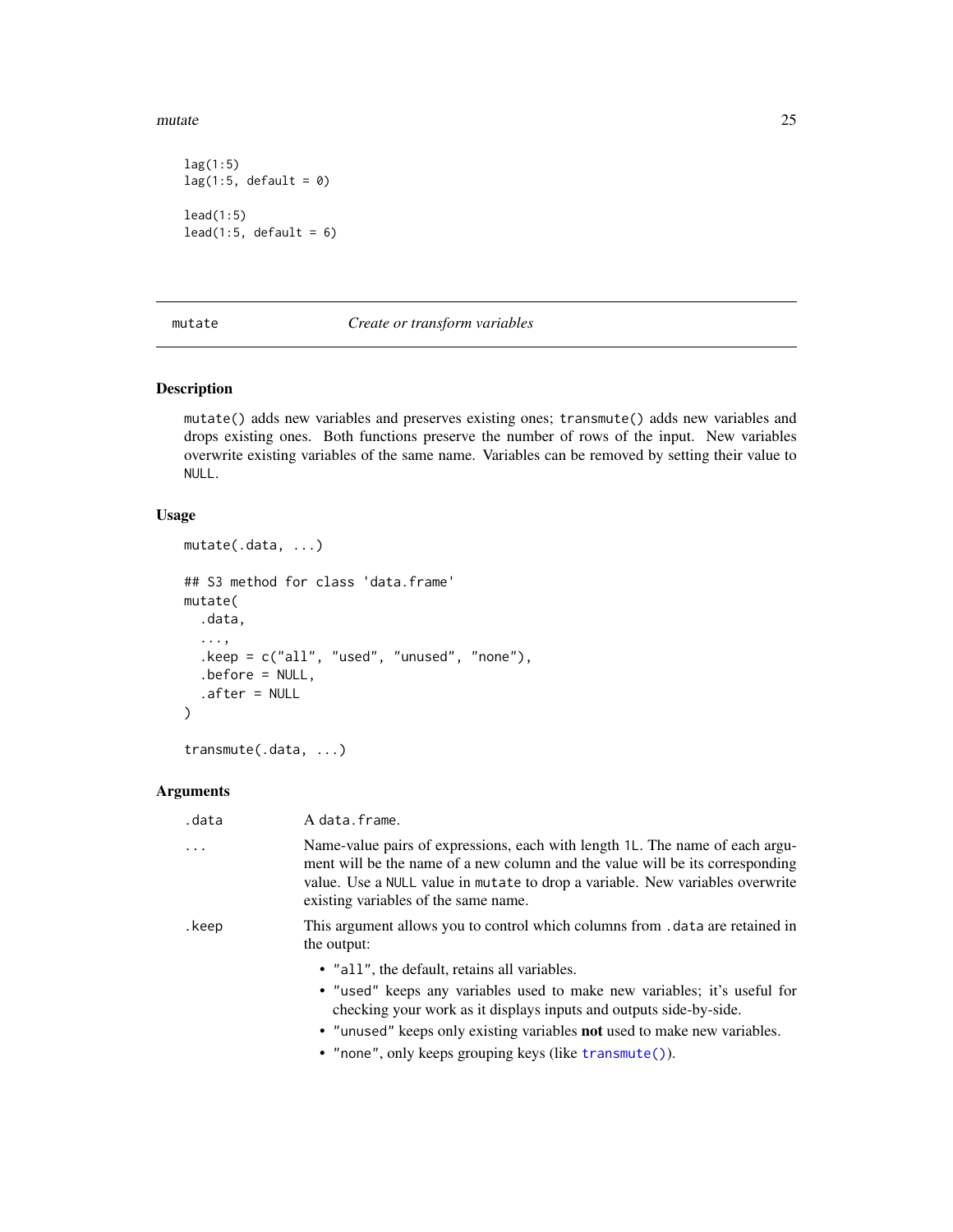Grouping variables are always kept, unconditional to .keep.

<span id="page-25-0"></span>.before, .after

<[poor-select](#page-43-1)> Optionally, control where new columns should appear (the default is to add to the right hand side). See [relocate\(\)](#page-36-1) for more details.

#### Useful mutate functions

- [+](#page-0-0), [-](#page-0-0), [log\(\)](#page-0-0), etc., for their usual mathematical meanings
- $lead()$ ,  $lag()$
- [dense\\_rank\(\)](#page-49-1), [min\\_rank\(\)](#page-49-1), [percent\\_rank\(\)](#page-49-1), [row\\_number\(\)](#page-49-1), [cume\\_dist\(\)](#page-49-1), [ntile\(\)](#page-49-1)
- [cumsum\(\)](#page-0-0), [cummin\(\)](#page-0-0), [cummax\(\)](#page-0-0)
- [na\\_if\(\)](#page-28-1), [coalesce\(\)](#page-8-1)
- [if\\_else\(\)](#page-22-1), [recode\(\)](#page-34-1), [case\\_when\(\)](#page-6-1)

```
mutate(mtcars, mpg2 = mpg * 2)
mtcars %>% mutate(mpg2 = mpg * 2)
mtcars %>% mutate(mpg2 = mpg * 2, cyl2 = cyl * 2)
# Newly created variables are available immediately
mtcars %>% mutate(mpg2 = mpg * 2, mpg4 = mpg2 * 2)
# You can also use mutate() to remove variables and modify existing variables
mtcars %>% mutate(
  mpg = NULL,
 disp = disp * 0.0163871 # convert to litres
\lambda# By default, new columns are placed on the far right.
# You can override this with `.before` or `.after`.
df \le data.frame(x = 1, y = 2)
df %>% mutate(z = x + y)
df %>% mutate(z = x + y, .before = 1)
df %>% mutate(z = x + y, .after = x)
# By default, mutate() keeps all columns from the input data.
# You can override with `.keep`
df <- data.frame(
  x = 1, y = 2, a = "a", b = "b",stringsAsFactors = FALSE
\lambdadf %>% mutate(z = x + y, .keep = "all") # the default
df %>% mutate(z = x + y, .keep = "used")
df %>% mutate(z = x + y, .keep = "unused")
df %>% mutate(z = x + y, .keep = "none") # same as transmute()
# mutate() vs transmute --------------------------
# mutate() keeps all existing variables
mtcars %>%
```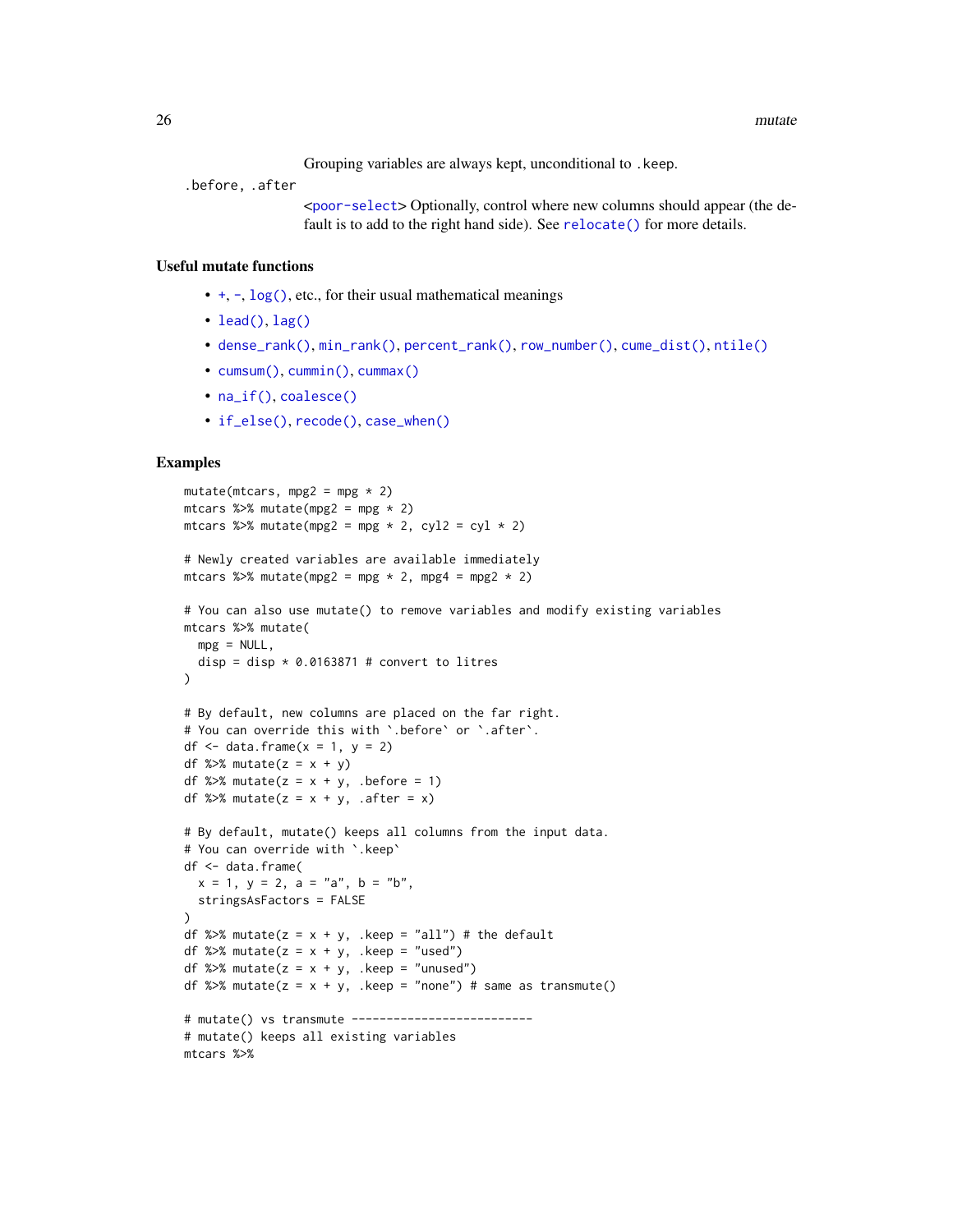### <span id="page-26-0"></span>mutate\_joins 27

```
mutate(displ_1 = disp / 61.0237)# transmute keeps only the variables you create
mtcars %>%
  transmute(displ_l = disp / 61.0237)
```
<span id="page-26-1"></span>mutate\_joins *Mutating Joins*

#### Description

The mutating joins add columns from y to x, matching rows based on the keys:

- inner\_join(): includes all rows in x and y.
- left\_join(): includes all rows in x.
- right\_join(): includes all rows in y.
- full\_join(): includes all rows in x or y.

If a row in x matches multiple rows in y, all the rows in y will be returned once for each matching row in x.

#### Usage

```
inner_join(
 x,
 y,
 by = NULL,
  sufficient = c("x", "y"),...,
  na\_matches = c("na", "never")\mathcal{L}left_join(
 x,
  y,
 by = NULL,
  sufficient = c("x", "y"),...,
 keep = FALSE,na_matches = c("na", "never")
\mathcal{L}right_join(
 x,
 y,
 by = NULL,
```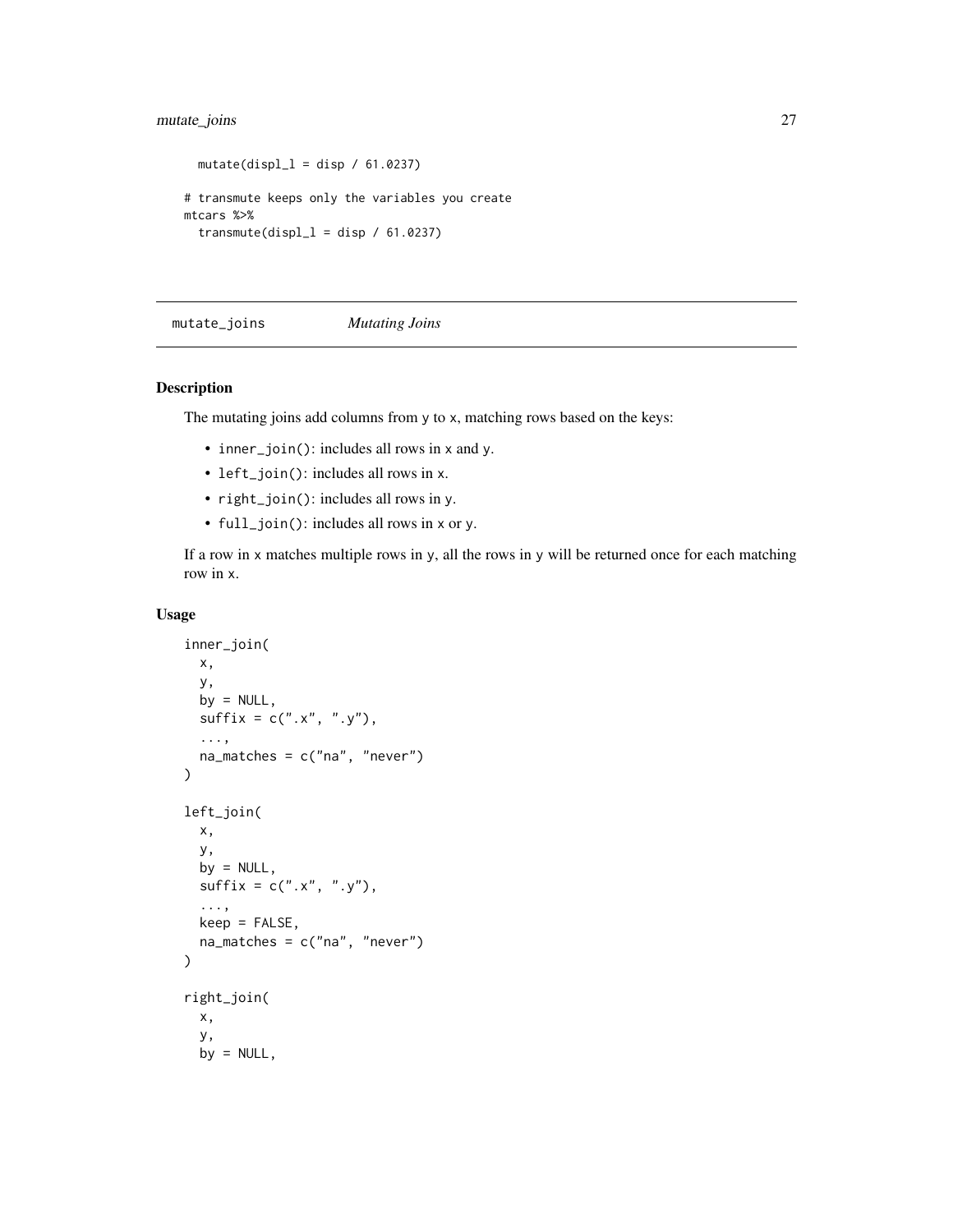```
sufficient = c("x", "y"),
  ...,
  keep = FALSE,
  na_matches = c("na", "never")
\mathcal{L}full_join(
  x,
  y,
  by = NULL,
 sufficient(x = c("x", "y"),...,
  keep = FALSE,na_matches = c("na", "never")
\mathcal{L}
```
### Arguments

| x, y       | The data. frames to join.                                                                                                                                                                                                                                                                                                         |  |
|------------|-----------------------------------------------------------------------------------------------------------------------------------------------------------------------------------------------------------------------------------------------------------------------------------------------------------------------------------|--|
| by         | A character vector of variables to join by. If NULL, the default, *_join() will do<br>a natural join, using all variables with common names across the two tables. A<br>message lists the variables so that you can check they're right (to suppress the<br>message, simply explicitly list the variables that you want to join). |  |
|            | To join by different variables on x and y use a named vector. For example, by $=$<br>$c("a" = "b")$ will match x.a to y.b.                                                                                                                                                                                                        |  |
|            | To join by multiple variables, use a vector with length $> 1$ . For example, by =<br>$c("a", "b")$ will match $x$ \$a to $y$ \$a and $x$ \$b to $y$ \$b. Use a named vector to match<br>different variables in x and y. For example, by = $c("a" = "b", "c" = "d")$ will<br>match x\$a to y\$b and x\$c to y\$d.                  |  |
|            | To perform a cross-join, generating all combinations of x and y, use by = character().                                                                                                                                                                                                                                            |  |
| suffix     | $character(2)$ . If there are non-joined duplicate variables in x and y, these<br>suffixes will be added to the output to disambiguate them.                                                                                                                                                                                      |  |
| $\cdots$   | Additional arguments to pass to merge()                                                                                                                                                                                                                                                                                           |  |
| na_matches | Should NA and NaN values match one another?                                                                                                                                                                                                                                                                                       |  |
|            | The default, "na", treats two NA or NaN values as equal, like %in%, match(),<br>$merge()$ .                                                                                                                                                                                                                                       |  |
|            | Use "never" to always treat two NA or NaN values as different, like joins for<br>database sources, similarly to merge (incomparables = FALSE).                                                                                                                                                                                    |  |
| keep       | logical (1). Should the join keys from both x and y be preserved in the output?<br>Only applies to left_join(), right_join(), and full_join().                                                                                                                                                                                    |  |

### Value

A data.frame. The order of the rows and columns of x is preserved as much as possible. The output has the following properties:

<span id="page-27-0"></span>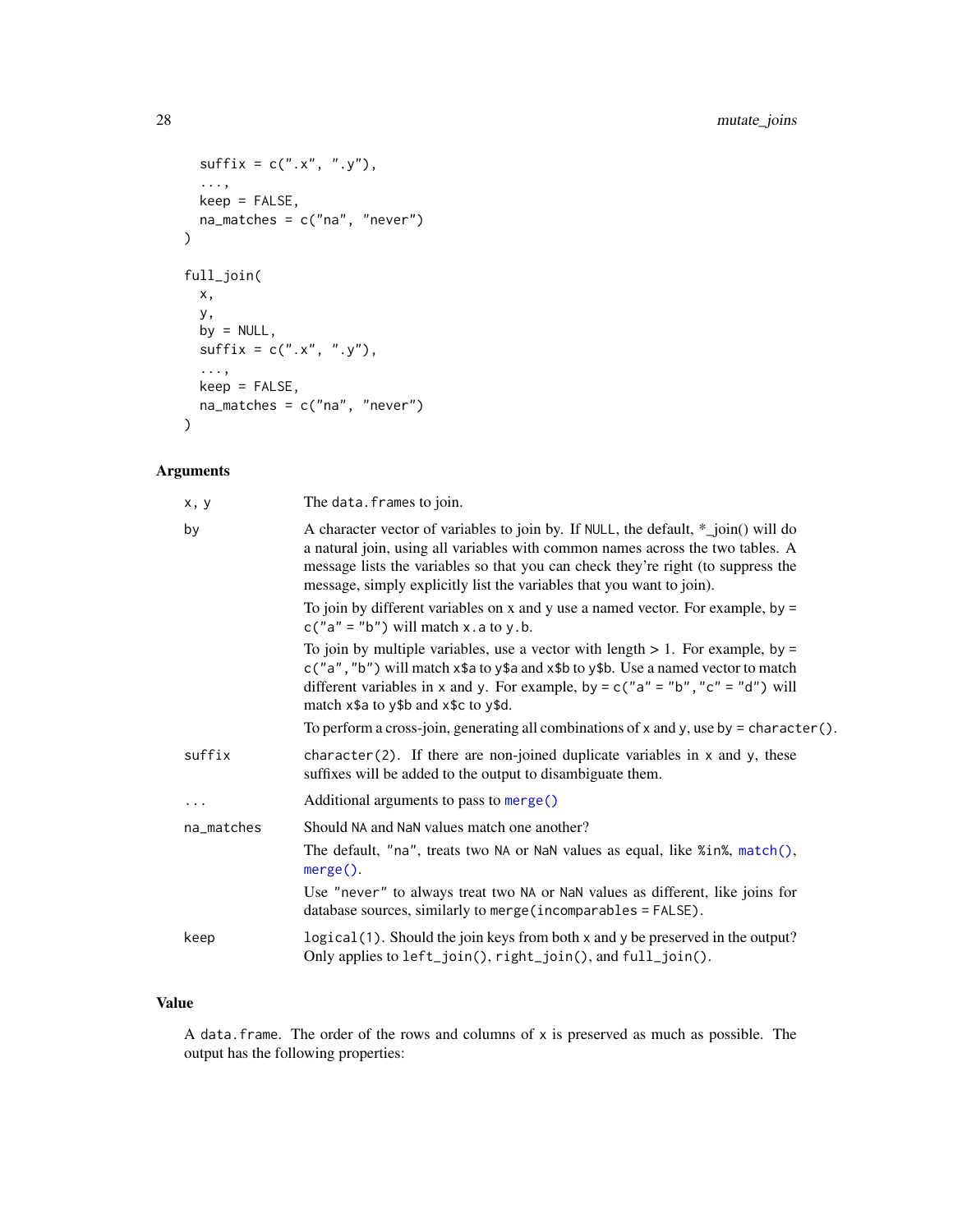- <span id="page-28-0"></span>• For inner\_join(), a subset of x rows. For left\_join(), all x rows. For right\_join(), a subset of x rows, followed by unmatched y rows. For full\_join(), all x rows, followed by unmatched y rows.
- For all joins, rows will be duplicated if one or more rows in x matches multiple rows in y.
- Output columns include all x columns and all y columns. If columns in x and y have the same name (and aren't included in by), suffixes are added to disambiguate.
- Output columns included in by are coerced to common type across x and y.
- Groups are taken from x.

#### Examples

```
# If a row in `x` matches multiple rows in `y`, all the rows in `y` will be
# returned once for each matching row in `x`
df1 \leq data.frame(x = 1:3)
df2 <- data.frame(x = c(1, 1, 2), y = c("first", "second", "third"))df1 %>% left_join(df2)
# By default, NAs match other NAs so that there are two
# rows in the output of this join:
df1 <- data.frame(x = c(1, NA), y = 2)df2 \leftarrow data.frame(x = c(1, NA), z = 3)
left_join(df1, df2)
# You can optionally request that NAs don't match, giving a
# a result that more closely resembles SQL joins
left_join(df1, df2, na_matches = "never")
```
<span id="page-28-1"></span>

#### na\_if *Convert values to NA*

#### Description

This is a translation of the SQL command NULLIF. It is useful if you want to convert an annoying value to NA.

#### Usage

 $na_i f(x, y)$ 

#### **Arguments**

| x            | The vector to modify.         |
|--------------|-------------------------------|
| <sub>V</sub> | The value to replace with NA. |

#### Value

A modified version of x that replaces any values that are equal to y with NA.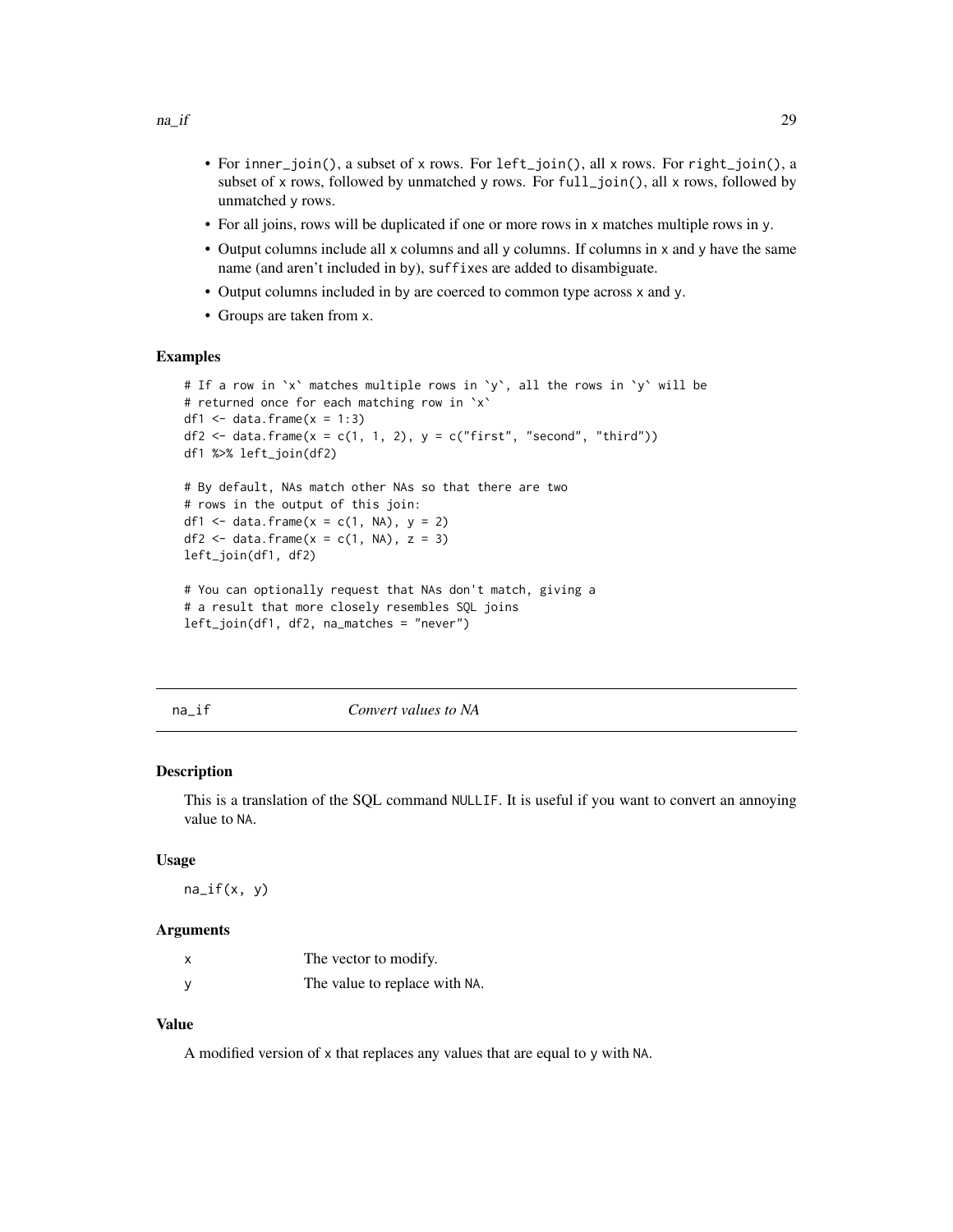### <span id="page-29-0"></span>See Also

[coalesce\(\)](#page-8-1) to replace missing values within subsequent vector(s) of value(s). [replace\\_na\(\)](#page-39-1) to replace NA with a value.

[replace\\_na\(\)](#page-39-1) to replace NA with a value.

[recode\(\)](#page-34-1) to more generally replace values.

### Examples

```
na_if(1:5, 5:1)
x \leq -c(1, -1, 0, 10)100 / x
100 / na_if(x, 0)
y <- c("abc", "def", "", "ghi")
na\_if(y, '''')# na_if() is particularly useful inside mutate(),
# and is meant for use with vectors rather than entire data.frames
mtcars %>%
  mutate(cyl = na_i f(cyl, 6))
```
#### near *Compare two numeric vectors*

### Description

This is a safe way of comparing if two vectors of floating point numbers are (pairwise) equal. This is safer than using ==, because it has a built in tolerance.

#### Usage

 $near(x, y, tol = .Machine$double.eps^0.5)$ 

#### Arguments

| x, y | Numeric vectors to compare |
|------|----------------------------|
| tol  | Tolerance of comparison.   |

#### Examples

 $sqrt(2)$  ^ 2 == 2 near(sqrt(2) ^ 2, 2)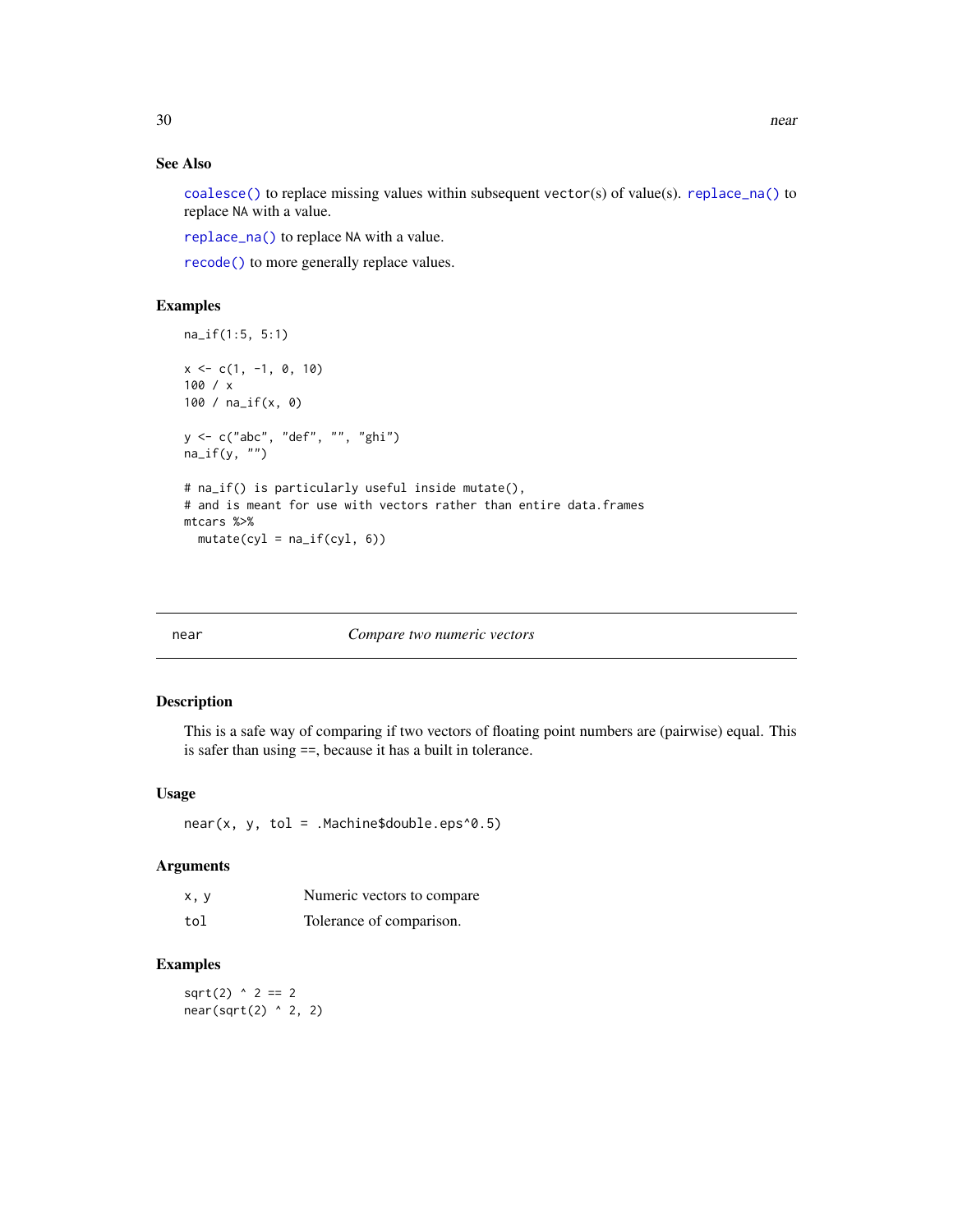<span id="page-30-0"></span>nest\_by *Nest By*

#### Description

nest\_by() is similar to [group\\_by\(\)](#page-17-2) however instead of storing the group structure in the metadata, it is made explicit in the data. Each group key is given a single row within the data.frame and the group's data is stored within a list-column of the data.frame.

#### Usage

 $nest_by(.data, ..., .key = "data", .keep = FALSE)$ 

### Arguments

| data.    | A data.frame.                                                                        |
|----------|--------------------------------------------------------------------------------------|
| $\cdots$ | Grouping specification, forwarded to group_by().                                     |
| .kev     | character(1). The name of the column in which to nest the data (default:<br>"data"). |
| .keep    | logical (1). Should the grouping columns be kept (default: TRUE)?                    |

### Details

Currently there is no pretty-printing provided for the results of nest\_by() and they are not useable with other functions such as [mutate\(\)](#page-24-1).

### Examples

```
mtcars %>% nest_by(am, cyl)
# Or equivalently
mtcars %>% group_by(am, cyl) %>% nest_by()
```
nth *Extract the first, last or nth value from a vector*

#### Description

These are straightforward wrappers around  $[$ [. The main advantage is that you can provide an optional secondary vector that defines the ordering, and provide a default value to use when the input is shorter than expected.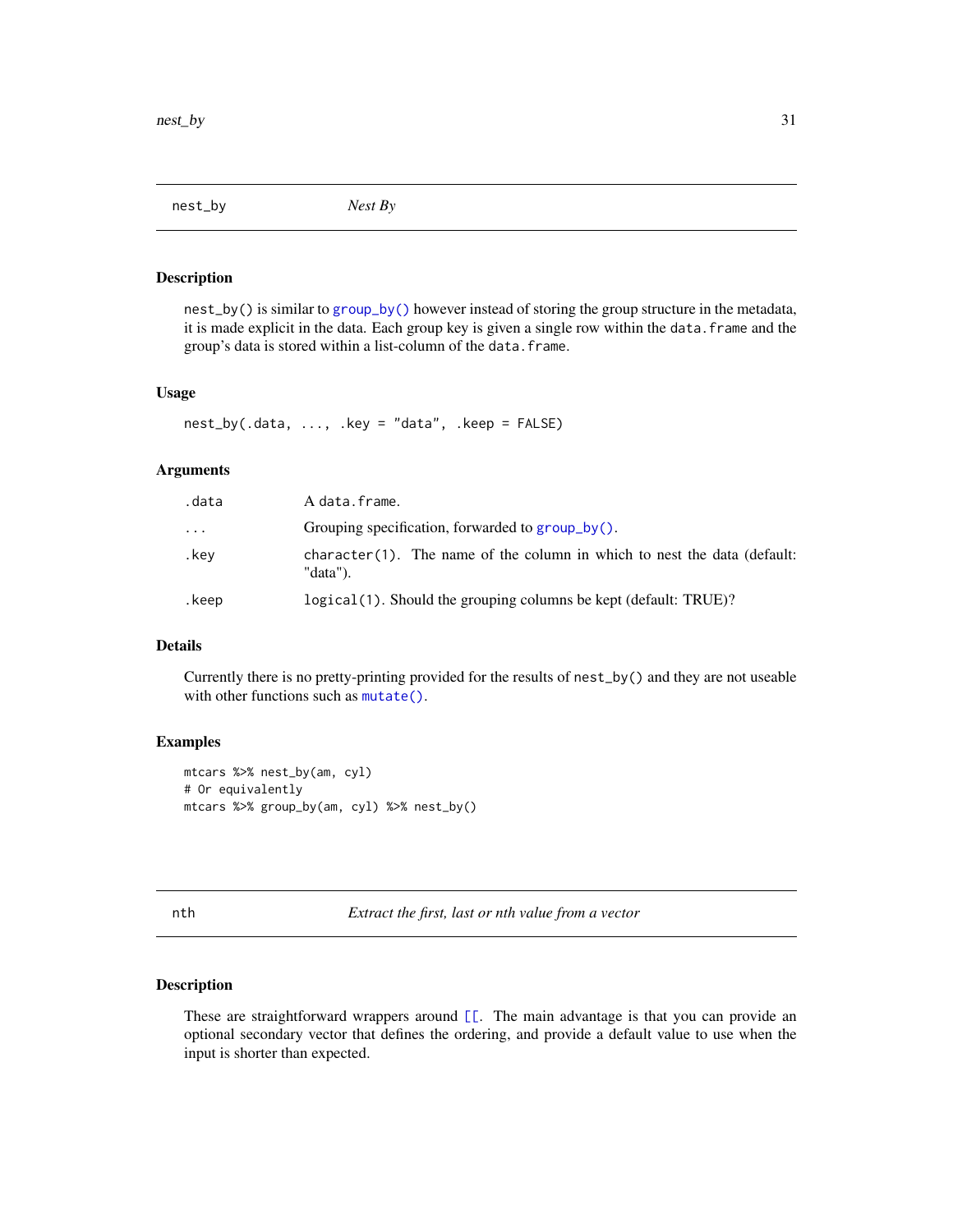### Usage

```
nth(x, n, order_by = NULL, default = default\_missing(x))first(x, order_by = NULL, default = default\_missing(x))last(x, order_by = NULL, default = default\_missing(x))
```
### Arguments

| X        | A vector                                                                                                                                                                                                                                                                                                                           |
|----------|------------------------------------------------------------------------------------------------------------------------------------------------------------------------------------------------------------------------------------------------------------------------------------------------------------------------------------|
| n        | For nth(), a single integer specifying the position. Negative integers index from<br>the end (i.e. $-1L$ will return the last value in the vector).<br>If a double is supplied, it will be silently truncated.                                                                                                                     |
| order_by | An optional vector used to determine the order                                                                                                                                                                                                                                                                                     |
| default  | A default value to use if the position does not exist in the input. This is guessed<br>by default for base vectors, where a missing value of the appropriate type is<br>returned, and for lists, where a NULL is return.<br>For more complicated objects, you'll need to supply this value. Make sure it is<br>the same type as x. |

### Value

A single value. [[ is used to do the subsetting.

### Examples

 $x \le -1:10$  $y$  <- 10:1 first(x) last(y) nth(x, 1)  $nth(x, 5)$  $nth(x, -2)$ nth(x, 11)  $last(x)$ # Second argument provides optional ordering last(x, y)

# These functions always return a single value first(integer())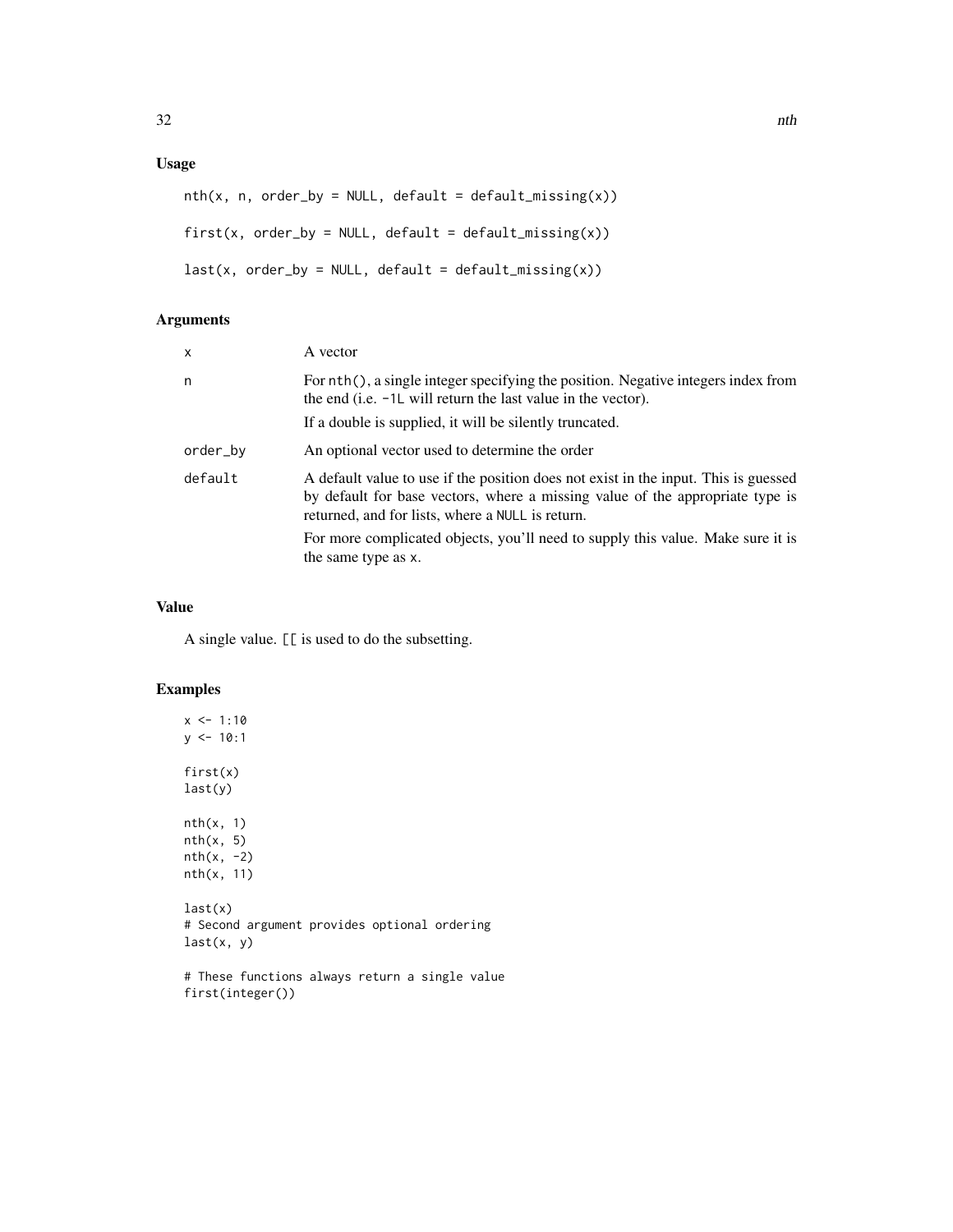<span id="page-32-0"></span>

### Description

This is the equivalent of length(unique(x)) for multiple vectors.

### Usage

n\_distinct(..., na.rm = FALSE)

### Arguments

| $\cdots$ | Vectors of values.                              |
|----------|-------------------------------------------------|
| na.rm    | logical(1). If TRUE missing values don't count. |

### Examples

 $x \leq -$  sample(1:10, 1e5, rep = TRUE) length(unique(x)) n\_distinct(x)

peek\_vars *Peek at variables in the selection context*

### Description

Return the vector of column names of the data currently available for selection.

### Usage

peek\_vars()

### Value

A vector of column names.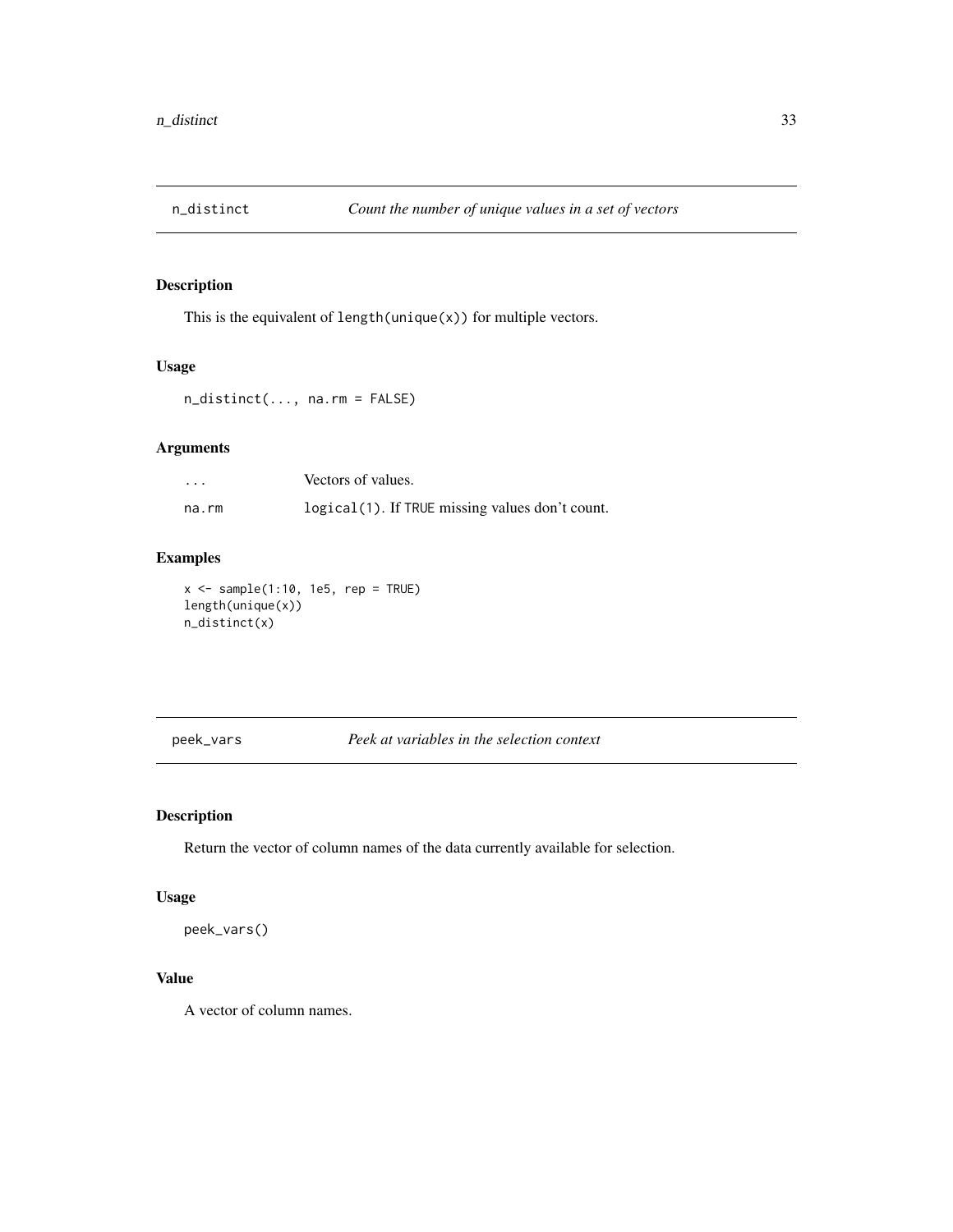<span id="page-33-0"></span>

#### Description

Pipe an object forward into a function or call expression.

### Usage

lhs %>% rhs

### Arguments

| lhs | The result you are piping.          |
|-----|-------------------------------------|
| rhs | Where you are piping the result to. |

### Author(s)

Nathan Eastwood and Antoine Fabri <antoine.fabri@gmail.com>.

```
# Basic use:
iris %>% head
# Use with lhs as first argument
iris %>% head(10)
# Using the dot place-holder
"Ceci n'est pas une pipe" %>% gsub("une", "un", .)
# When dot is nested, lhs is still placed first:
sample(1:10) %>% paste0(LETTERS[.])
# This can be avoided:
rnorm(100) %>% {c(min(.), mean(.), max(.))} %>% floor
# Lambda expressions:
iris %>%
  {
   size \leq sample(1:10, size = 1)
   rbind(head(., size), tail(., size))
  }
# renaming in lambdas:
iris %>%
  {
   my_data <- .
   size \leq sample(1:10, size = 1)
```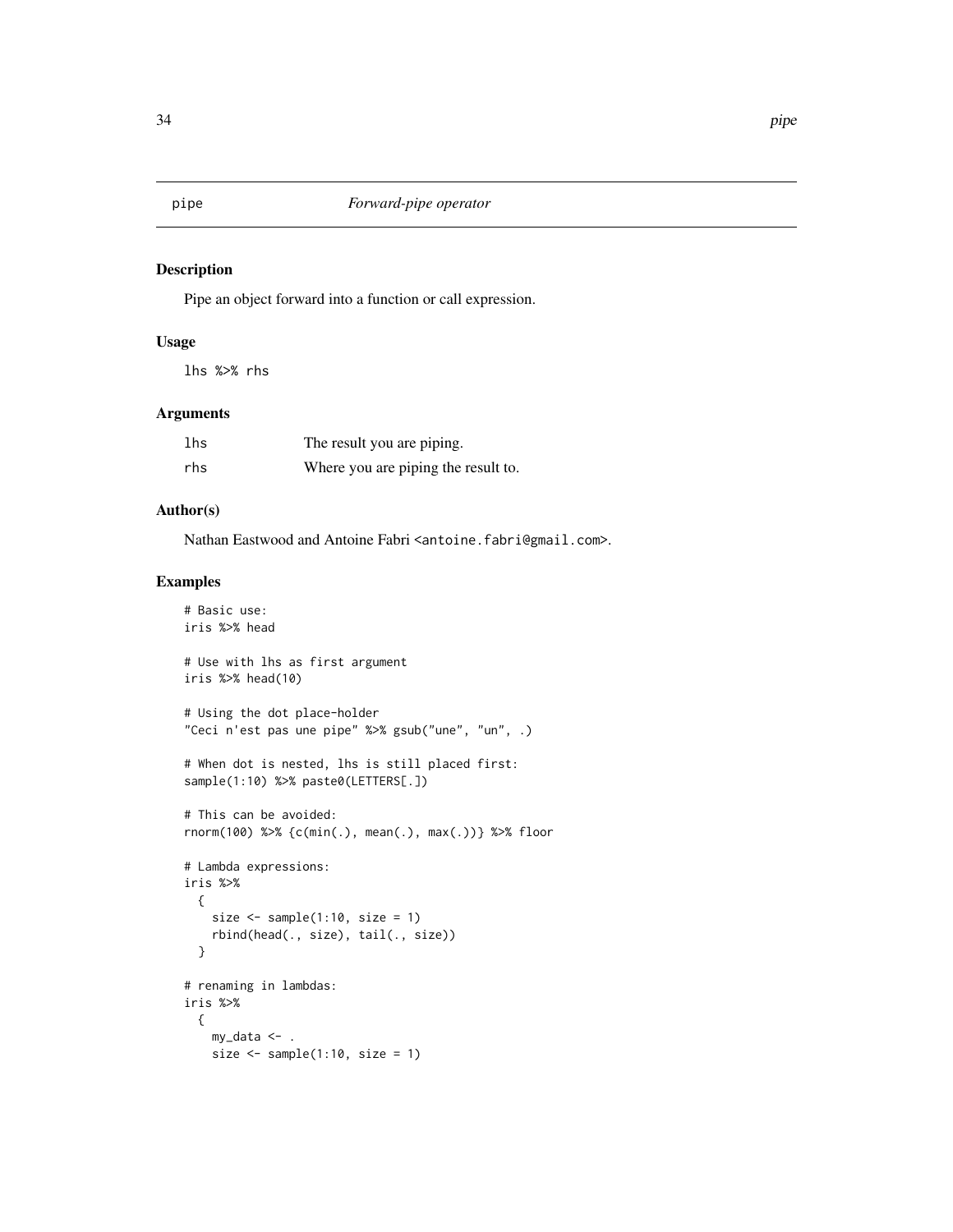```
rbind(head(my_data, size), tail(my_data, size))
}
```
#### pull *Pull out a single variable*

#### Description

This is a direct replacement for [[.data.frame.

#### Usage

 $pull(.data, var = -1)$ 

#### **Arguments**

| .data | A data.frame.                                                                                              |
|-------|------------------------------------------------------------------------------------------------------------|
| var   | A variable specified as:                                                                                   |
|       | • a literal variable name                                                                                  |
|       | • a positive integer, giving the position counting from the left                                           |
|       | • a negative integer, giving the position counting from the right                                          |
|       | The default returns the last column (on the assumption that's the column you've<br>created most recently). |
|       |                                                                                                            |

#### Examples

```
mtcars %>% pull(-1)
mtcars %>% pull(1)
mtcars %>% pull(cyl)
mtcars %>% pull("cyl")
```
<span id="page-34-1"></span>

recode *Recode values*

#### Description

This is a vectorised version of [switch\(\)](#page-0-0): you can replace numeric values based on their position or their name, and character or factor values only by their name. This is an S3 generic: {poorman} provides methods for numeric, character, and factors. For logical vectors, use [if\\_else\(\)](#page-22-1). For more complicated criteria, use [case\\_when\(\)](#page-6-1).

You can use recode() directly with factors; it will preserve the existing order of levels while changing the values. Alternatively, you can use recode\_factor(), which will change the order of levels to match the order of replacements.

This is a direct port of the dplyr::recode() function.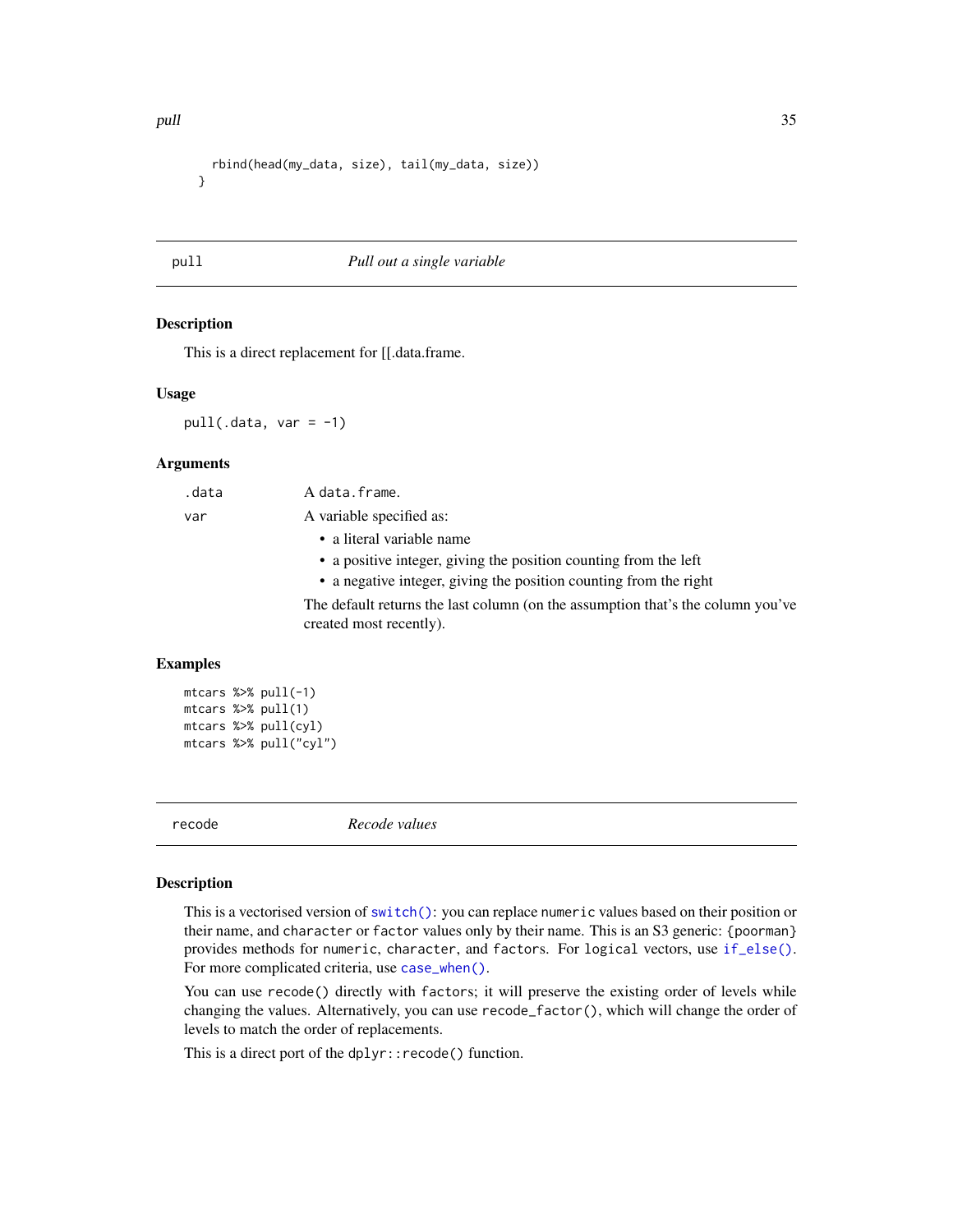#### <span id="page-35-0"></span>Usage

```
recode(x, ..., .default = NULL, .missing = NULL)recode_factor(.x, ..., .default = NULL, .missing = NULL, .ordered = FALSE)
```
#### Arguments

| $\cdot x$ | A vector to modify                                                                                                                                                                                                                                                                                                                                                           |
|-----------|------------------------------------------------------------------------------------------------------------------------------------------------------------------------------------------------------------------------------------------------------------------------------------------------------------------------------------------------------------------------------|
| .         | Replacements. For character and factor .x, these should be named and re-<br>placement is based only on their name. For numeric .x, these can be named or<br>not. If not named, the replacement is done based on position <i>i.e.</i> x represents<br>positions to look for in replacements. See examples.                                                                    |
|           | When named, the argument names should be the current values to be replaced,<br>and the argument values should be the new (replacement) values.                                                                                                                                                                                                                               |
|           | All replacements must be the same type, and must have either length one or the<br>same length as .x.                                                                                                                                                                                                                                                                         |
| .default  | If supplied, all values not otherwise matched will be given this value. If not<br>supplied and if the replacements are the same type as the original values in .x,<br>unmatched values are not changed. If not supplied and if the replacements are<br>not compatible, unmatched values are replaced with NA.<br>. default must be either length 1 or the same length as .x. |
| .missing  | If supplied, any missing values in .x will be replaced by this value. Must be<br>either length 1 or the same length as .x.                                                                                                                                                                                                                                                   |
| .ordered  | logical(1). If TRUE, recode_factor() creates an ordered factor.                                                                                                                                                                                                                                                                                                              |

### Value

A vector the same length as .x, and the same type as the first of ..., .default, or .missing. recode\_factor() returns a factor whose levels are in the same order as in .... The levels in .default and .missing come last.

#### See Also

[na\\_if\(\)](#page-28-1) to replace specified values with a NA.

[coalesce\(\)](#page-8-1) to replace missing values with a specified value.

[replace\\_na\(\)](#page-39-1) to replace NA with a value.

#### Examples

```
# For character values, recode values with named arguments only. Unmatched
# values are unchanged.
char_vec <- sample(c("a", "b", "c"), 10, replace = TRUE)
recode(char_vec, a = "Apple")
recode(char_vec, a = "Apple", b = "Banana")
# Use .default as replacement for unmatched values. Note that NA and
```
# replacement values need to be of the same type.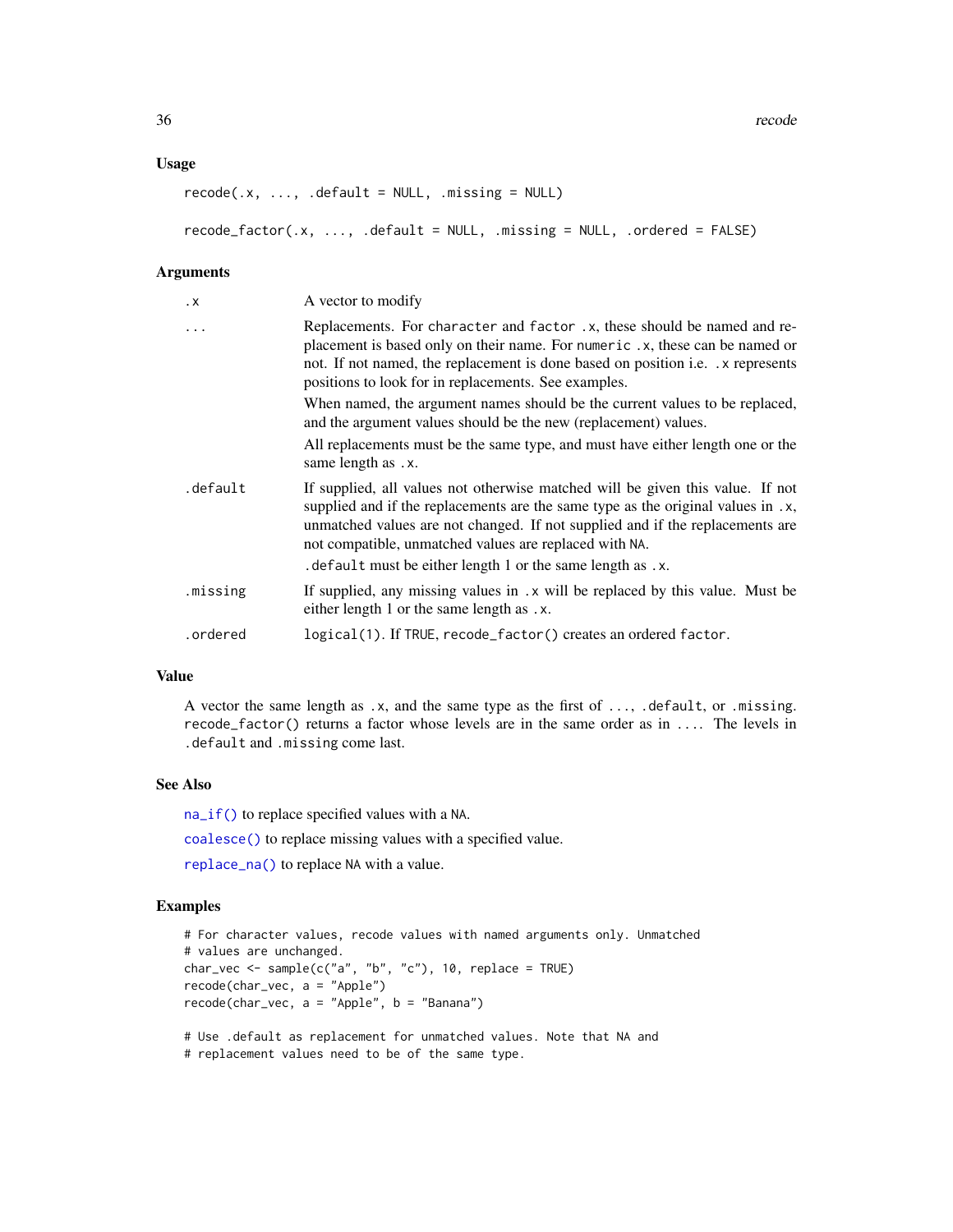#### <span id="page-36-0"></span>relocate 37

```
recode(char_vec, a = "Apple", b = "Banana", .default = NA_character_)
# Throws an error as NA is logical, not character.
## Not run:
recode(char\_vec, a = "Apple", b = "Banana", .default = NA)## End(Not run)
# For numeric values, named arguments can also be used
num\_vec \leftarrow c(1:4, NA)recode(num_vec, 2^2 = 20L, 4^2 = 40L)
# Or if you don't name the arguments, recode() matches by position.
# (Only works for numeric vector)
recode(num_vec, "a", "b", "c", "d")
# .x (position given) looks in (...), then grabs (... value at position)
# so if nothing at position (here 5), it uses .default or NA.
recode(c(1, 5, 3), "a", "b", "c", "d", .default = "nothing")# Note that if the replacements are not compatible with .x,
# unmatched values are replaced by NA and a warning is issued.
recode(num_vec, '2' = "b", '4' = "d")
# use .default to change the replacement value
recode(num_vec, "a", "b", "c", .default = "other")
# use .missing to replace missing values in .x
recode(num_vec, "a", "b", "c", .default = "other", .missing = "missing")
# For factor values, use only named replacements
# and supply default with levels()
factor_vec <- factor(c("a", "b", "c"))
recode(factor_vec, a = "Apple", .default = levels(factor_vec))
# Use recode_factor() to create factors with levels ordered as they
# appear in the recode call. The levels in .default and .missing
# come last.
recode_factor(num_vec, '1' = "z", '2' = "y", '3' = "x")
recode_factor(num_vec, `1` = "z", `2` = "y", `3` = "x", .default = "D")
recode_factor(num_vec, '1' = "z", '2' = "y", '3' = "x", .default = "D", .missing = "M")
# When the input vector is a compatible vector (character vector or
# factor), it is reused as default.
recode_factor(letters[1:3], b = "z", c = "y")recode_factor(factor(letters[1:3]), b = "z", c = "y")
```
<span id="page-36-1"></span>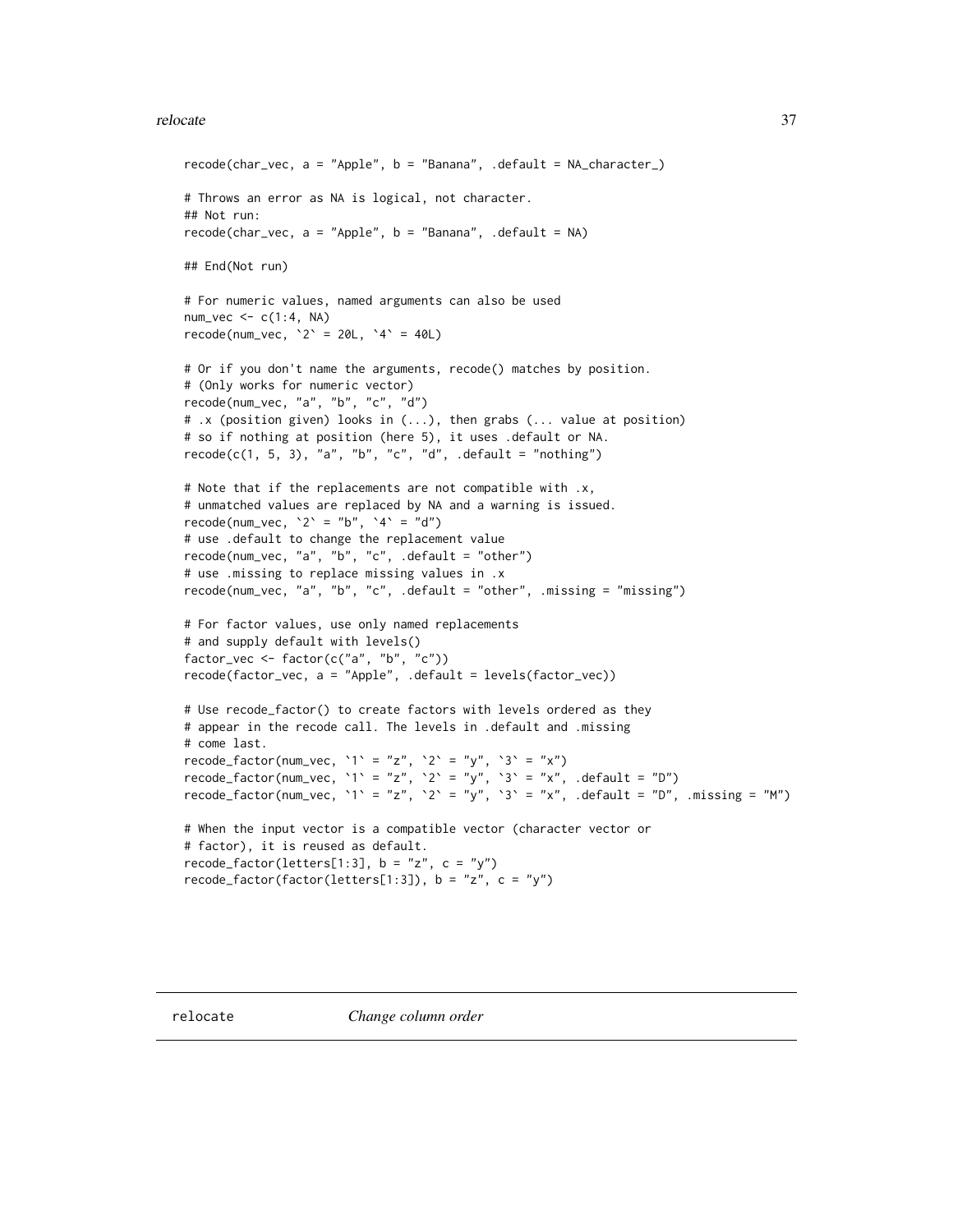#### <span id="page-37-0"></span>Description

Use  $reloct()$  to change column positions, using the same syntax as  $select()$  to make it easy to move blocks of columns at once.

#### Usage

```
relocate(.data, ..., .before = NULL, .after = NULL)
```
#### Arguments

| .data                   | A data.frame.                                                                                     |
|-------------------------|---------------------------------------------------------------------------------------------------|
| $\cdot$ $\cdot$ $\cdot$ | <poor-select> Columns to move.</poor-select>                                                      |
| .before. .after         |                                                                                                   |
|                         | $\epsilon$ <poor-select> Destination of columns selected by  Supplying neither will</poor-select> |

move columns to the left-hand side; specifying both will result in an error.

#### Value

An object of the same type as .data. The output has the following properties:

- Rows are not affected.
- The same columns appear in the output, but (usually) in a different place.
- Data frame attributes are preserved.
- Groups are not affected.

```
df <- data.frame(
  a = 1, b = 1, c = 1, d = "a", e = "a", f = "a",stringsAsFactors = FALSE
\lambdadf %>% relocate(f)
df %>% relocate(a, .after = c)
df %>% relocate(f, .before = b)
df %>% relocate(a, .after = last_col())
# Can also select variables based on their type
df %>% relocate(where(is.character))
df %>% relocate(where(is.numeric), .after = last_col())
# Or with any other select helper
df %>% relocate(any_of(c("a", "e", "i", "o", "u")))
# When .before or .after refers to multiple variables they will be
# moved to be immediately before/after the selected variables.
df2 <- data.frame(
  a = 1, b = "a", c = 1, d = "a",stringsAsFactors = FALSE
)
df2 %>% relocate(where(is.numeric), .after = where(is.character))
df2 %>% relocate(where(is.numeric), .before = where(is.character))
```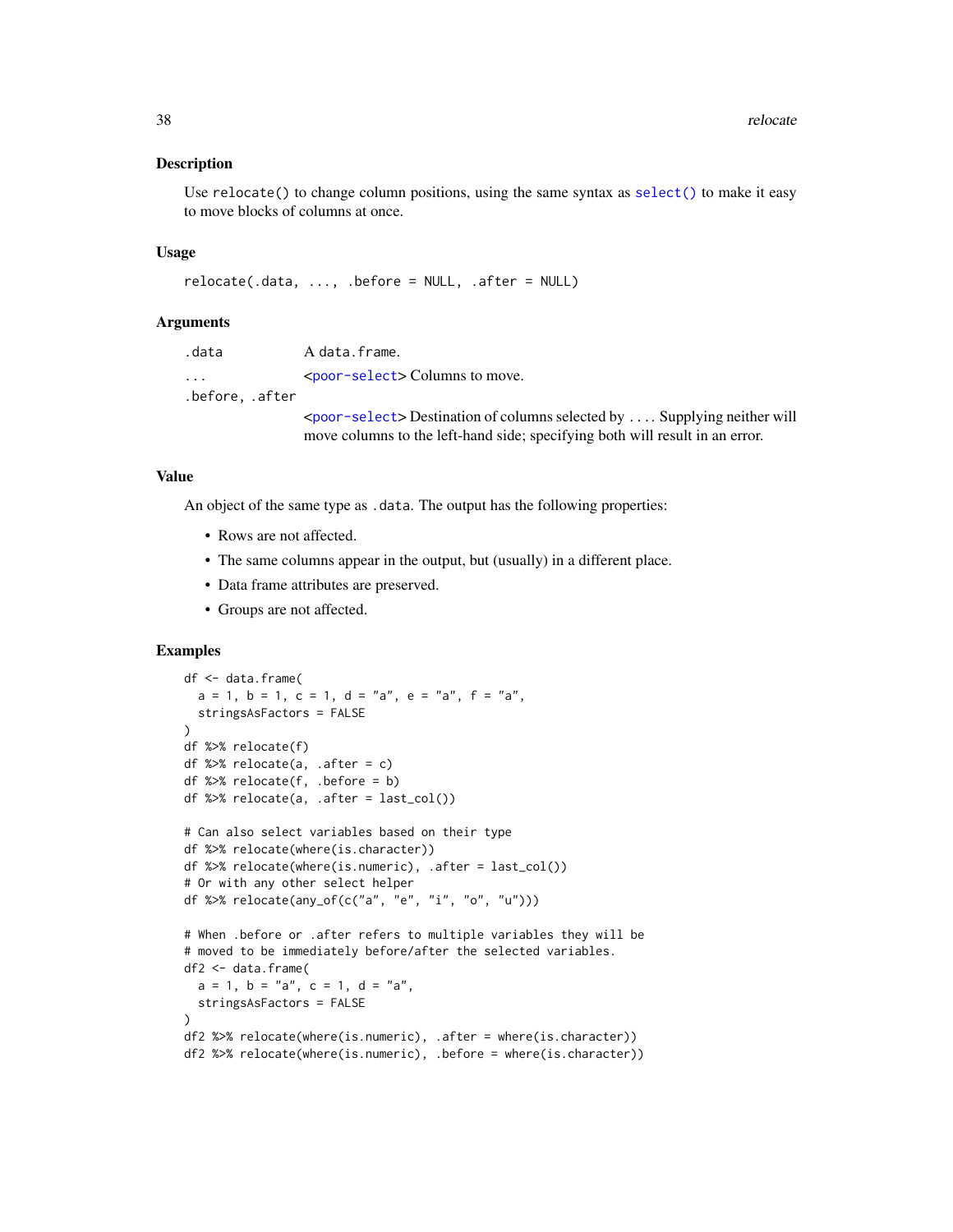<span id="page-38-0"></span>rename *Rename columns*

### Description

rename() changes the names of individual variables using new\_name = old\_name syntax. rename\_with() renames columns using a function.

#### Usage

rename(.data, ...)

rename\_with(.data, .fn, .cols = everything(), ...)

### Arguments

| .data | A data.frame                                                                                                         |
|-------|----------------------------------------------------------------------------------------------------------------------|
| .     | For rename(): comma separated key-value pairs in the form of new name $=$<br>old_name to rename selected variables.  |
|       | For rename_with(): additional arguments passed onto . fn.                                                            |
| . fn  | A function() used to transform the selected .cols. Should return a character<br>vector the same length as the input. |
| .cols | Columns to rename; defaults to all columns.                                                                          |

#### Value

A data.frame with the following properties:

- Rows are not affected.
- Column names are changed; column order is preserved.
- data.frame attributes are preserved.
- Groups are updated to reflect new names.

```
rename(mtcars, MilesPerGallon = mpg)
rename(mtcars, Cylinders = cyl, Gears = gear)
mtcars %>% rename(MilesPerGallon = mpg)
rename_with(mtcars, toupper)
rename_with(mtcars, toupper, starts_with("c"))
```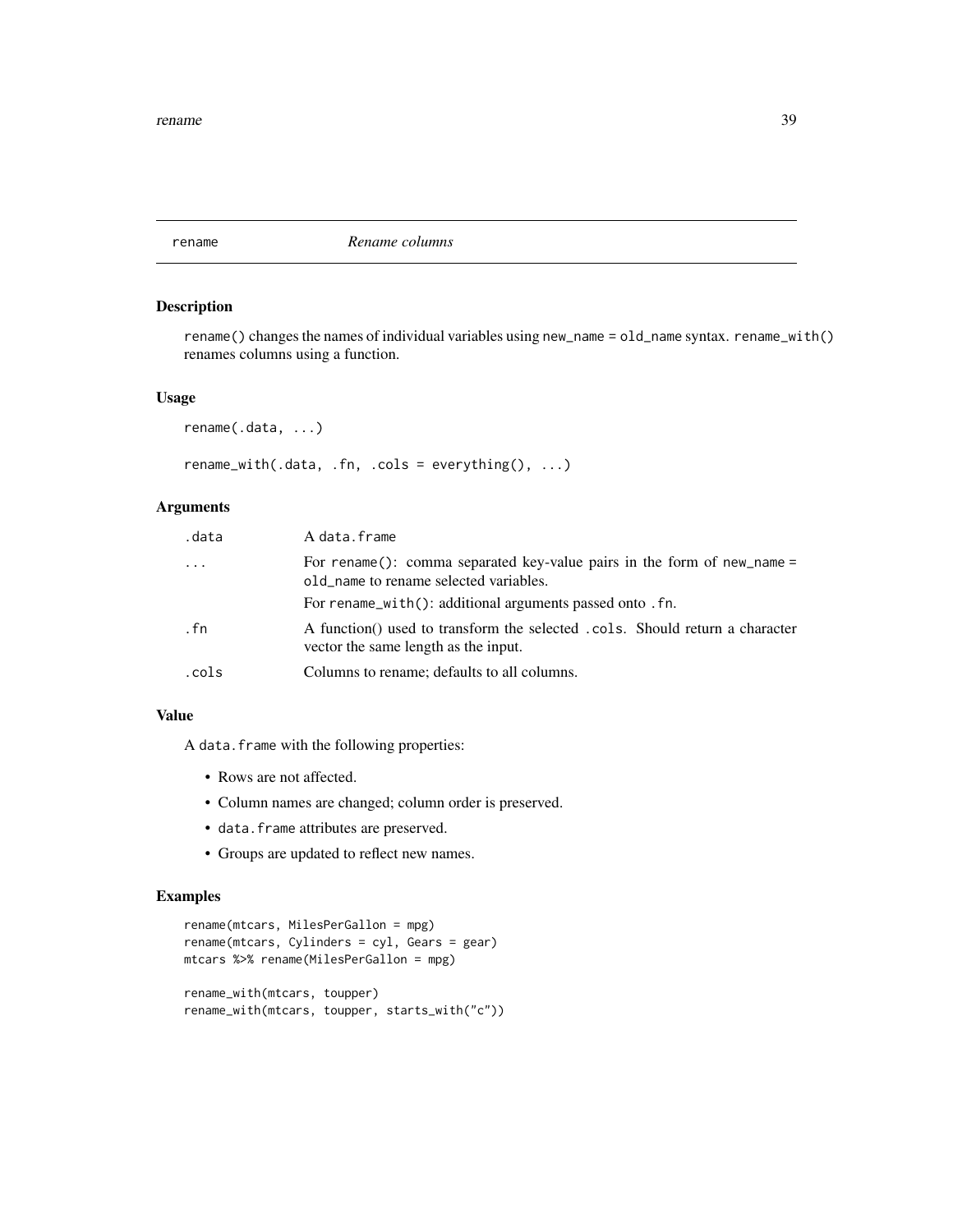<span id="page-39-1"></span><span id="page-39-0"></span>

#### Description

Replace missing values in a data.frame or vector.

#### Usage

```
replace_na(data, replace, ...)
```
### Arguments

| data    | A data.frame or vector.                                                                                                                                  |
|---------|----------------------------------------------------------------------------------------------------------------------------------------------------------|
| replace | If data is a data. frame, a named list giving the value to replace NA with for<br>each column. If data is a vector, a single value used for replacement. |
| $\cdot$ | Additional arguments passed onto methods; not currently used.                                                                                            |

#### Value

If data is a data.frame, replace\_na() returns a data.frame. If data is a vector, replace\_na() returns a vector of class determined by the union of data and replace.

### See Also

[na\\_if\(\)](#page-28-1) to replace specified values with a NA.

[coalesce\(\)](#page-8-1) to replace missing values within subsequent vector(s) of value(s).

### Examples

```
df \le data.frame(x = c(1, 2, NA), y = c("a", NA, "b"), stringsAsFactors = FALSE)
df %\gg replace_na(list(x = 0, y = "unknown"))
df %>% mutate(x = replace_na(x, 0))
df$x %>% replace_na(0)
```
df\$y %>% replace\_na("unknown")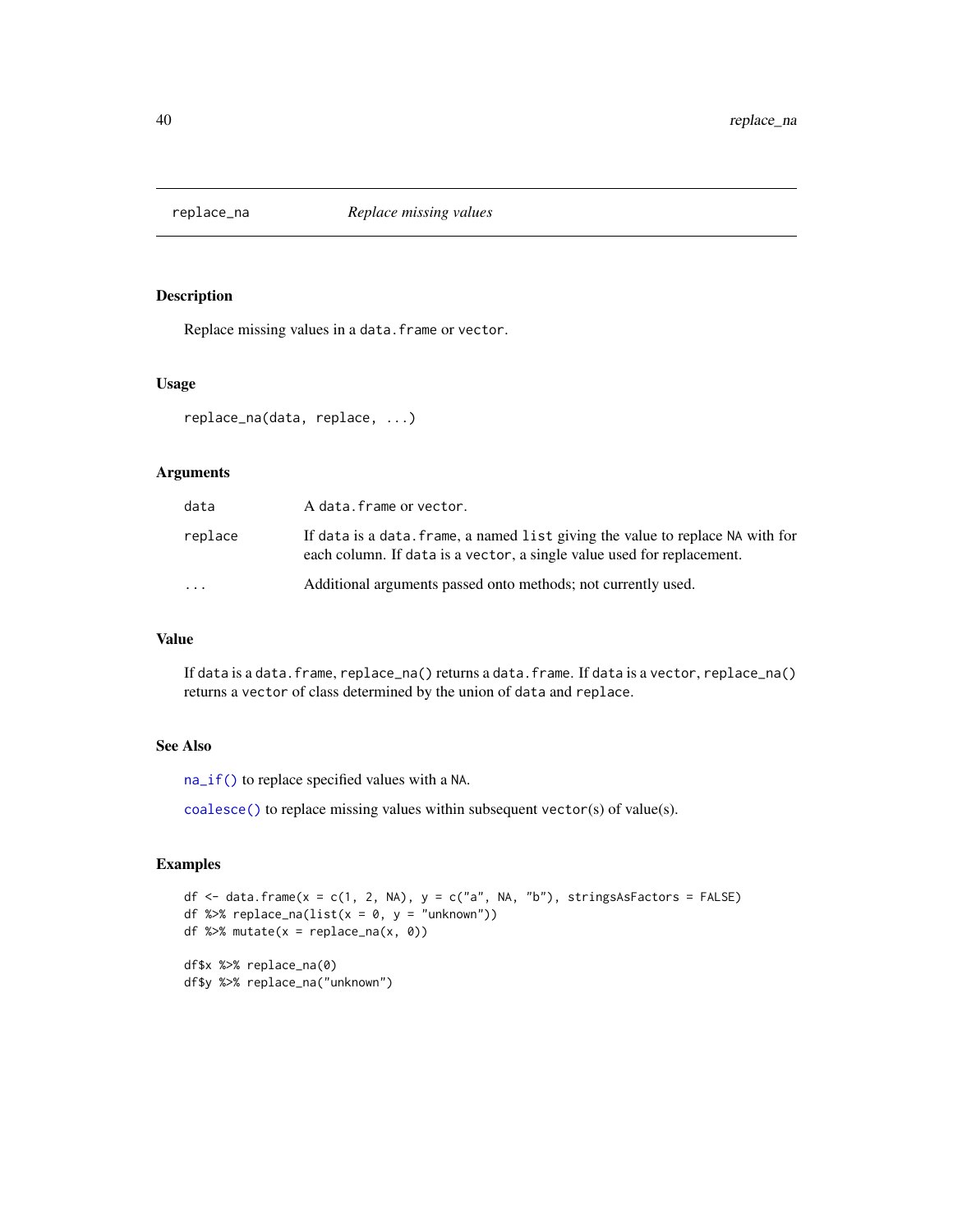<span id="page-40-0"></span>

#### Description

In some quarters, it is considered best to avoid row names, because they are effectively a character column with different semantics than every other column. These functions allow to you detect if a data.frame has row names (has\_rownames()), remove them (remove\_rownames()), or convert them back-and-forth between an explicit column (rownames\_to\_column() and column\_to\_rownames()). Also included is rowid\_to\_column(), which adds a column at the start of the dataframe of ascending sequential row ids starting at 1. Note that this will remove any existing row names.

#### Usage

```
rownames_to_column(.data, var = "rowname")
```

```
rowid_to_column(.data, var = "rowid")
```

```
column_to_rownames(.data, var = "rowname")
```

```
remove_rownames(.data)
```
has\_rownames(.data)

#### Arguments

| .data | A data.frame.                                                 |
|-------|---------------------------------------------------------------|
| var   | $character(1)$ . The name of the column to use for row names. |

#### Value

- column\_to\_rownames() always returns a data.frame.
- has\_rownames() returns a logical(1).
- All other functions return an object of the same class as the input.

```
# Detect row names
has_rownames(mtcars)
has_rownames(iris)
# Remove row names
remove_rownames(mtcars) %>% has_rownames()
```

```
# Convert between row names and column
mtcars <- rownames_to_column(mtcars, var = "car")
column_to_rownames(mtcars, var = "car") %>% head()
```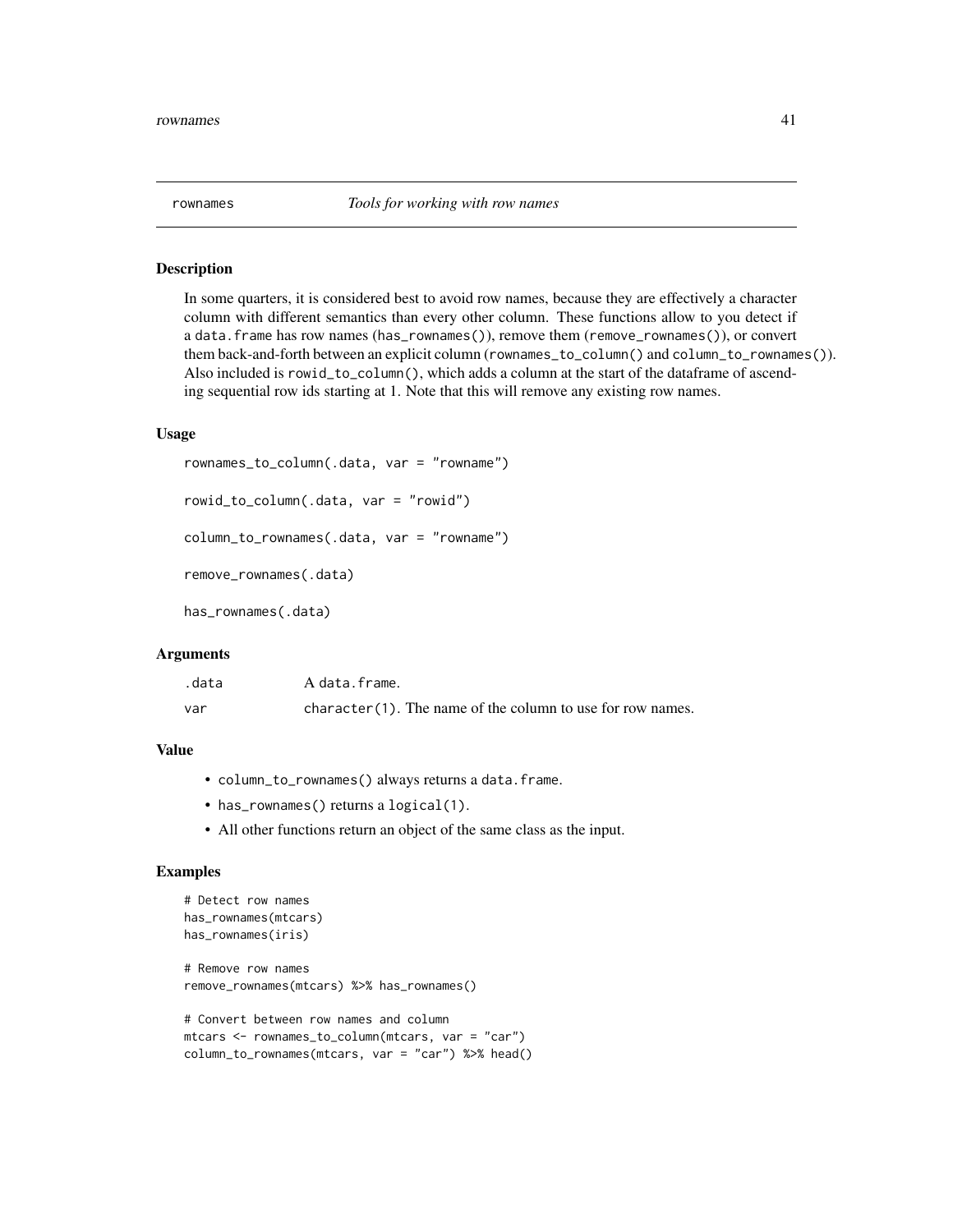<span id="page-41-0"></span>42 select the selection of the selection of the selection of the selection of the selection of the selection of the selection of the selection of the selection of the selection of the selection of the selection of the sele

```
# Adding rowid as a column
rowid_to_column(iris) %>% head()
```
#### <span id="page-41-1"></span>select *Subset columns using their names and types*

#### Description

Select (and optionally rename) variables in a data.frame, using a concise mini-language that makes it easy to refer to variables based on their name (e.g. a:f selects all columns from a on the left to f on the right). You can also use predicate functions like [is.numeric\(\)](#page-0-0) to select variables based on their properties.

### Usage

select(.data, ...)

#### Arguments

| .data                   | A data.frame.                                                                           |
|-------------------------|-----------------------------------------------------------------------------------------|
| $\cdot$ $\cdot$ $\cdot$ | <poor-select> One or more unquoted expressions separated by commas. Vari-</poor-select> |
|                         | able names can be used as if they were positions in the data frame, so expressions      |
|                         | like $x: y$ can be used to select a range of variables.                                 |

#### Details

#### Overview of selection features:

poorman selections implement a dialect of R where operators make it easy to select variables:

- : for selecting a range of consecutive variables.
- ! for taking the complement of a set of variables.
- & and | for selecting the intersection or the union of two sets of variables.
- c() for combining selections.

In addition, you can use selection helpers. Some helpers select specific columns:

- [everything\(\)](#page-43-2): Matches all variables.
- [last\\_col\(\)](#page-43-2): Select last variable, possibly with an offset.

These helpers select variables by matching patterns in their names:

- [starts\\_with\(\)](#page-43-2): Starts with a prefix.
- [ends\\_with\(\)](#page-43-2): Ends with a suffix.
- [contains\(\)](#page-43-2): Contains a literal string.
- [matches\(\)](#page-43-2): Matches a regular expression.
- [num\\_range\(\)](#page-43-2): Matches a numerical range like x01, x02, x03.

These helpers select variables from a character vector: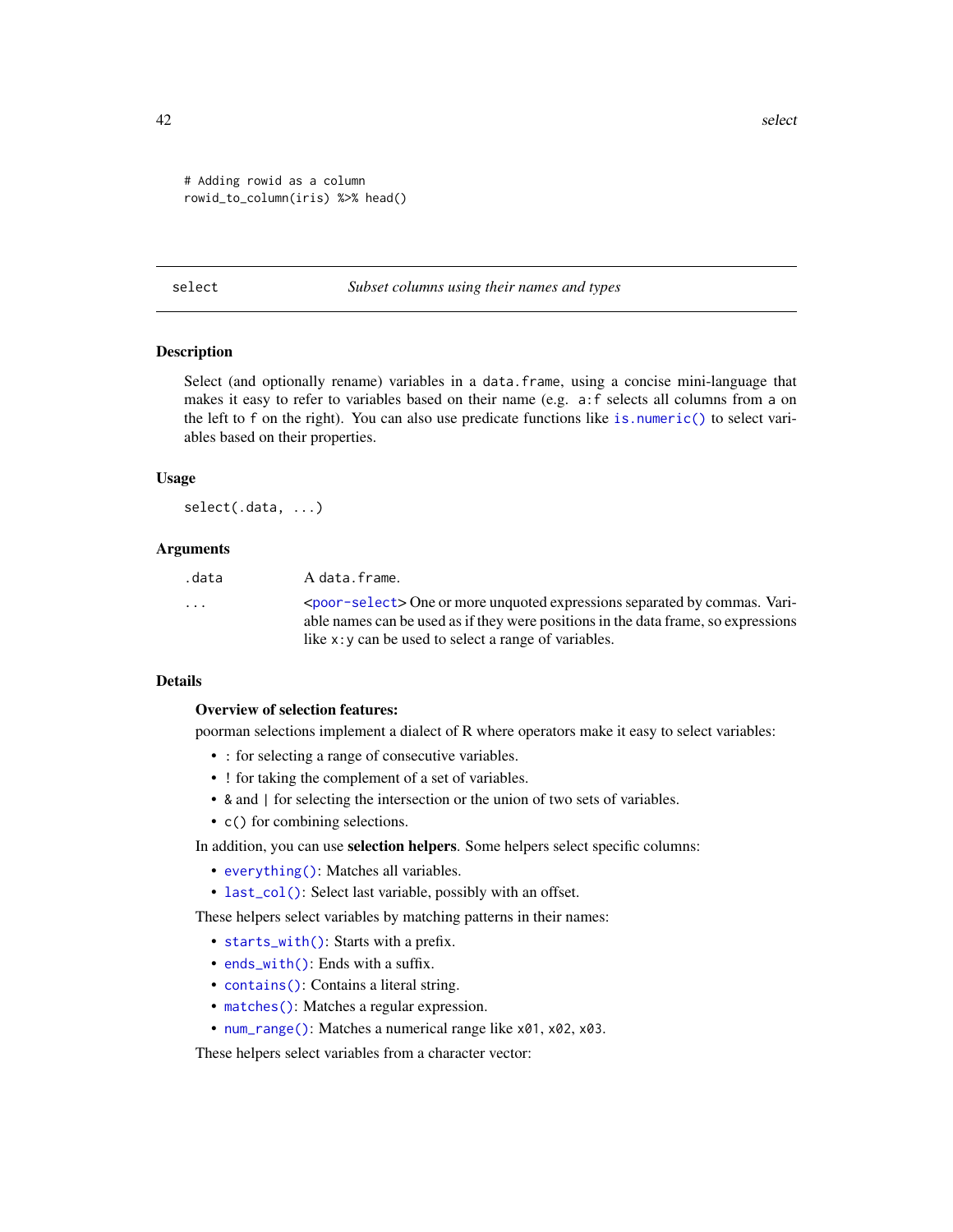#### <span id="page-42-0"></span>select 43

- [all\\_of\(\)](#page-43-2): Matches variable names in a character vector. All names must be present, otherwise an out-of-bounds error is thrown.
- [any\\_of\(\)](#page-43-2): Same as all\_of(), except that no error is thrown for names that don't exist.

This helper selects variables with a function:

• [where\(\)](#page-48-1): Applies a function to all variables and selects those for which the function returns TRUE.

#### Value

An object of the same type as .data. The output has the following properties:

- Rows are not affected.
- Output columns are a subset of input columns, potentially with a different order. Columns will be renamed if new\_name = old\_name form is used.
- Data frame attributes are preserved.
- Groups are maintained; you can't select off grouping variables.

```
# Here we show the usage for the basic selection operators. See the
# specific help pages to learn about helpers like [starts_with()].
# Select variables by name:
mtcars %>% select(mpg)
# Select multiple variables by separating them with commas. Note
# how the order of columns is determined by the order of inputs:
mtcars %>% select(disp, gear, am)
# Rename variables:
mtcars %>% select(MilesPerGallon = mpg, everything())
# The `:` operator selects a range of consecutive variables:
select(mtcars, mpg:cyl)
# The `!` operator negates a selection:
mtcars %>% select(!(mpg:qsec))
mtcars %>% select(!ends_with("p"))
# `&` and `|` take the intersection or the union of two selections:
iris %>% select(starts_with("Petal") & ends_with("Width"))
iris %>% select(starts_with("Petal") | ends_with("Width"))
# To take the difference between two selections, combine the `&` and
# `!` operators:
```

```
iris %>% select(starts_with("Petal") & !ends_with("Width"))
```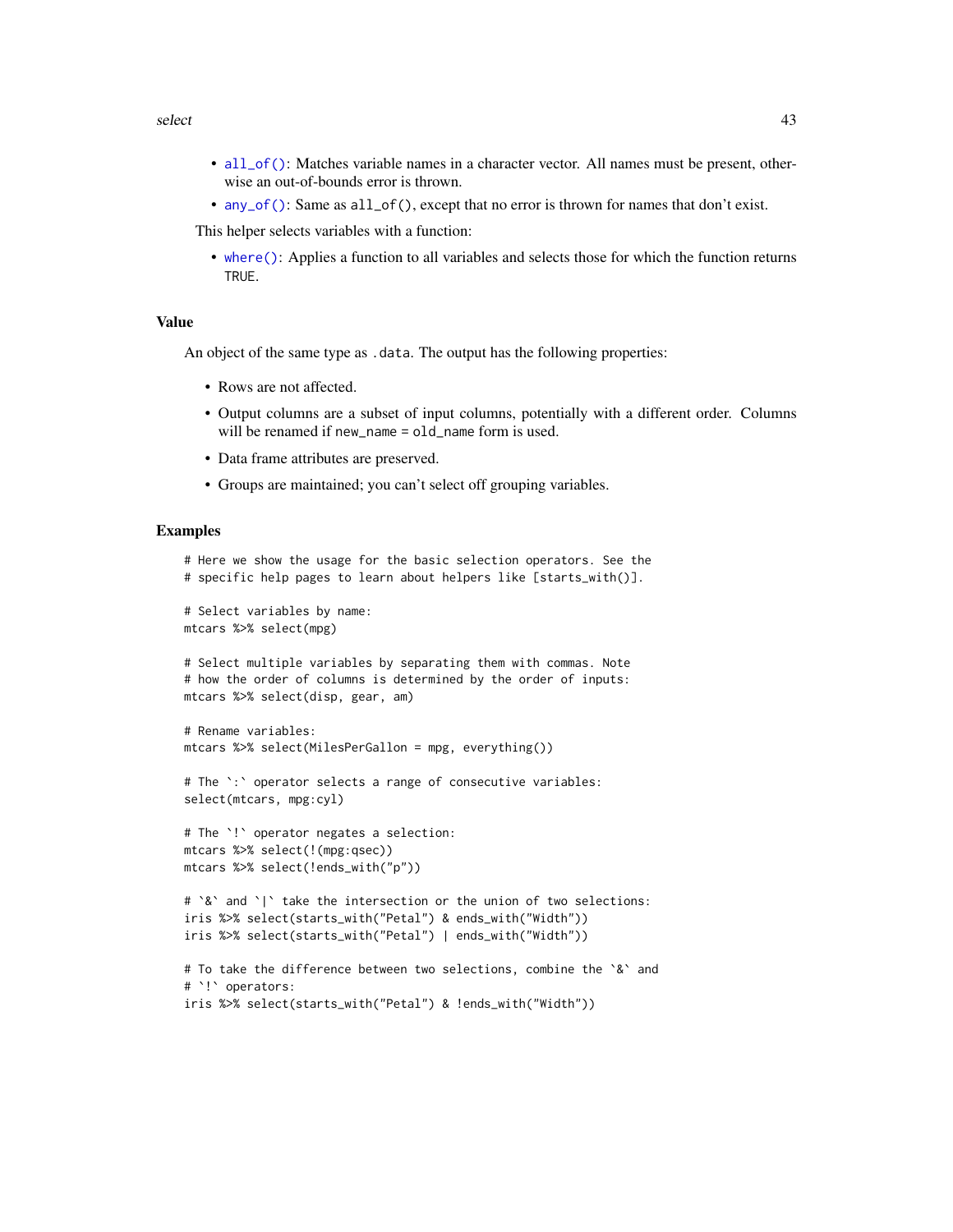<span id="page-43-1"></span><span id="page-43-0"></span>select\_helpers *Select Helpers*

#### <span id="page-43-2"></span>Description

These functions allow you to select variables based on their names.

- starts\_with(): Starts with a prefix.
- ends\_with(): Ends with a prefix.
- contains(): Contains a literal string.
- matches(): Matches a regular expression.
- all\_of(): Matches variable names in a character vector. All names must be present, otherwise an error is thrown.
- any\_of(): The same as all\_of() except it doesn't throw an error.
- everything(): Matches all variables.
- last\_col(): Select the last variable, possibly with an offset.

#### Usage

```
starts_with(match, ignore.case = TRUE, vars = peek_vars())
ends_with(match, ignore.case = TRUE, vars = peek_vars())
contains(match, ignore.case = TRUE, vars = peek_vars())
matches(match, ignore.case = TRUE, perl = FALSE, vars = peek_vars())
num_range(prefix, range, width = NULL, vars = peek_vars())
all_of(x, vars = peek_vars())any_of(x, vars = peek_vars())everything(vars = peek_vars())
```
last\_col(offset = 0L, vars = peek\_vars())

#### Arguments

| match       | character (n). If length $> 1$ , the union of the matches is taken.                                                                                                             |
|-------------|---------------------------------------------------------------------------------------------------------------------------------------------------------------------------------|
| ignore.case | logical (1). If TRUE, the default, ignores case when matching names.                                                                                                            |
| vars        | character (n). A character vector of variable names. When called from inside<br>selecting functions such as select(), these are automatically set to the names<br>of the table. |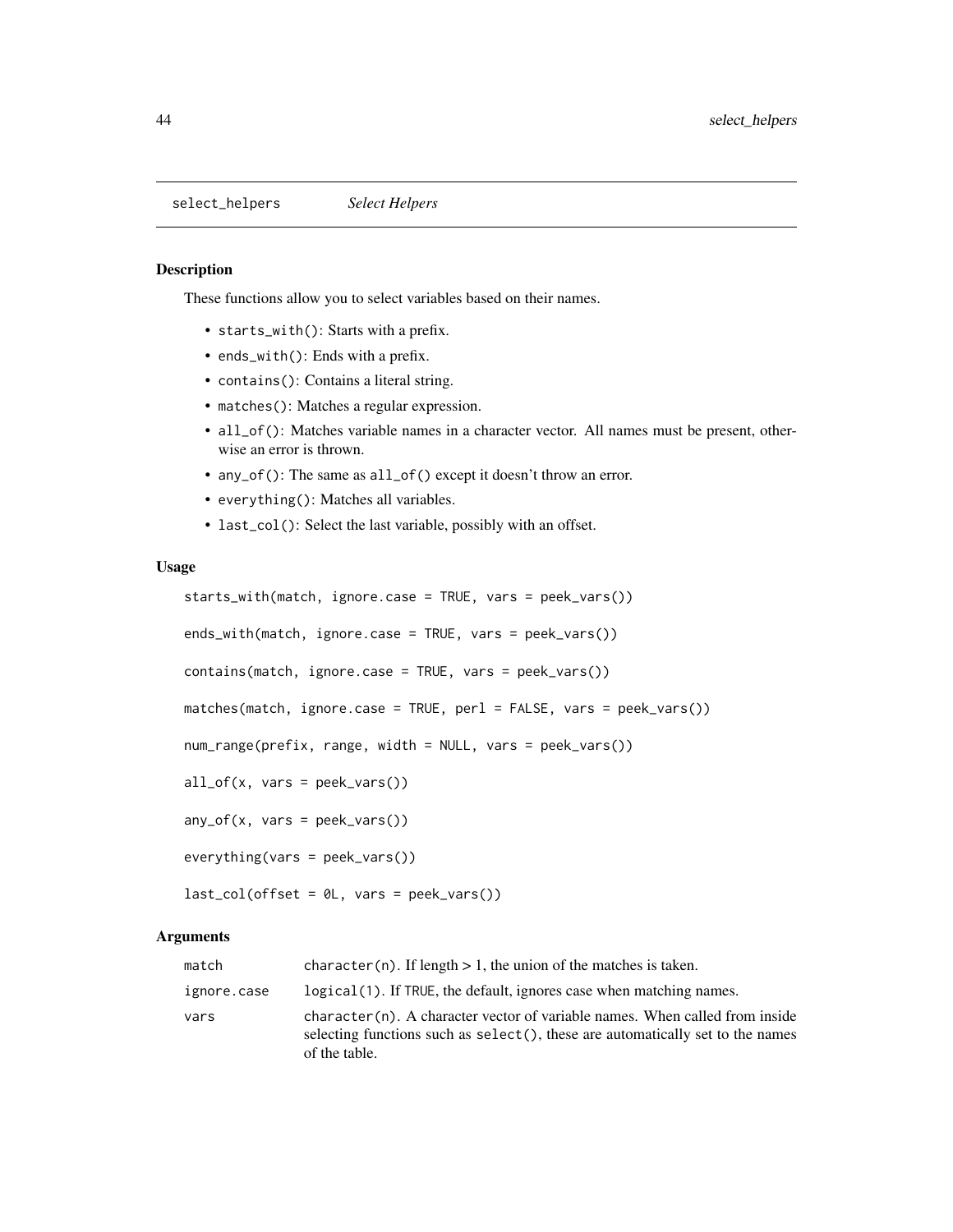<span id="page-44-0"></span>

| perl   | logical(1). Should Perl-compatible regexps be used?                                                                             |
|--------|---------------------------------------------------------------------------------------------------------------------------------|
| prefix | A prefix which starts the numeric range.                                                                                        |
| range  | integer $(n)$ . A sequence of integers, e.g. 1:5.                                                                               |
| width  | numeric(1). Optionally, the "width" of the numeric range. For example, a<br>range of 2 gives "01", a range of three "001", etc. |
| x      | $character(n)$ . A vector of column names.                                                                                      |
| offset | integer(1). Select the nth variable from the end of the data. frame.                                                            |

#### Value

An integer vector giving the position of the matched variables.

### See Also

[select\(\)](#page-41-1), [relocate\(\)](#page-36-1), [where\(\)](#page-48-1), [group\\_cols\(\)](#page-19-1)

#### Examples

```
mtcars %>% select(starts_with("c"))
mtcars %>% select(starts_with(c("c", "h")))
mtcars %>% select(ends_with("b"))
mtcars %>% relocate(contains("a"), .before = mpg)
iris %>% select(matches(".t."))
mtcars %>% select(last_col())
# `all_of()` selects the variables in a character vector:
iris %>% select(all_of(c("Petal.Length", "Petal.Width")))
# `all_of()` is strict and will throw an error if the column name isn't found
try({iris %>% select(all_of(c("Species", "Genres")))})
# However `any_of()` allows missing variables
iris %>% select(any_of(c("Species", "Genres")))
```
slice *Subset rows by position*

#### Description

Subset rows by their original position in the data.frame. Grouped data.frames use the position within each group.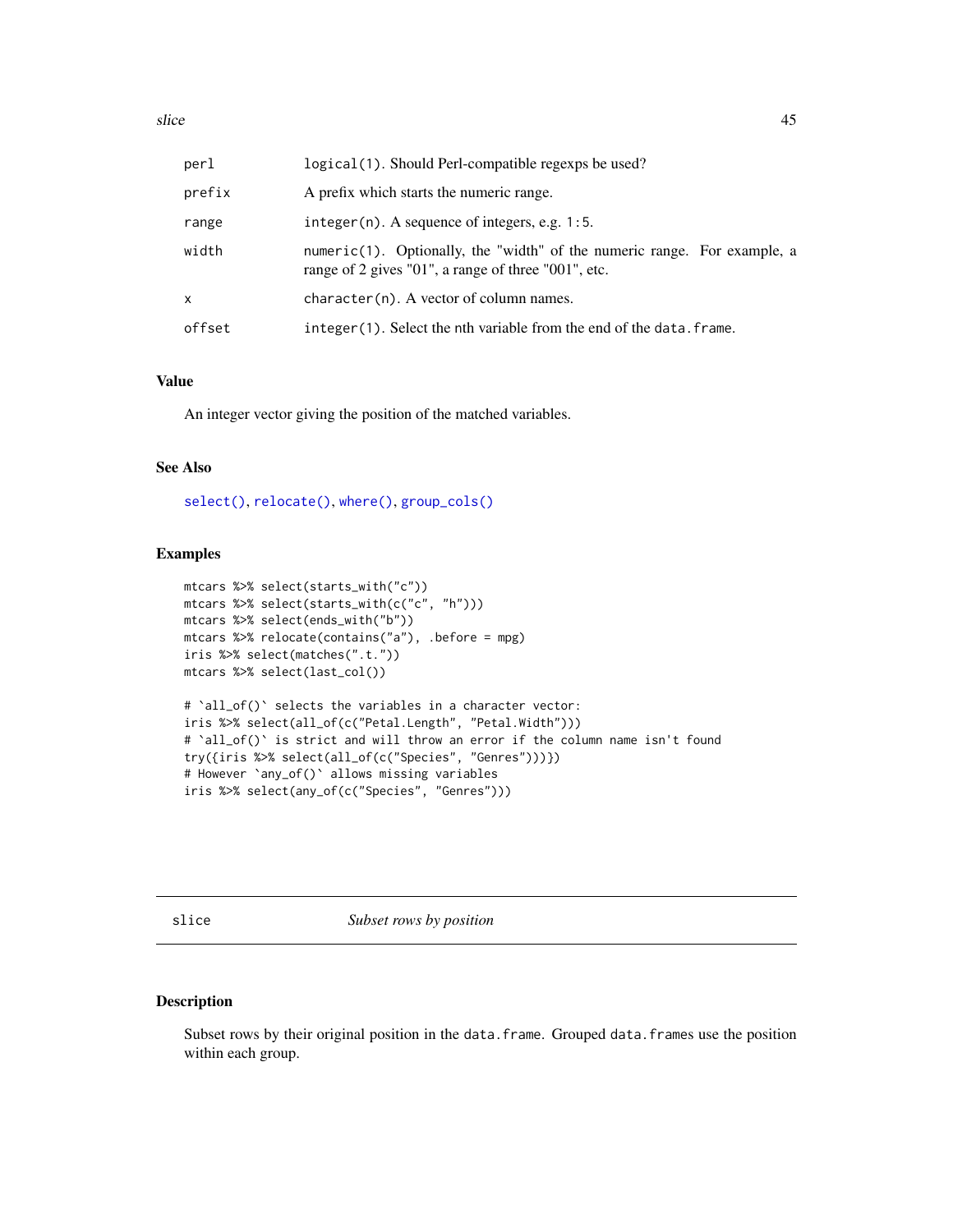### Usage

```
slice(.data, ...)
slice_head(.data, ..., n, prop)
slice_tail(.data, ..., n, prop)
slice_min(.data, order_by, ..., n, prop, with_ties = TRUE)
slice_max(.data, order_by, ..., n, prop, with_ties = TRUE)
slice_sample(.data, ..., n, prop, weight_by = NULL, replace = FALSE)
```
### Arguments

| .data     | A data.frame.                                                                                                                                                                                                  |
|-----------|----------------------------------------------------------------------------------------------------------------------------------------------------------------------------------------------------------------|
| .         | For slice(): integer row values.                                                                                                                                                                               |
|           | Provide either positive values to keep, or negative values to drop. The values<br>provided must be either all positive or negative. Indices beyond the number of<br>rows in the input are silently ignored.    |
| n, prop   | Provide either n, the number of rows, or prop, the proportion of rows to select.<br>If neither are supplied, $n = 1$ will be used.                                                                             |
|           | If n is greater than the number of rows in the group (or $prop > 1$ ), the result will<br>be silently truncated to the group size. If the proportion of a group size is not<br>an integer, it is rounded down. |
| order_by  | The variable to order by.                                                                                                                                                                                      |
| with_ties | logical (1). Should ties be kept together? The default, TRUE, may return more<br>rows than you request. Use FALSE to ignore ties, and return the first n rows.                                                 |
| weight_by | Sampling weights. This must evaluate to a vector of non-negative numbers the<br>same length as the input. Weights are automatically standardised to sum to 1.                                                  |
| replace   | logical (1). Should sampling be performed with (TRUE) or without (FALSE, the<br>default) replacement.                                                                                                          |

### Value

An object of the same type as .data. The output has the following properties:

- Each row may appear 0, 1, or many times in the output.
- Columns are not modified.
- Groups are not modified.
- Data frame attributes are preserved.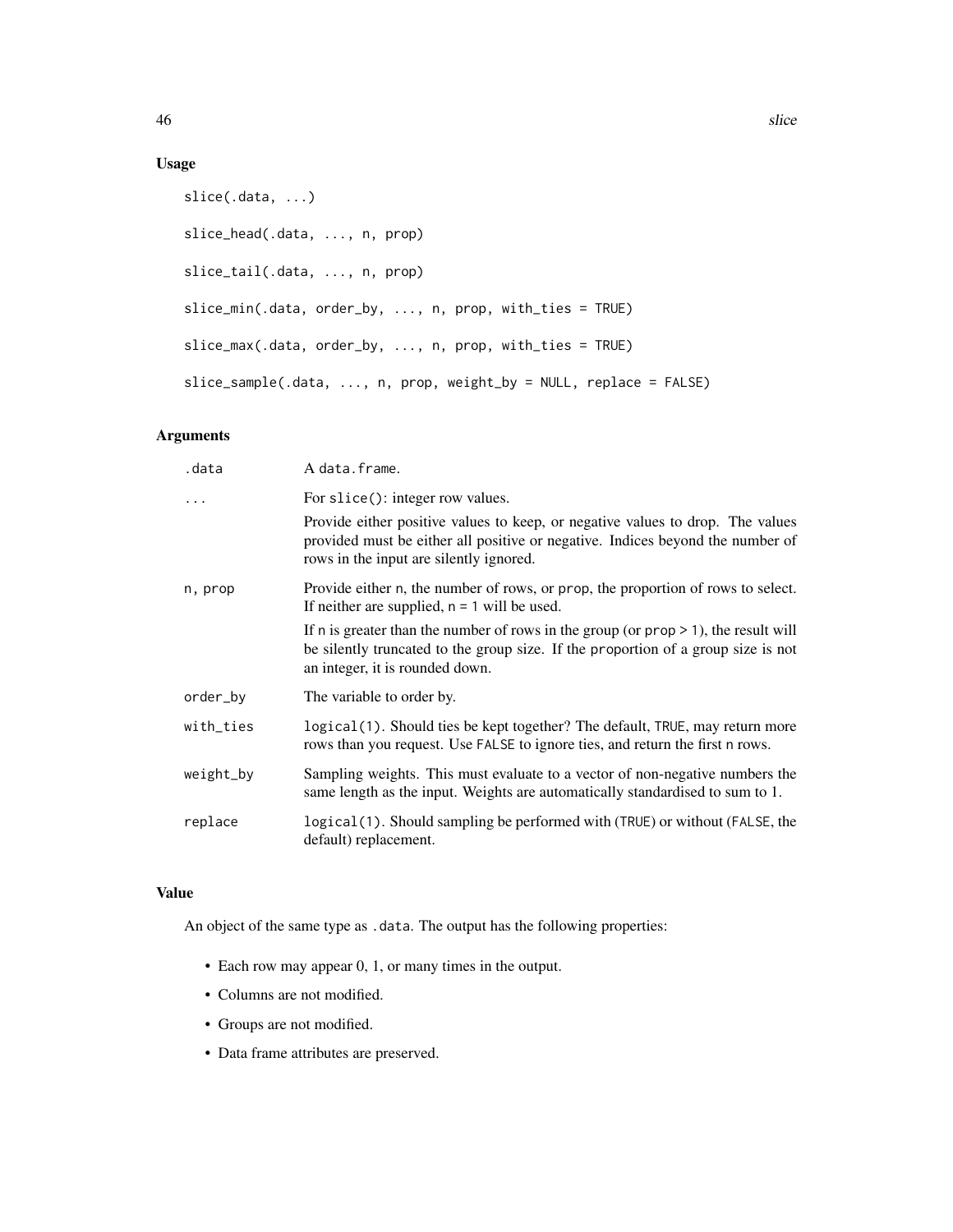#### <span id="page-46-0"></span>summarise and the set of the set of the set of the set of the set of the set of the set of the set of the set of the set of the set of the set of the set of the set of the set of the set of the set of the set of the set of

### Examples

```
slice(mtcars, c(1, 2, 3))
mtcars %>% slice(1:3)
# Similar to head(mtcars, 1)
mtcars %>% slice(1L)
# Similar to tail(mtcars, 1):
mtcars %>% slice(n())
mtcars %>% slice(5:n())
# Rows can be dropped with negative indices:
slice(mtcars, -(1:4))
# First and last rows based on existing order
mtcars %>% slice_head(n = 5)
mtcars %>% slice_tail(n = 5)
# Grouped operations:
mtcars %>% group_by(am, cyl, gear) %>% slice_head(n = 2)
```
<span id="page-46-1"></span>summarise *Reduce multiple values down to a single value*

### Description

Create one or more scalar variables summarising the variables of an existing data.frame. Grouped data.frames will result in one row in the output for each group.

### Usage

```
summarise(.data, ..., .groups = NULL)
summarize(.data, ..., .groups = NULL)
```
### Arguments

| .data    | A data.frame.                                                                                      |
|----------|----------------------------------------------------------------------------------------------------|
| $\cdots$ | Name-value pairs of summary functions. The name will be the name of the<br>variable in the result. |
| .groups  | character(1). Grouping structure of the result.                                                    |
|          | • "drop_last": drops the last level of grouping.                                                   |
|          | • "drop": all levels of grouping are dropped.                                                      |
|          | • "keep": keeps the same grouping structure as .data.                                              |
|          | When groups is not specified, it is chosen based on the number of rows of the<br>results:          |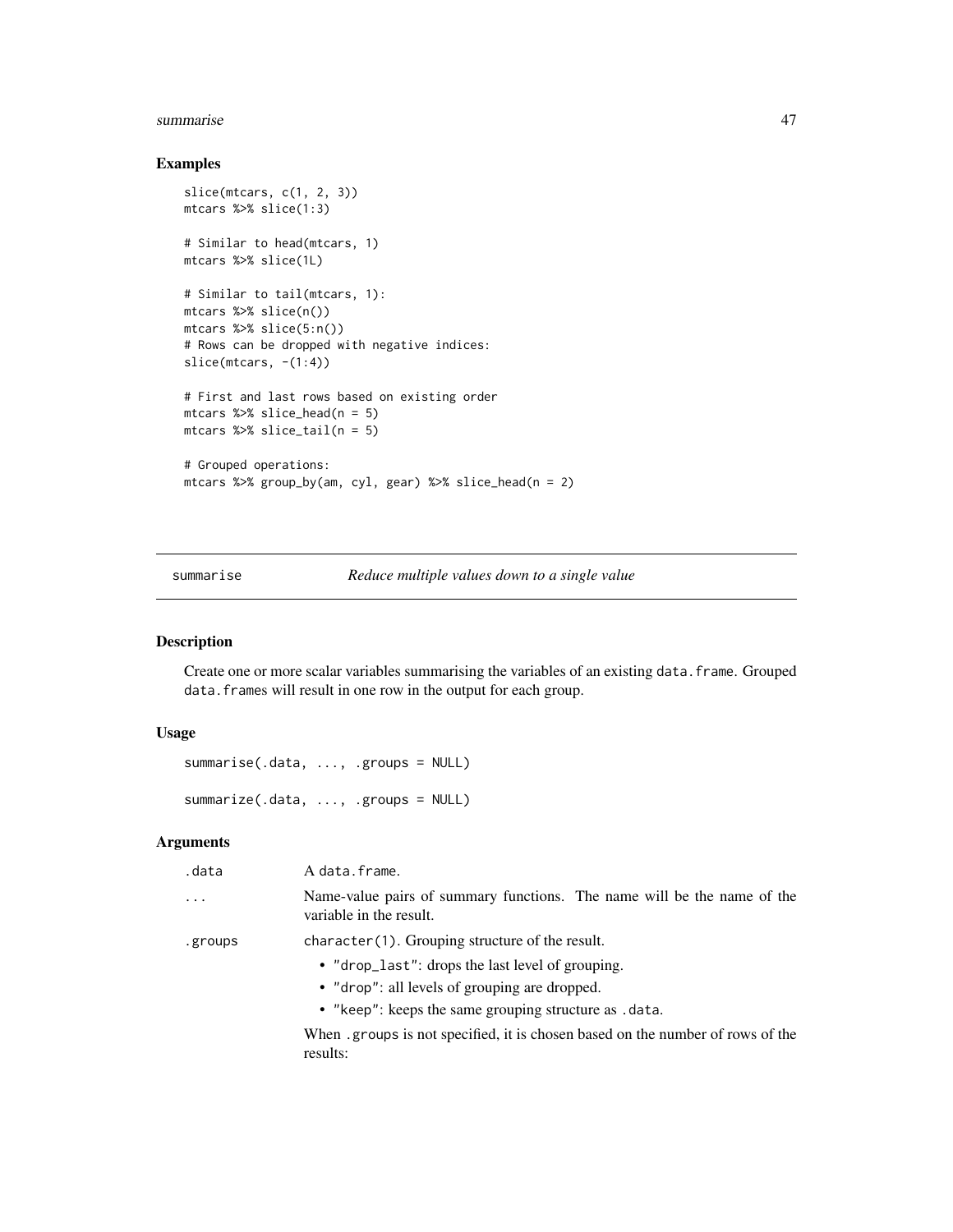- If all the results have 1 row, you get "drop\_last".
- If the number of rows varies, you get "keep".

In addition, a message informs you of that choice, unless the result is ungrouped, the option "poorman.summarise.inform" is set to FALSE.

The value can be:

- A vector of length 1, e.g.  $min(x)$ ,  $n()$ , or sum(is.na(y)).
- A vector of length n, e.g. quantile().

#### Details

summarise() and summarize() are synonyms.

```
# A summary applied to ungrouped tbl returns a single row
mtcars %>%
  summarise(mean = mean(disp), n = n())
# Usually, you'll want to group first
mtcars %>%
  group_by(cyl) %>%
  summarise(mean = mean(disp), n = n())
# You can summarise to more than one value:
mtcars %>%
   group_by(cyl) %>%
   summarise(qs = quantile(disp, c(0.25, 0.75)), prob = c(0.25, 0.75))
# You use a data frame to create multiple columns so you can wrap
# this up into a function:
my_quantile \leftarrow function(x, probs) {
  data-frame(x = quantile(x, probs), probs = probs)}
mtcars %>%
  group_by(cyl) %>%
  summarise(my_quantile(disp, c(0.25, 0.75)))
# Each summary call removes one grouping level (since that group
# is now just a single row)
mtcars %>%
  group_by(cyl, vs) %>%
  summarise(cyl_n = n()) %>%
  group_vars()
```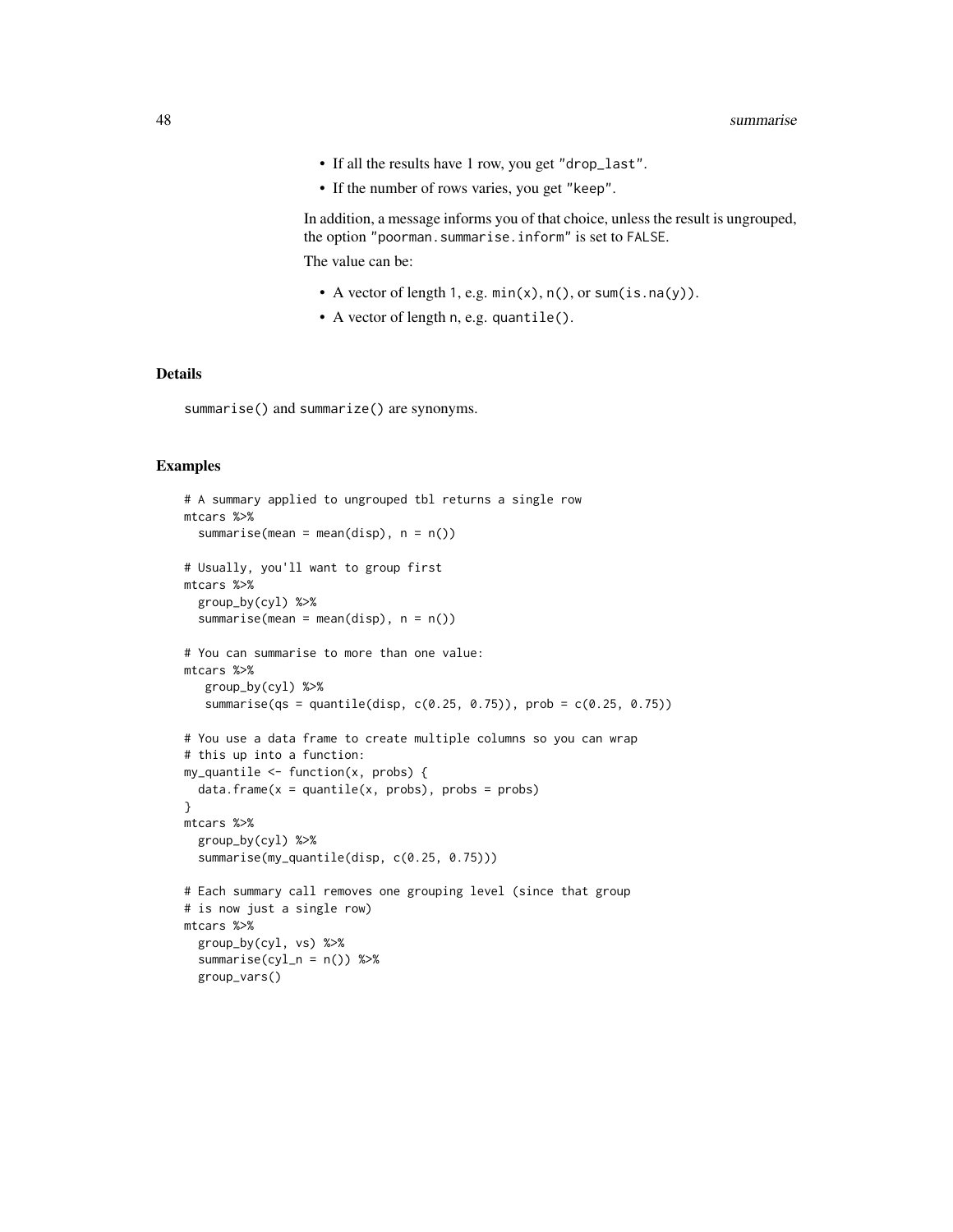<span id="page-48-0"></span>

### Description

Convenience function to paste together multiple columns.

### Usage

```
unite(data, col, ..., sep = "_", remove = TRUE, na.rm = FALSE)
```
### Arguments

| data   | A data.frame.                                                                   |
|--------|---------------------------------------------------------------------------------|
| col    | $character(1)$ or symbol(1). The name of the new column.                        |
| .      | The columns to unite.                                                           |
| sep    | character (1). Separator to use between the values.                             |
| remove | logical(1). If TRUE, remove the input columns from the output data. frame.      |
| na.rm  | logical(1). If TRUE, missing values will be remove prior to uniting each value. |

### Value

A data. frame with the columns passed via ... pasted together in a new column.

#### Examples

df  $\le$  data.frame(x = c("a", "a", NA, NA), y = c("b", NA, "b", NA)) df df %>% unite("z", x:y, remove = FALSE) # To remove missing values: df %>% unite("z", x:y, na.rm = TRUE, remove = FALSE)

<span id="page-48-1"></span>

where *Select variables with a function*

### Description

This selection helper selects the variables for which a function returns TRUE.

### Usage

where(fn)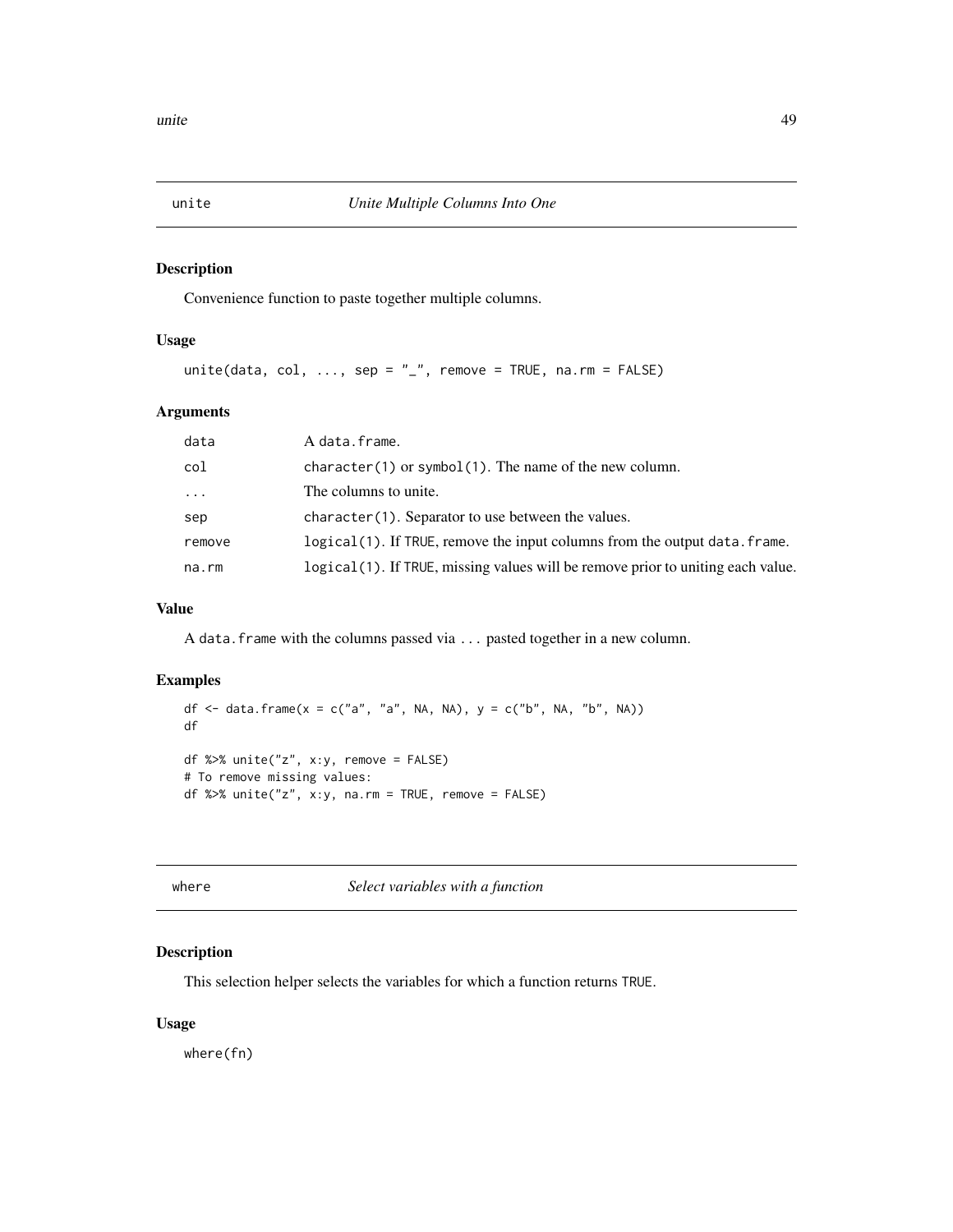#### Arguments

fn A function that returns TRUE or FALSE.

### Value

A vector of integer column positions which are the result of the fn evaluation.

### See Also

[select\\_helpers](#page-43-1)

### Examples

```
iris %>% select(where(is.numeric))
iris %>% select(where(function(x) is.numeric(x)))
iris %>% select(where(function(x) is.numeric(x) && mean(x) > 3.5))
```
window\_rank *Windowed Rank Functions*

#### <span id="page-49-1"></span>Description

Six variations on ranking functions, mimicking the ranking functions described in SQL2003. They are currently implemented using the built in [rank\(\)](#page-0-0) function. All ranking functions map smallest inputs to smallest outputs. Use desc() to reverse the direction.

### Usage

```
cume_dist(x)
```
dense\_rank(x)

min\_rank(x)

 $ntile(x = row_number(), n)$ 

percent\_rank(x)

row\_number(x)

#### Arguments

| $\mathsf{X}$ | A vector of values to rank. Missing values are left as is. If you want to treat  |
|--------------|----------------------------------------------------------------------------------|
|              | them as the smallest or largest values, replace with Inf or -Inf before ranking. |
| n,           | $integer(1)$ . The number of groups to split up into.                            |

<span id="page-49-0"></span>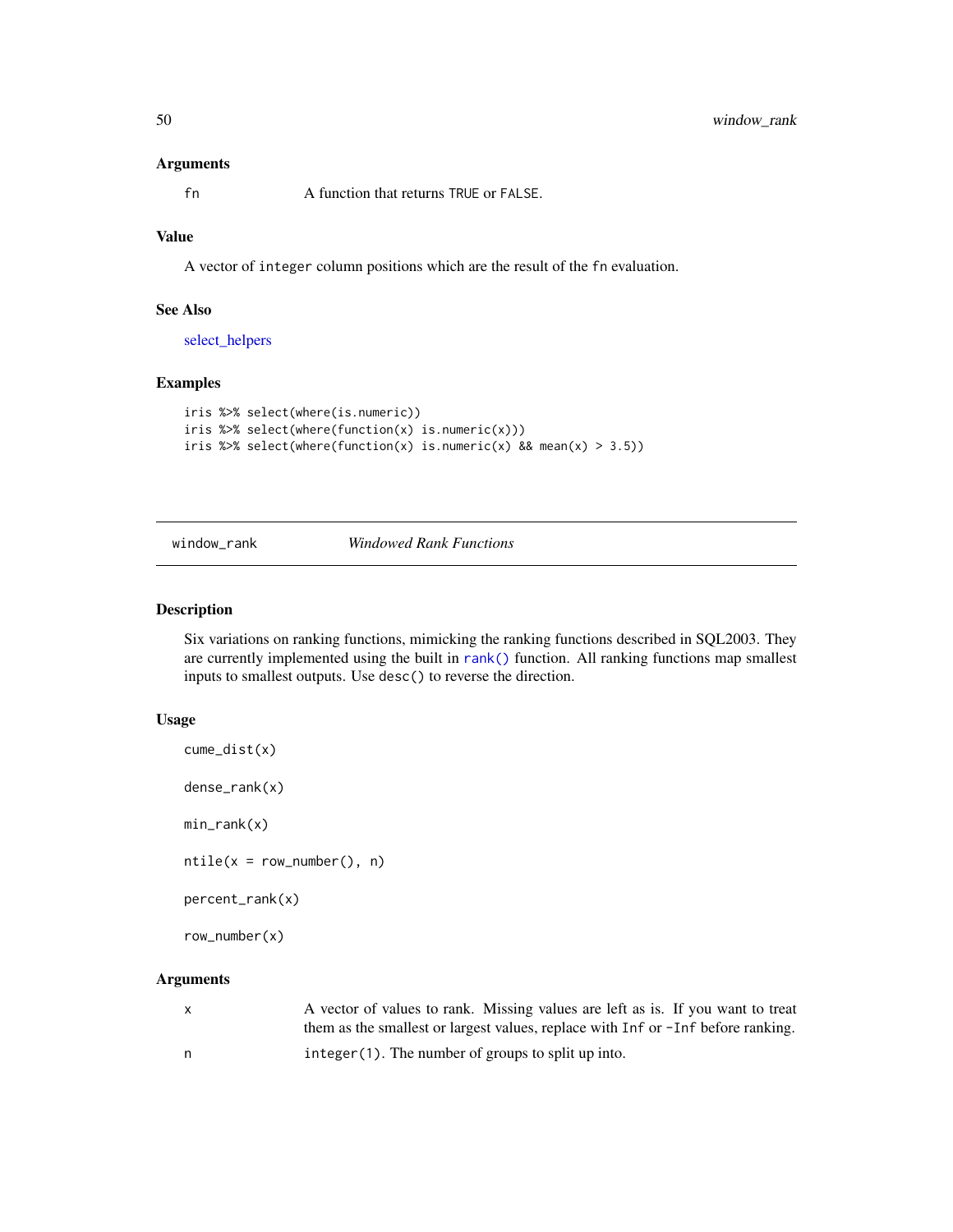### <span id="page-50-0"></span>with\_groups 51

### Details

- cume\_dist(): a cumulative distribution function. Proportion of all values less than or equal to the current rank.
- dense\_rank(): like min\_rank(), but with no gaps between ranks
- min\_rank(): equivalent to rank(ties.method = "min")
- ntile(): a rough rank, which breaks the input vector into n buckets. The size of the buckets may differ by up to one, larger buckets have lower rank.
- percent\_rank(): a number between  $\theta$  and 1 computed by rescaling min\_rank to [0, 1]
- row\_number(): equivalent to rank(ties.method = "first")

### Examples

```
x \leq -c(5, 1, 3, 2, 2, NA)row_number(x)
min_rank(x)
dense_rank(x)
percent_rank(x)
cume_dist(x)
ntile(x, 2)
ntile(1:8, 3)
# row_number can be used with single table verbs without specifying x
# (for data frames and databases that support windowing)
mutate(mtcars, row_number() == 1L)
mtcars %>% filter(between(row_number(), 1, 10))
```
with\_groups *Perform an operation with temporary groups*

### Description

This function allows you to modify the grouping variables for a single operation.

#### Usage

```
with_groups(.data, .groups, .f, ...)
```
### **Arguments**

| .data     | A data.frame.                                                                                                                                                                                                                                                  |
|-----------|----------------------------------------------------------------------------------------------------------------------------------------------------------------------------------------------------------------------------------------------------------------|
| .groups   | $\epsilon$ <poor-select <math="">\epsilon One or more variables to group by. Unlike group by (), you<br/>can only group by existing variables, and you can use poor-select syntax like<br/><math>c(x, y, z)</math> to select multiple variables.</poor-select> |
|           | Use NULL to temporarily <b>un</b> group.                                                                                                                                                                                                                       |
| $\cdot$ f | A function to apply to regrouped data. Supports lambda-style $\sim$ syntax.                                                                                                                                                                                    |
| .         | Additional arguments passed on to . f.                                                                                                                                                                                                                         |
|           |                                                                                                                                                                                                                                                                |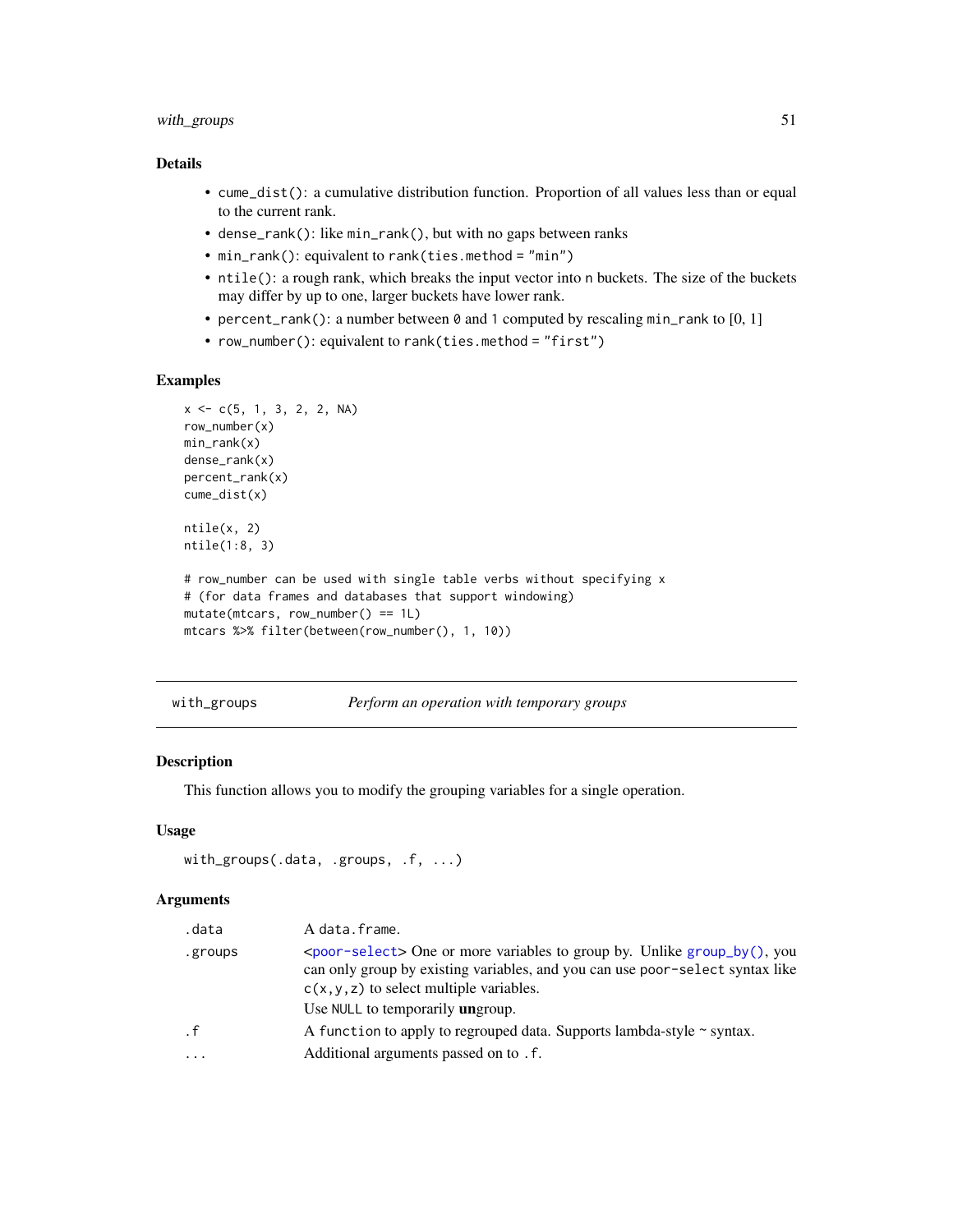```
df <- data.frame(g = c(1, 1, 2, 2, 3), x = runif(5))
df %>% with_groups(g, mutate, x_mean = mean(x))
df %\gg% with_groups(g, \sim mutate(.x, x_mean = mean(x)))
df %>%
  group_by(g) %>%
  with_groups(NULL, mutate, x_mean = mean(x))
# NB: grouping can't be restored if you remove the grouping variables
df %>%
  group_by(g) %>%
 with_groups(NULL, mutate, g = NULL)
```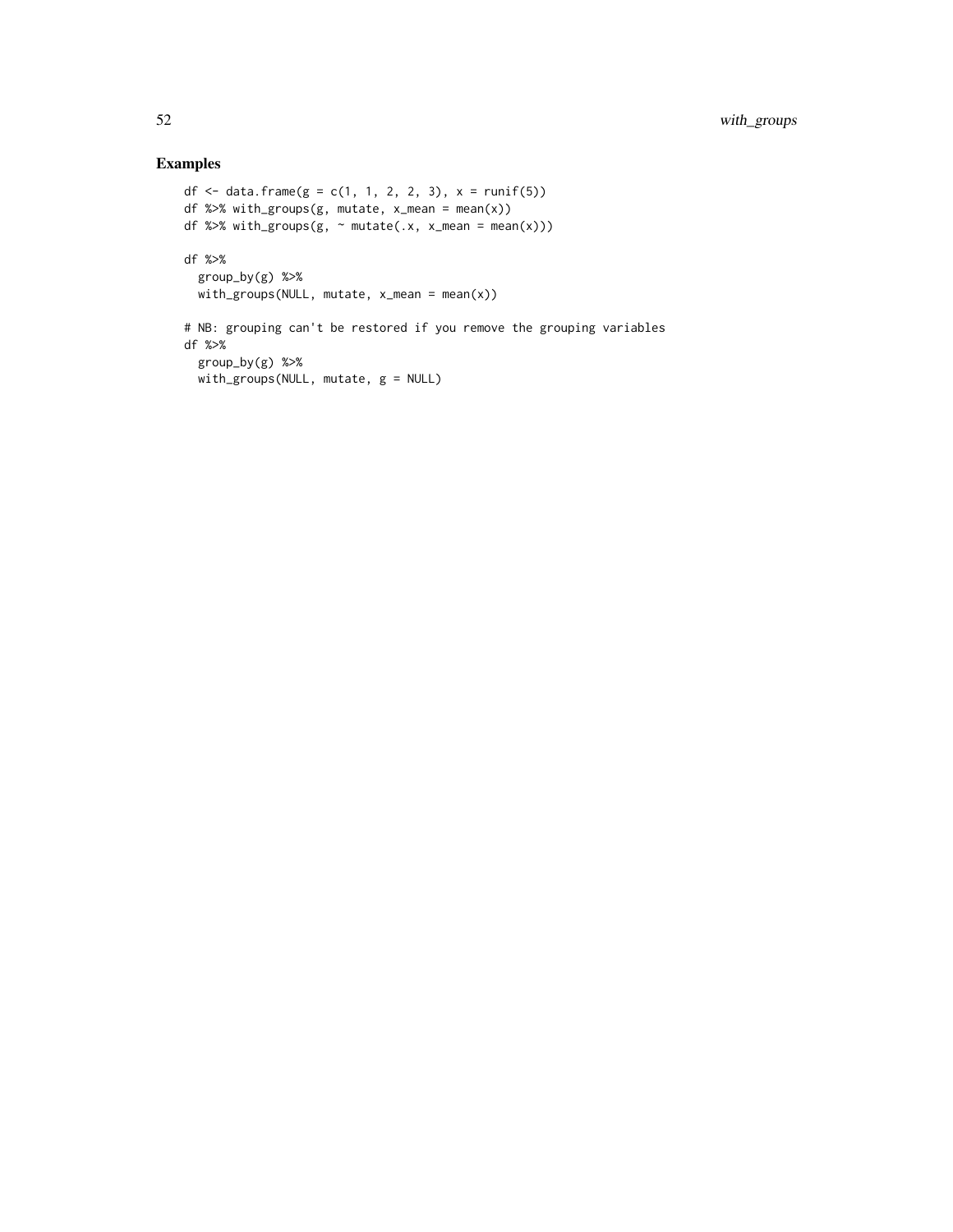# <span id="page-52-0"></span>**Index**

+, *[26](#page-25-0)*

[[, *[31](#page-30-0)* %>% *(*pipe*)*, [34](#page-33-0) across, [2](#page-1-0) across(), *[10](#page-9-0)* add\_count *(*count*)*, [11](#page-10-0) add\_tally *(*count*)*, [11](#page-10-0) all\_of *(*select\_helpers*)*, [44](#page-43-0) all\_of(), *[43](#page-42-0)* anti\_join *(*filter\_joins*)*, [17](#page-16-0) any\_of *(*select\_helpers*)*, [44](#page-43-0) any\_of(), *[43](#page-42-0)* arrange, [4](#page-3-0) arrange(), *[14](#page-13-0)* base::split(), *[22](#page-21-0)* between, [5](#page-4-0) bind, [5](#page-4-0) bind\_cols *(*bind*)*, [5](#page-4-0) bind\_rows *(*bind*)*, [5](#page-4-0) case\_when, [7](#page-6-0) case\_when(), *[26](#page-25-0)*, *[35](#page-34-0)* coalesce, [9](#page-8-0) coalesce(), *[26](#page-25-0)*, *[30](#page-29-0)*, *[36](#page-35-0)*, *[40](#page-39-0)* column\_to\_rownames *(*rownames*)*, [41](#page-40-0) contains *(*select\_helpers*)*, [44](#page-43-0) contains(), *[42](#page-41-0)* context, [10,](#page-9-0) *[21](#page-20-0)* count, [11](#page-10-0) cumall *(*cummean*)*, [13](#page-12-0) cumany *(*cummean*)*, [13](#page-12-0) cume\_dist *(*window\_rank*)*, [50](#page-49-0) cume\_dist(), *[26](#page-25-0)* cummax(), *[26](#page-25-0)* cummean, [13](#page-12-0) cummin(), *[26](#page-25-0)* cumsum(), *[26](#page-25-0)* cur\_column *(*context*)*, [10](#page-9-0)

cur\_column(), *[3](#page-2-0)* cur\_data *(*context*)*, [10](#page-9-0) cur\_data\_all *(*context*)*, [10](#page-9-0) cur\_group *(*context*)*, [10](#page-9-0) cur\_group(), *[3](#page-2-0)* cur\_group\_id *(*context*)*, [10](#page-9-0) cur\_group\_rows *(*context*)*, [10](#page-9-0) dense\_rank *(*window\_rank*)*, [50](#page-49-0) dense\_rank(), *[26](#page-25-0)* desc, [14](#page-13-0) distinct, [15](#page-14-0) ends\_with *(*select\_helpers*)*, [44](#page-43-0) ends\_with(), *[42](#page-41-0)* everything *(*select\_helpers*)*, [44](#page-43-0) everything(), *[42](#page-41-0)* filter, [16](#page-15-0) filter\_joins, [17](#page-16-0) first *(*nth*)*, [31](#page-30-0) full\_join *(*mutate\_joins*)*, [27](#page-26-0) glimpse, [18](#page-17-0) group\_by, [18](#page-17-0) group\_by(), *[19](#page-18-0)*, *[22,](#page-21-0) [23](#page-22-0)*, *[31](#page-30-0)*, *[51](#page-50-0)* group\_by\_drop\_default, [19](#page-18-0) group\_by\_drop\_default(), *[19](#page-18-0)* group\_cols, [20](#page-19-0) group\_cols(), *[45](#page-44-0)* group\_data *(*group\_metadata*)*, [21](#page-20-0) group\_data(), *[11](#page-10-0)* group\_indices *(*group\_metadata*)*, [21](#page-20-0) group\_keys *(*group\_split*)*, [22](#page-21-0) group\_metadata, [21](#page-20-0) group\_rows *(*group\_metadata*)*, [21](#page-20-0) group\_size *(*group\_metadata*)*, [21](#page-20-0) group\_split, [22](#page-21-0) group\_vars *(*group\_metadata*)*, [21](#page-20-0) group\_vars(), *[20](#page-19-0)*